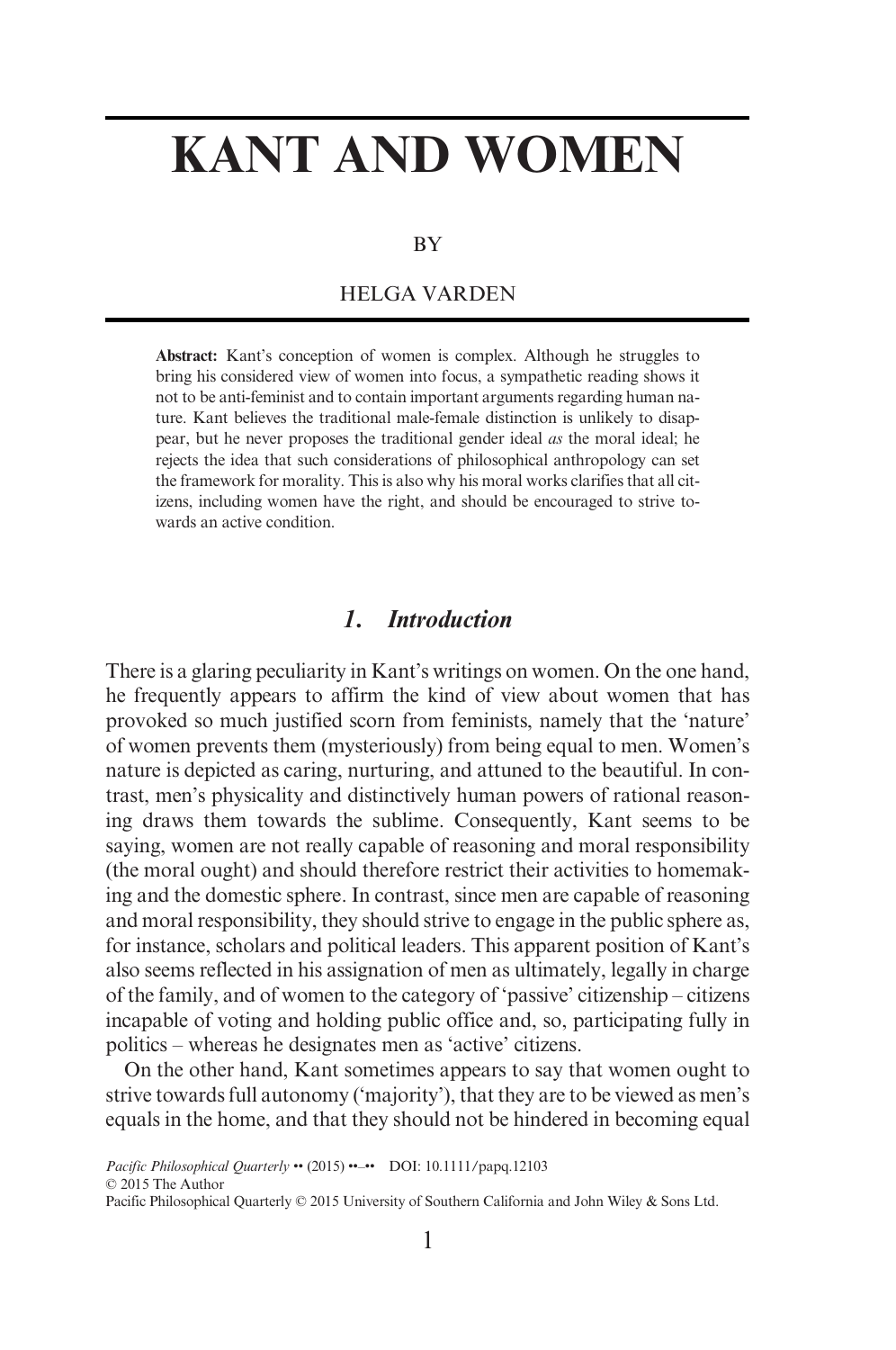to men, including by achieving active citizenship. And, indeed, this is the kind of position one would expect from Kant. Kant's moral philosophy is a normative theory of freedom; it views the single-most important moral feature of human beings as their ability to set and pursue ends of their own, subject only to and motivated by their own reason. The idea is that if all people regulate their actions by their practical reason, the constitutive principle of which is Kant's well-known 'Categorical Imperative,' human beings can respectfully coexist – in all their diversity – both together and as individuals. Furthermore, because they are able to use their reason in this way, human beings have their actions morally imputed to them. Reason gives human beings this autonomy, which is also why they are regarded as both persons and citizens; they can and should be held morally (both ethically and legally) responsible for their actions. And anyone who is capable of such moral responsibility should strive to become self-governing in the all-inclusive sense: as a fully responsible person in charge of her or his personal life and as a citizen in charge of the laws regulating her or his interactions with others. Consequently, on such an account, if women (like men) have the capacity to govern themselves by their reason, they cannot, in principle, be regarded as unequal to men. It does not even seem coherent to include within a moral theory of freedom an argument according to which one's'nature' determines any particular ends that one ought to pursue. A free person cannot be morally (let alone legally) forced to set and pursue any particular ends – 'natural' or otherwise – which means that no one may justifiably impose any such boundaries on another person's choices. On such a freedom account, the only justifiable restrictions that can be imposed on one another's choices when interacting are those that come from freedom itself; the only justifiable restrictions are those that make reciprocal freedom possible in the first place.

Historically, when interpreters have not simply disregarded Kant's views on women as, at best, an embarrassing part of his scholarship, the most prominent response has been to argue that Kant held the former view, namely, that women's nature prevents them from being men's moral equals.<sup>1</sup> And since that view is in tension with his theory of freedom, such interpretations contend that the texts reveal the depth of Kant's sexist and misogynist prejudices; Kant's work is seen as representing yet another example of the sexism prevalent in the Western philosophical canon. In contrast, interpreters more sympathetic to Kant's philosophical project as a whole typically argue that his sexist views should be set aside, because his overall moral philosophy is feminist friendly and, when it comes to the issue of women and women's rights in particular, Kant's philosophy was ahead of Kant himself. Marcia Baron (1997) captures this type of interpretation well when she says, 'I do think that Kant's theory was much more progressive than he was. I deplore much of what he wrote regarding women but I do not think that it impugns his theory. I also think that feminists have reason to look favorably on his moral theory, principally because of its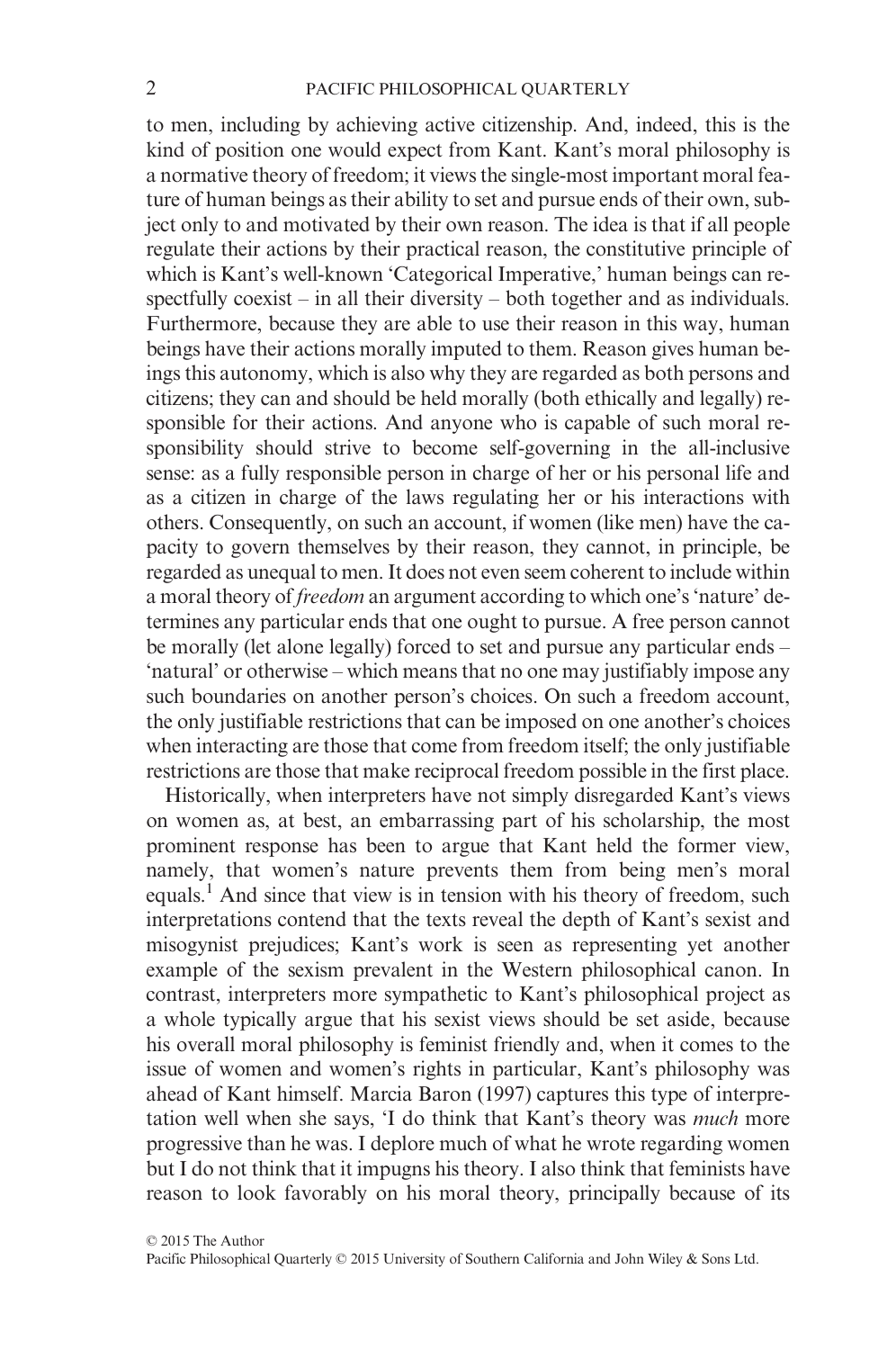egalitarianism' (p. 147).<sup>2</sup> More recently, some Kant scholars have taken these more positive readings of Kant a step further by challenging core elements of the negative readings.<sup>3</sup>

This article supports these recent, more positive readings of Kant, according to which Kant never denies that women are morally (ethically and legally) responsible for their actions. In addition, I will argue that Kant's philosophy was not ahead of Kant, and that it is not internally incoherent in the way even the most recent more positive interpretations worry it is. The article takes three steps beyond the current positive readings: first, in addition to arguing, as does Mari Mikkola, that what Kant was worried about was not women's ability to be morally responsible for their actions (he never doubted that), I propose that what Kant was uncertain about was their ability to partake in public reason (understood as the legal-political reasoning constitutive of the public institutions as well as scholarly work); second, I provide a different, normative interpretation of woman's nature than do existing interpretations; and, third, I argue that Kant's legal-political account always only accommodates his moral (philosophical) anthropological account of women's nature and never denies women the right to work themselves into an active condition. Contrary to all available interpretations, therefore, I argue that Kant's conception of women is more complex than they propose and that despite its mistakes and limitations, Kant makes some philosophically interesting moves in his account. Especially interesting is Kant's suggestion that women should be understood in light of a normative, teleological theory of human nature, related to his view that our sexuality should be understood as profoundly informed also by our unreflective embodied, social natures teleologically informed, and not simply as spheres analyzable through morality (freedom) and empirical science.

It is true that Kant believes the traditional male-female distinction is unlikely to disappear; in his view, deep-seated reasons have made this distinction historically prevalent. As mentioned, what he is worried about is not whether or not women can be morally (ethically and legally) responsible for their actions – surely they can – but whether or not they can be scholars and active citizens. Indeed, it is because Kant deems it possible that the traditional ideal captures something accurate about woman's nature that he accommodates it in his legal-political philosophy by, for example, assigning her to the category of 'passive' citizenship. But, already in his earliest writings, Kant expresses discomfort and skepticism with the way he himself and the traditional gender ideals associate the capacity for active, public (scholarly and political) life (active citizenship) with the male gender only. And Kant never proposes the traditional ideal as the moral ideal; he rejects the idea that such moral anthropological accounts can establish the moral framework for free beings. This is why Kant's own writings on women are more consistent with his moral theory than is commonly thought; he never loses sight of the place his moral anthropological account of women should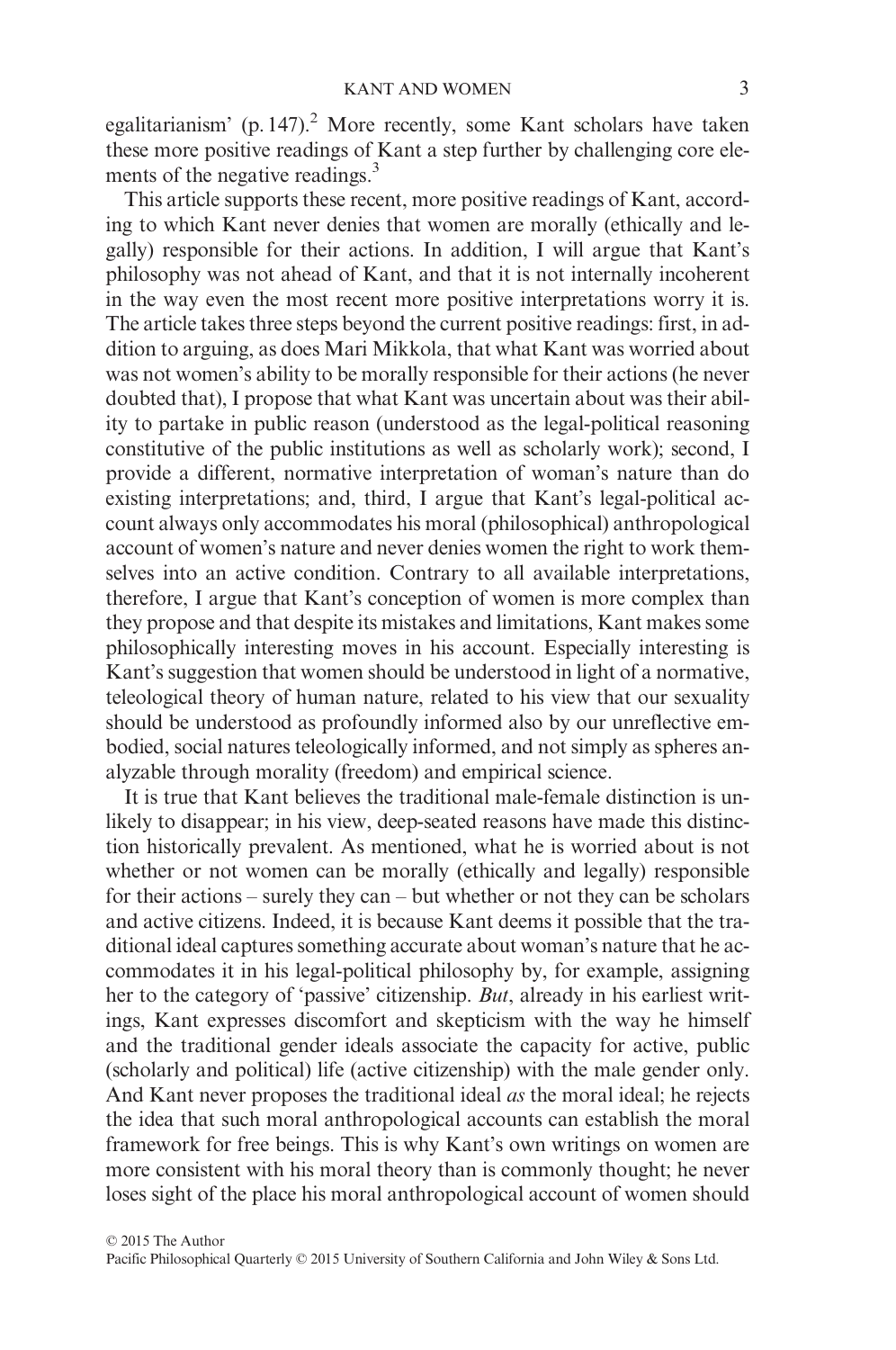have within his moral freedom account of persons and citizens – indeed, this is why his moral texts are written in the gender-neutral language. It is also why Kant clarifies in the Doctrine of Right that although his legal-political philosophy can and should accommodate (also) his moral anthropological account of women, he still maintains that all citizens, including women, must have the right to work themselves into an active condition. And it is why Kant in his essay 'What Is Enlightenment?' encourages everyone, including women, to use their reason and try not to capitulate under the pressure of those who discourages them from developing their reason to the fullest. Here he also emphasizes that attempts to prevent or discourage others from developing their reason are morally wrong. Finally, although my aim here is not to defend Kant's actual or a revised Kantian account of human sexuality,4 after pointing out obvious problems in Kant's own account, I conclude by suggesting that we might want to engage more seriously Kant's general suggestion that sexuality is hard to capture without an appeal to human nature, where human nature is viewed as including a normative, teleological perspective that pays special attention to our embodied, social natures – an account that in turn is taken to complement the empirical perspectives of science and the moral perspectives of freedom. It seems philosophically important to investigate the possibility that doing so increases our ability to capture sexuality, including its diversity and existential importance in our lives.

To make my case, I begin by exploring (in Section 1: 'Kant on the Character of Woman') the account Kant gives of the traditional genders in Anthropology from a Pragmatic Point of View<sup>5</sup> (hereafter: Anthropology). I first explain how Kant's account of traditional gender in the Anthropology is informed by his broader theory of human nature as he presents it in, for instance, his Religion within the Boundaries of Mere Reason (hereafter: Religion) (Kant, 1996b). Next, I outline Kant's account of gender in more detail before contrasting some important features of it with that of Simone de Beauvoir, whose writings on the traditional genders were also greatly influenced by Jean-Jacques Rousseau. I finish this section by considering some much quoted text of Kant's that appear to undercut my proposed reading. In the subsequent section (Section 2: 'Kant on the Liberated Woman'), I explain how Kant's writings on legal-political freedom both make space for the traditional ideals of gender and ultimately defend the possibility of a somewhat different future regarding public participation, namely once conditions of freedom have become better established. With these discussions at hand, I conclude that although some things certainly are problematic in Kant's own account, we may want to explore further Kant's general, philosophical suggestion that morality must accommodate human nature (including not the other way around) by making space for related concerns of moral psychology and moral anthropology and not dismiss too quickly Kant's claim that a better account of sexuality requires such a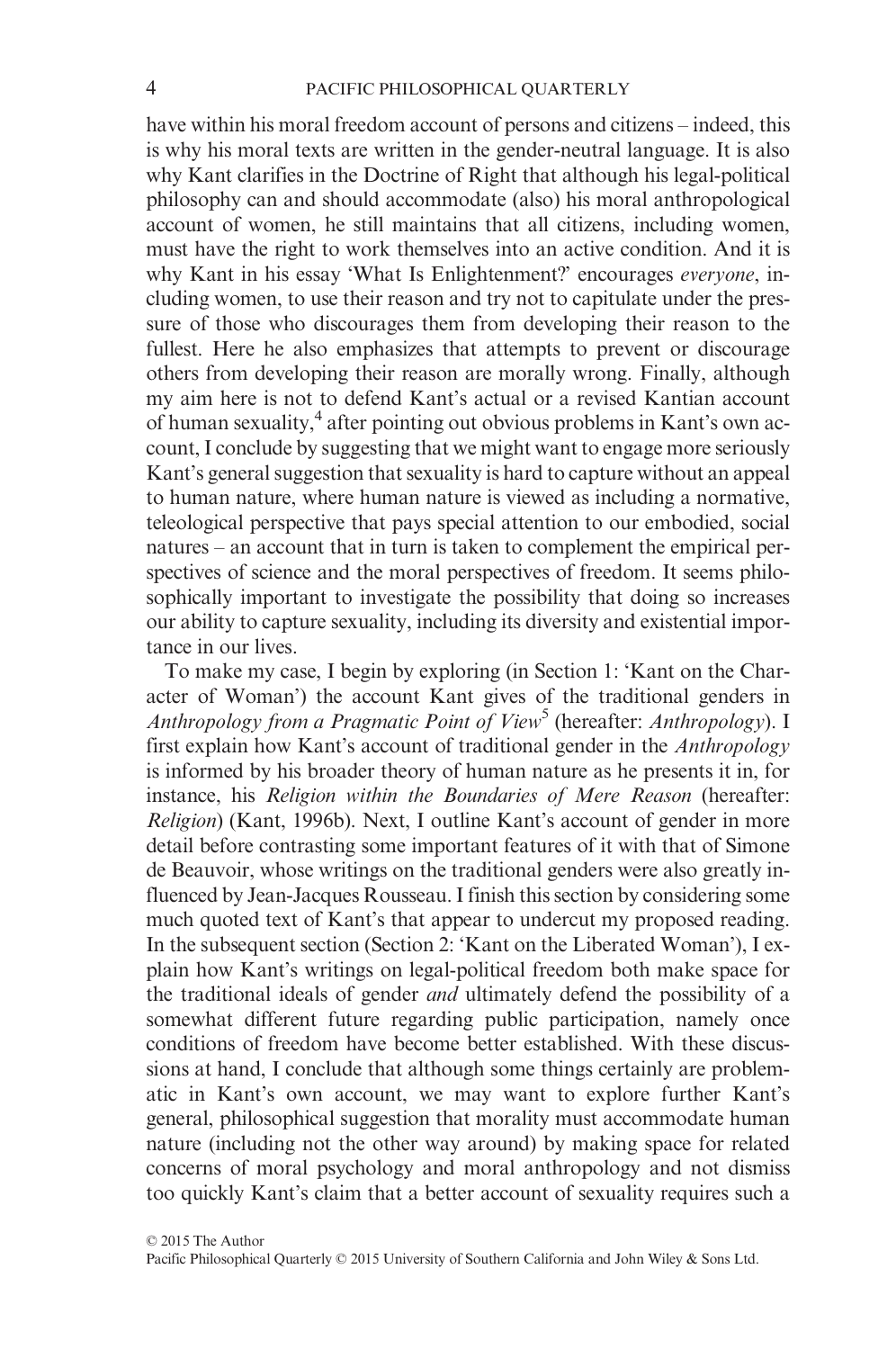normative perspective (human nature) that does philosophical work different from, and complementary to, what morality and empirical science can give us.

## 2. Kant on the character of woman

The interpretive consensus is that in order to establish Kant's actual view on any issue, we must attend carefully not only to which work Kant makes his statements in, but also to the overall point he is trying to make in the relevant sections of the texts. Employing this method to establish Kant's view on women is therefore neither radical nor revolutionary, but it proves equally fruitful: an interesting pattern emerges when we discern whether Kant makes his claims about women within the context of his moral freedom writings or his other normative works. Kant's apparently sexist remarks predominantly occur not in his moral works on freedom, but rather in his other (less popular) normative works, and especially in his historical, anthropological, aesthetic, and religious pieces.<sup>6</sup> Below I first aim to show how understanding the 1798 account of the traditional account of the genders found in the Anthropology is made easier by utilizing Kant's 1793 account of human nature in the Religion. I then outline Kant's distinction between the male and the female traditional ideals in more detail before closing this section by examining some interpretive puzzles. With this account at hand, we can then, in Section 2, see how Kant (only) accommodates his normative account of gender in his moral freedom writings.

## 2.1. KANT'S ACCOUNT OF HUMAN NATURE AND THE TRADITIONAL GENDERS

To appreciate the nature of Kant's discussion of women in the Anthropology, it is important to establish Kant's overall project in it. I take it as uncontroversial that any anthropology aims to elucidate the social meaning contained in people's ordinary interactions. Clearly, Kant has this aim too when he investigates the 'character' of the sexes. But his aim is more ambitious than this; he wants to develop what he in the Metaphysics of Morals calls a 'moral' anthropology (MM 6: 217) (Kant, 1996a), or what today sometimes is called a 'philosophical' anthropology. Kant provides his most general explanation of the concept of character he has in mind when he discusses the character of nations. Here he explains that the aim is to present nations '… as they are now, in some examples, and, as far as possible, systematically' (A 7: 312). Explaining something's character, then, is taken not only to involve describing it in its current condition, but also to say as much as possible about the principles informing its permanence across time and space – and so resisting the temptation of too quickly appealing to social conditioning to do the explanatory work (A 7: 312). We also get a clearer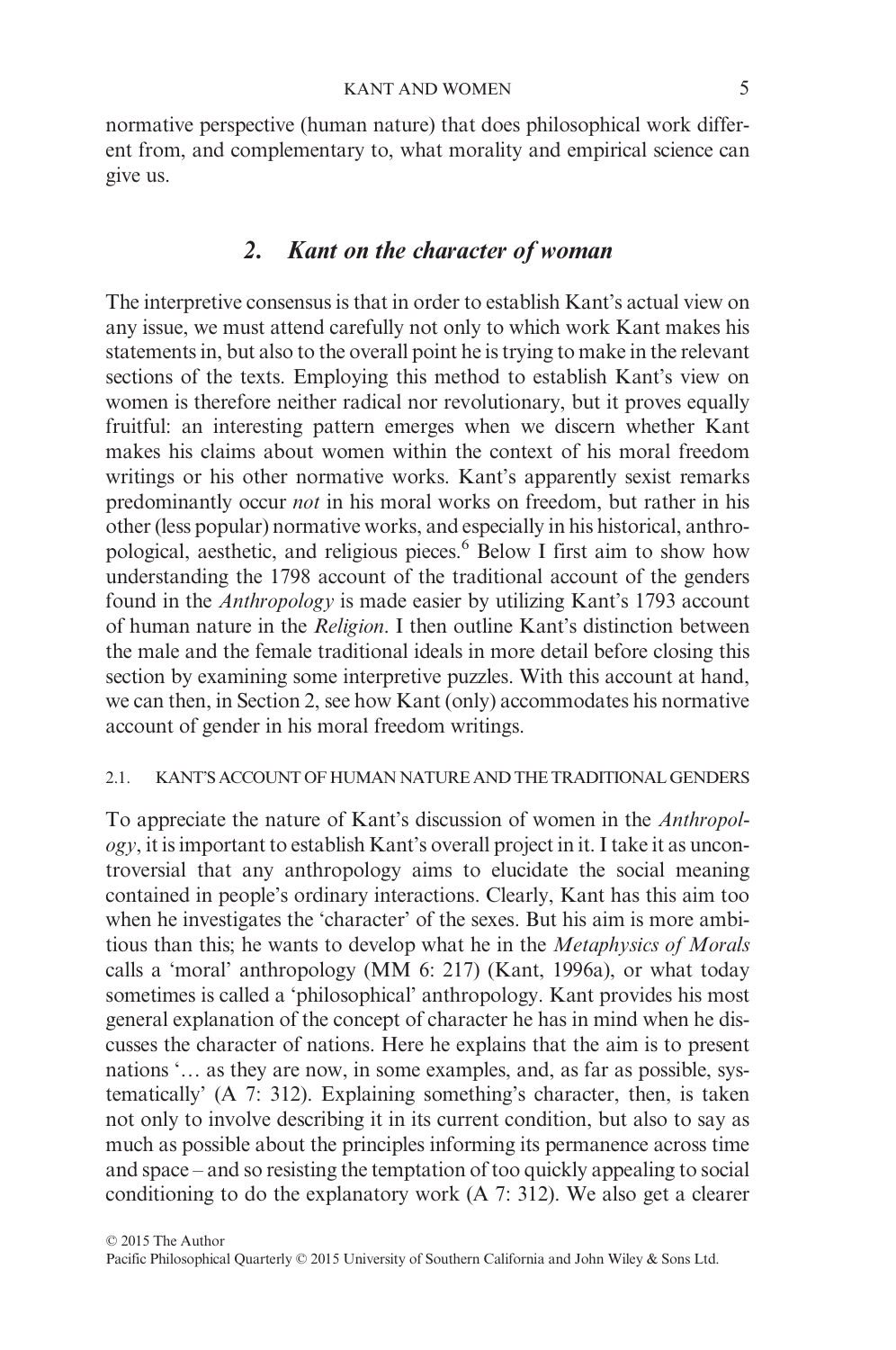sense of his overall approach to the issue of the traditional genders, including which principles he views as central to their explanation, by appreciating how Kant's general account of human nature (and, so, moral psychology) informs his analysis. As we will see shortly, the way in which Kant's theory of human nature informs his account of the genders is important to capture why he doesn't simply take himself to be undertaking empirical observations (possibly in combination with scientific explanations). Instead, his aim is to capture how gender inherently concerns the good development of our embodied, social natures, where the goodness involved is seen as of a kind distinct from, but developmentally enabling, freedom, and as involving a teleological, normative understanding of ourselves.

A particularly useful explication of the relevant aspects of his theory of human nature, those needed to understand Kant's account of gender, is found in the Religion with its distinction between three predispositions viewed as comprising one, overall 'original predisposition to good in human nature'  $(R 6: 26)$  The first predisposition – to 'animality' – is taken to capture our natural drive to self-preservation, our natural sex drive, and our basic, natural drive to seek community with others (our affective sociality). Because this natural predisposition to animality does not require reason, Kant calls the kind of self-love it enables 'mechanical self-love' – a kind of self-love we will naturally and unreflectively be directed towards and strive to realize and by so doing, preserve our species in a good way (R 6: 36). The second predisposition – to 'humanity' – is also seen as involving unreflective emotions (it's 'physical'), but in addition it centrally involves relating to others through comparative uses of reason (R 6: 27). This predisposition enables a type of self-love that may be called reciprocal love, and is accompanied both by the inclination 'to gain worth in the opinion of others, originally, of course, merely equal worth' (R 6: 27) and an incentive to culture (R 6: 27).

If we realize these two natural predispositions – animality and humanity – together and in a good way, not only, Kant argues, will we be able to develop societies where healthy competition drives culture and progress, but we will find ourselves in a condition where reciprocal love among emotionally healthy, grounded people is realizable. There is therefore nothing wrong with being in the world in these ways; they are ways that are often fundamentally unreflective and instead operate primarily on the affectionate, playful, and/or emotional level. Indeed, upon reflection, there is a moral push to remain confident in these unreflective ways of being as long as they are good for oneself; after all, they ground us and are central to giving our personal lives meaning. On the other hand, because these two natural predispositions are accompanied by inclinations and since we have the capacity to choose, it is always tempting for us not to realize them in good ways, which is why we find ourselves in interactions characterized by certain kinds of vices. For example, with regard to the first predisposition ('animality'), we find vices like gluttony and extreme violence ('wild

Pacific Philosophical Quarterly © 2015 University of Southern California and John Wiley & Sons Ltd.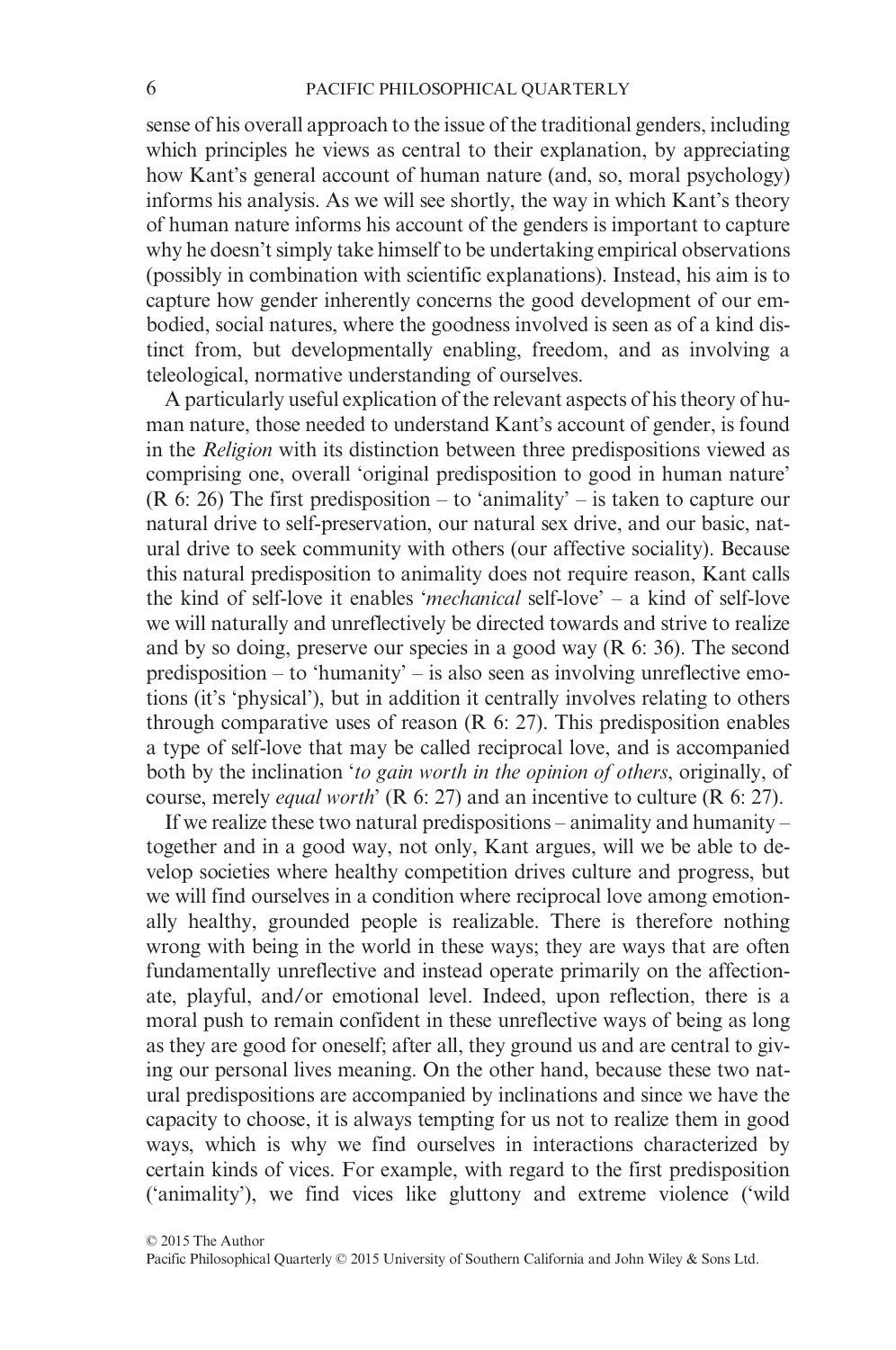lawnessness') since we can choose to set the end of maximizing pleasure in the moment rather than properly attend to when, for example, we are full, namely by letting that good feeling of pleasure fill us up and make us content (and, so, stop eating). Similarly, trailing the second predisposition ('humanity'), we find vices like jealousy, rivalry, envy, and joy in the misfortune of others because from the inclination to be valued as an equal 'grows gradually an unjust desire to acquire superiority for oneself over others' – to dominate or have power over them (R 6: 27). Again, because of our ability to choose, we easily start doing things that makes us feel powerful in relation to others rather than ensuring that our emotions track equal worth, which is why these vices are so tempting for us. And, ultimately, what are good and not good ways is determined not only by whether or not they are truly good for human beings (in the sense of comprising profound physical and emotional (unreflective) – embodied – contentment), but also by whether or not they are affirmable upon reflection; that is, by and for beings who also have capacities of self-reflective reason and, so, for freedom. Our susceptibility to consider things also from the point of view of reflection or freedom is enabled by what Kant in the Religion calls the third predisposition to good in nature, namely 'personality.' 7

The third of the predispositions that compose the multifaceted predisposition to good in human nature, then, is to personality, which concerns our susceptibility to morality's commands (the commands of freedom), or what Kant calls 'moral feeling.' Moral feeling is to be susceptible to think about whether or not what one is doing is right, that is, the ability to stop and check whether or not what one is doing is morally justifiable – and, then, to do what is right (follow the moral law, obeying our practical reason) just because doing so is the right thing to do (act from duty) (R 6: 27). Consequently, this third predisposition (personality) enables us to act upon or in response to the behavior related to the first two (animality and humanity): when something we are doing is striking us as morally troubling, we can consider it from a reflective point of view (think about whether what we're doing is respectful to ourselves and each other as free beings capable of setting and pursuing ends of our own and/or furthering who we are in good ways) and we can act as motivated by this reflection (we can incorporate this motivation into the maxim). And, Kant emphasizes in the Critique of Practical Reason, the kinds of self-love enabled by the first two predispositions are 'natural and active in us even prior to the moral law,' whereas the third predisposition (to personality) enables us to 'restrict' or 'infringe upon' them when doing so is morally necessary, that is, when the moral law (our practical reason) demands it (CPrR 5: 73). Again, when this happens – when we restrict our inclinations in these ways; when we do something just because it is the right thing to do; when we act out of duty – then we act out of rational self-love (rather than simply in conformity with rational self-love) (CPrR 5: 73). Relatedly, in the Religion Kant emphasizes that all three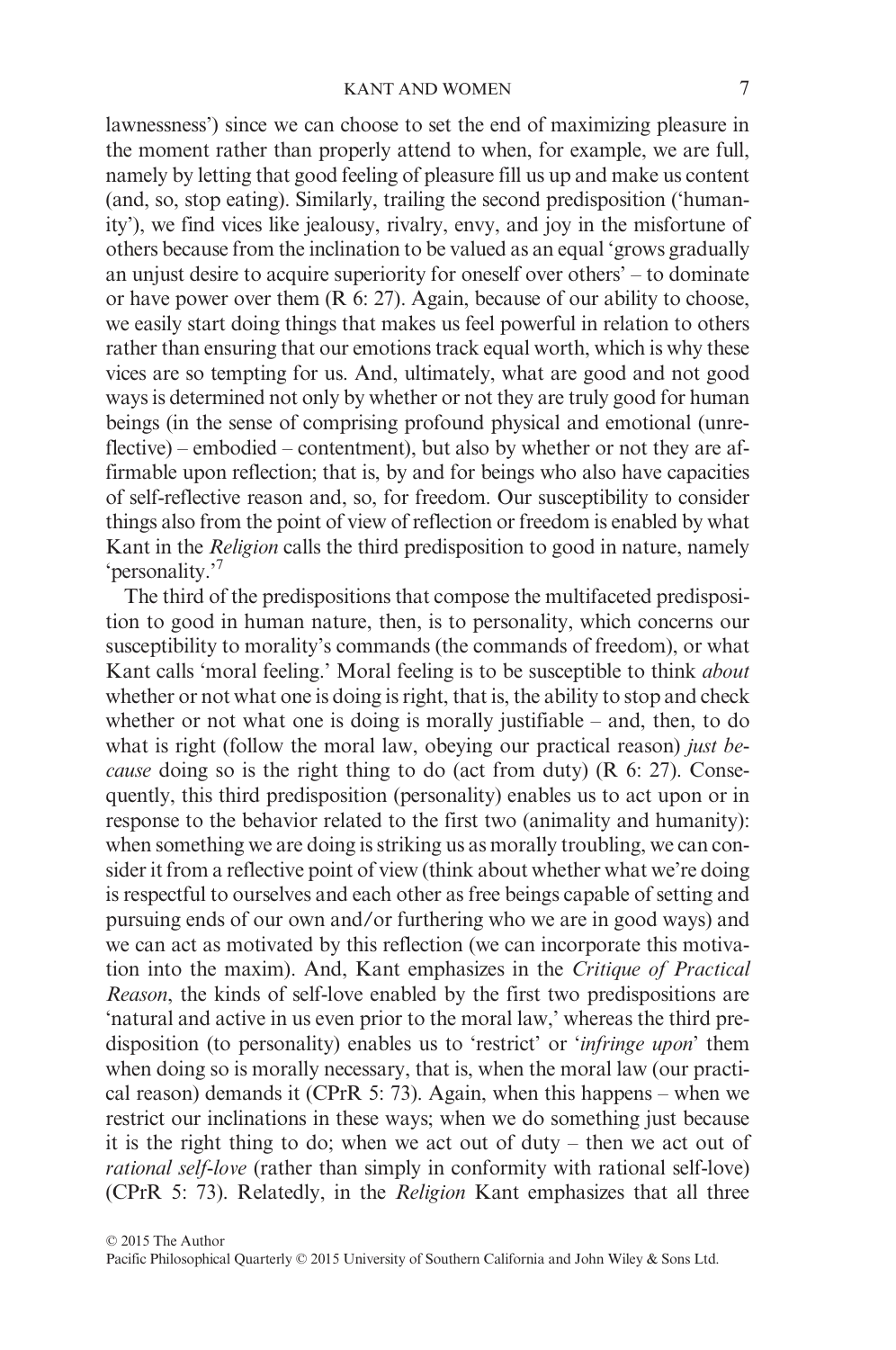predispositions are both 'original' (meaning that they 'belong to the possibility of human nature') and 'good' (meaning that 'they do not resist the moral law,' but rather 'demand compliance with it,' as this is exactly what moral feeling commands) (R 6: 28). Finally, even though the first two predispositions, which concern our basic natural affective and social nature, cannot be 'eradicated,' they can, as mentioned above, be used and habituated in bad ways. In contrast, the third predisposition, which enables rational selflove, can never be used badly, since it provides an incentive to act simply as practical reason commands (R 6: 28).

That Kant has this view of human nature makes sense of why he emphasizes, in the Anthropology, that to realize our sexual, gendered natures as male or female is not to realize morality as such; sexuality, including gender, primarily concerns (in the sense of being enabled by) the first two predispositions (animality and humanity] and not the third (personality). This is why Kant instead argues that our sexual, gendered (social) natures are normative (rather than strictly empirical or moral) as well as, in a certain developmental sense, prior to morality in that developing them prepares us for morality (individually and as societies). In particular, the way the traditional genders treat each other when they do this well, does not serve to teach each other morality, he says, but instead teaches each other 'moral decency, which is the preparation for morality and its recommendation' (A 7: 306). Central to this account is Kant's claim that women play an especially important role in preparing both genders for morality: the woman is the primus motor by virtue of her superior social skills, such as her speech, charm, gentleness, and courtesy (A 7: 306). In some ways, therefore, Kant affirms the old feminist joke about why God created man first (since it's always important to make a sketch before you set out to make the real thing). Woman has a more complex social character because of her more complex natural function, and consequently, Kant argues, it is not surprising that 'the provision of nature put more art into the organization of the female part than of the male' (A 7: 303). And because woman's nature is the more complex one, Kant's focus in the Anthropology is on her (A 7: 303).

Further evidence for reading Kant's theory of the traditional genders in the Anthropology, together with his three-fold analysis of the predisposition to good in human nature in the Religion, is found in the final section on the 'Character of the Species' in the Anthropology. Here Kant says that:

Among the living *inhabitants of the earth* the human being is markedly distinguished from all other living beings by his technical predisposition for manipulating things (mechanically joined with consciousness), by his *pragmatic* predisposition (to use other human beings skillfully for his purposes), and by the moral predisposition in his being (to treat himself and others according to the principle of freedom under laws). And any one of these three levels can by itself alone already distinguish the human being characteristically as opposed to the other inhabitants of the earth (A 7: 322, cf. 328).

Pacific Philosophical Quarterly © 2015 University of Southern California and John Wiley & Sons Ltd.

<sup>© 2015</sup> The Author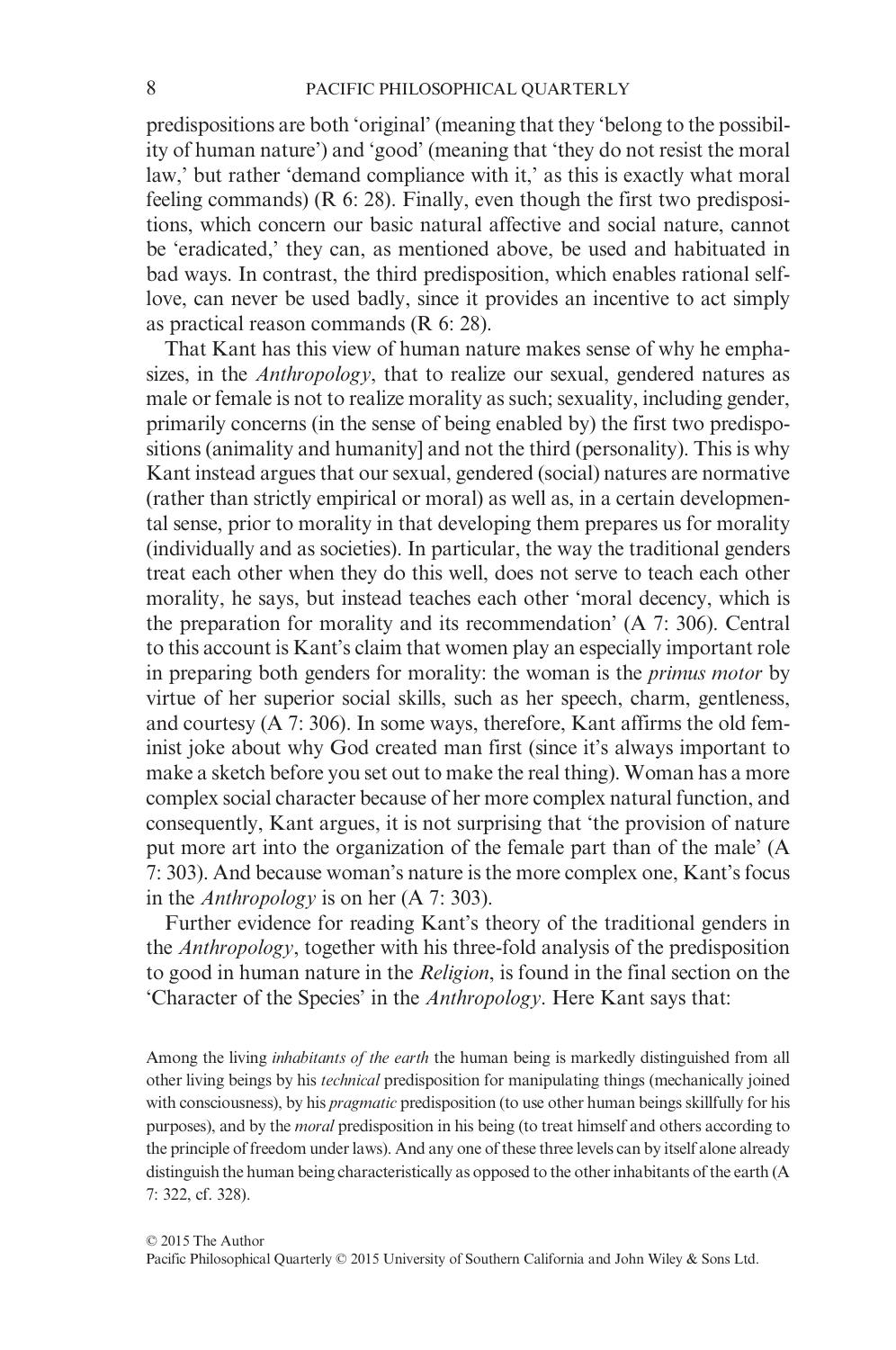## KANT AND WOMEN 9

It makes good sense to view these three distinctions Kant makes here in the Anthropology as corresponding to the threefold predisposition to good in human nature outlined in the Religion; that is, to view them as related, respectively, to the predispositions to animality, humanity (the two, which, if realized well, enable 'moral decency'), and personality (which, if realized, enables 'morality'). The interpretive plausibility of doing this is bolstered by Kant's elaboration on the pragmatic disposition:

The pragmatic predisposition to become civilized through culture, particularly through the cultivation of social qualities, and the natural tendency of his species in social relations to come out of the crudity of mere personal force and to become a well-mannered (if not yet moral) being destined for concord, is now a higher step (R 7: 323).

This view parallels Kant's description of the predisposition to humanity in the Religion, the realization of which of course presupposes also realizing the predisposition to animality. Again, developing the natural, social dispositions (animality and humanity) is insufficient for morality (since it also requires us to develop the disposition to personality), but they are sufficient for moving us out of a crude or barbaric state of nature or for establishing moral decency; realizing them is not to realize morality as such, but yet realizing them is valuable in itself, and when realized well, they are directed and pushing towards morality (freedom).<sup>8</sup>

Notice, too, in this section (of the Anthropology) Kant stresses that the highest disposition is the moral disposition, which is constitutive of the human being and that insofar as we are capable 'personality' (moral responsibility for our actions) we are always aware of it, regardless of historical circumstances. A human being is, Kant argues:

… a being endowed with the power of practical reason and consciousness of freedom of his power of choice (a person) sees himself in this consciousness, even in the midst of the darkest representations, subject to a law of duty and to the feeling (which is then called moral feeling) that justice or injustice is done to him or, by him, to others. Now this in itself is already the *intelligible* character of humanity as such, and in this respect the human being is good according to his dispositions (good by nature) (A 7: 324).

To realize the first two historical stages (the technical and the pragmatic conditions) in a society, then, is not to realize the human moral ideal. Realizing them well is a process by which individuals and societies develop from barbaric conditions to more cultured or civilized ways of life, to conditions of moral decency. Yet even in these less free conditions (the technical and pragmatic conditions), people know when they're being wronged (when their freedom is disrespected) and when they are wronging others (disrespecting others' freedom). And Kant aims to show that as individuals and societies become more flourishing, their social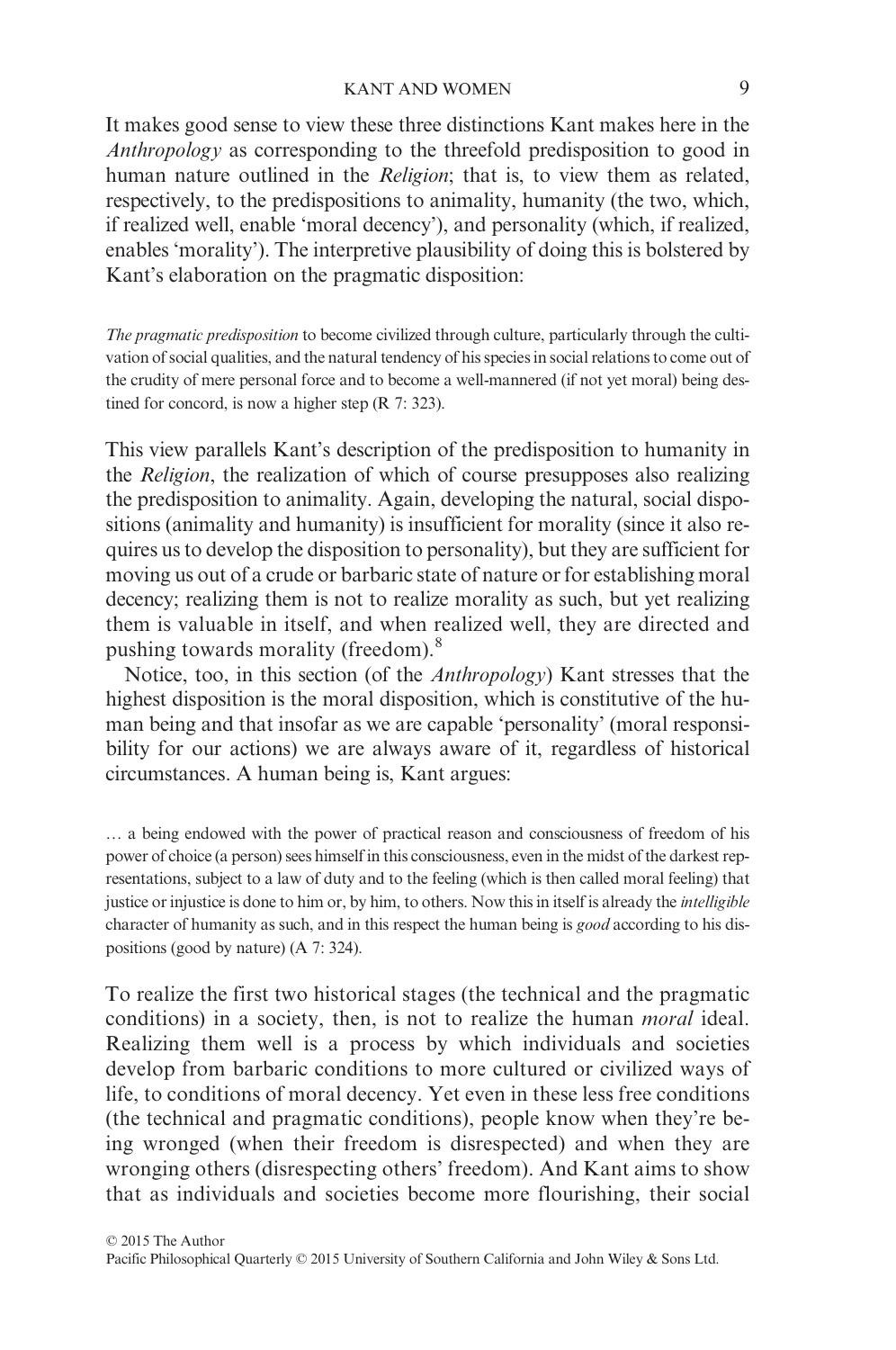interactions become increasingly geared towards freedom – what is good and what is right line up.

Correspondingly, Kant views the traditional gender ideals as constitutive parts of the process toward civilization, because he views civilized societies as precursors to free societies. This implies, though, that to realize the traditional gender ideals is not thereby to realize a free society. In traditional (or 'pragmatic') societies there is moral feeling (recognition of the moral ought), but freedom has not become a pervasive and prominent way of human life. People have not come to reflect upon, or become used to reason in terms of freedom as they organize their lives and build their legal-political institutions. According to Kant, and as we'll see more clearly below, this freedom-stage of human development didn't really begin until the Enlightenment. Before that, societies were predominantly either barbaric (characterized by brute force) or pragmatic (morally decent), even though human beings have always been fundamentally oriented toward, or susceptible to the moral ought (freedom's commands) insofar as they were good. Insofar as these societies were in the pragmatic condition, the prominent norms for interaction came from culture and moral decency (freedom's precursor). Of course, this doesn't mean that realizing oneself in a free way requires eschewing tradition, but it does require understanding that the source of the moral justification for traditions is, ultimately, respect for everyone's freedom; after all, traditions concern one's natural, embodied sociality (realizing the predispositions to animality and humanity) whose healthy realization points towards freedom (realizing the predisposition to personality). Having sketched Kant's general approach in the Anthropology, let me turn to his account of the two traditional genders in some more detail.

## 2.2. KANT ON MAN'S AND WOMAN'S COMPLEMENTARY GENDER IDEALS

Kant begins his argument in the Anthropology by discussing the first precondition to good in human nature (animality) as it relates to sexual unions. As expected in light of the discussion of the Religion account of human nature (above), Kant here emphasizes that humans are not only rational beings who set and pursue ends of their own, but are also affective, social beings with a sexual drive. Moreover, in order to reconcile their sexual aim of preserving their species with their rational and social, affectionate being, humans create a domestic union, a home (A 7: 303). Sharing a home – a personal life – in this intimate, as well as sexual way feels profoundly good to beings like us. It does so not only because it involves regularly satisfying our sexual drives with someone we find sexually attractive, but also it is done by another who is likewise oriented towards us, including affectionately and emotionally. Hence the home is a context that, at its best, enables the satisfaction of these desires in the challenging, open, and vulnerable way humans can experience them at their fullest – and feel profoundly affirmed, good,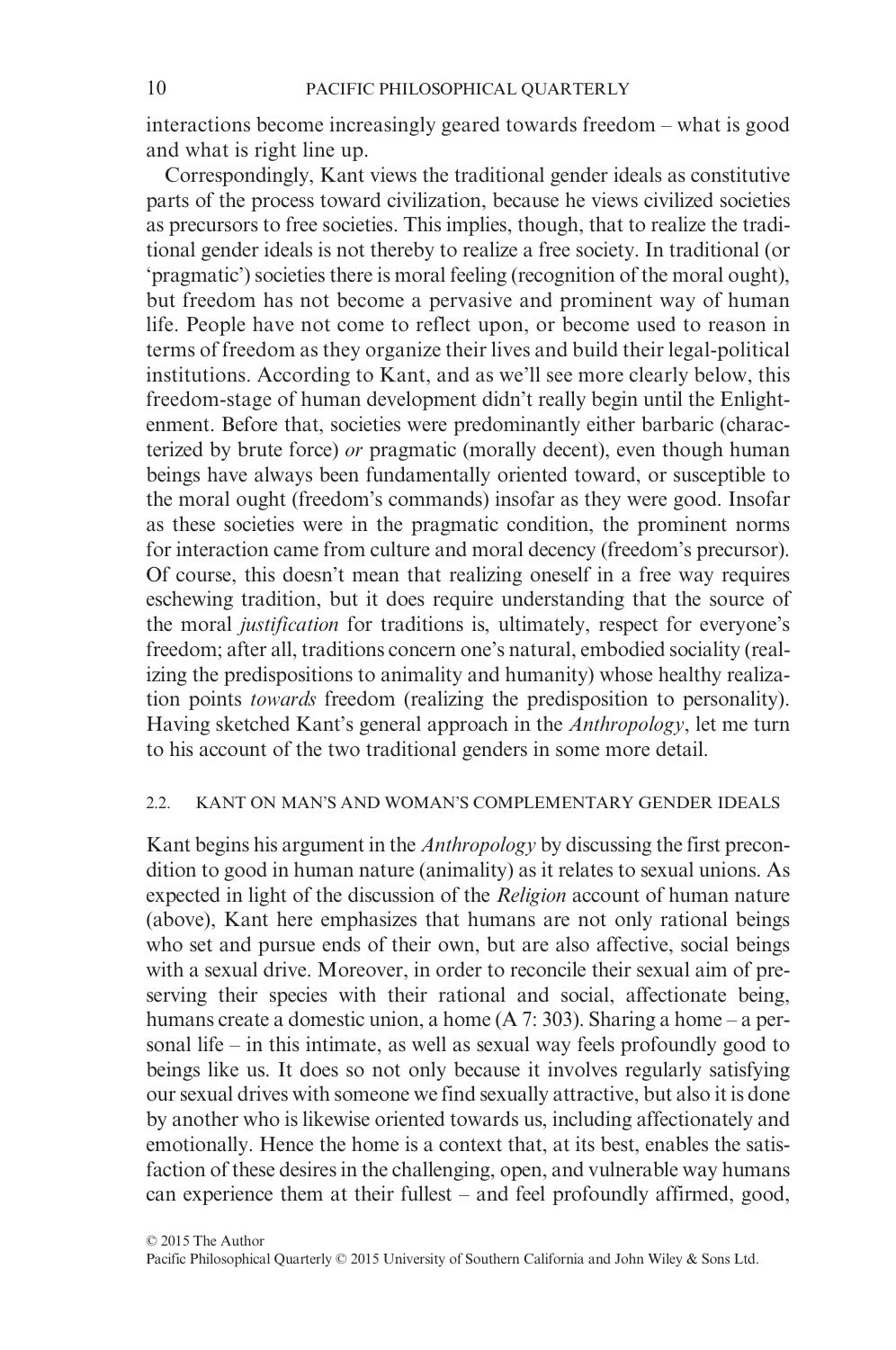and safe (rather than unappreciated, uneasy, and at risk) as who one is, when being so open to another. In these ways, the shared home is taken to enable the realization of the predispositions to animality and humanity in good ways.

Kant proceeds by discussing a particular challenge that trails the second precondition to good (to humanity), namely, the problem of possible, endless competition between the two persons who create a home – one personal space – together. Kant argues that the home of two rational persons must be organized so that each adult is'superior in a different way.' Nothing productive results when two adults both try to take charge of every sphere of their shared domestic life, since then 'self-love produces nothing but squabbling' (A 7: 303). This introduces the question: in which ways is each of the genders superior with regard to the other? Here, too, Kant's response arises from his view that our sexual natures must be understood in light of our species' two natural, social predispositions: animality and humanity. Regarding animality, Kant argues that because woman carries the offspring in her womb, she is rendered more vulnerable, and so naturally fears physical danger more than man does. Moreover, since the work of maintaining a safe home must be divided between the two adults, and only woman gets pregnant, man bears the main responsibility for physically providing for and protecting the home. Woman's superiority, in contrast, arises from being the one charged with the daily running of the home; she is responsible for cultivating in the home a social environment that grounds the family, or enables it to live well and thrive. Hence, the woman is in charge of ensuring that the children healthily develop their natural affective, social natures in the home and the related, supporting social world surrounding it (A 7: 303, 306).

What about the second predisposition, to humanity? Again, once we read the more specific argument concerning women in the Anthropology together with the broader argument concerning our competitive inclinations in the Religion, then it is no longer surprising to find Kant asserting in the Anthropology that what really needs explanation is not that everyone has an inclination to dominate (since that is the tempting, bad inclination trailing the predisposition to humanity). Rather, he argues, what is puzzling is a specific element in the interaction between the genders, namely, that '[w]oman wants to dominate, man to be dominated'  $(A \, 7: 306)$ . To put the challenge back into the language of the second predispositions to the good of the Religion, the problem is to see how the cohabitation between men and women can be realized such that it leads not to endless competition between them, but to reciprocal love and 'equal worth.' And to explain this in relation to the genders, Kant argues in the Anthropology, one must explain how man can want to be dominated by woman in their shared home.

To explain this Kant suggests not only that the couple cannot endlessly compete in the home as that is self-destructive (for reasons given above),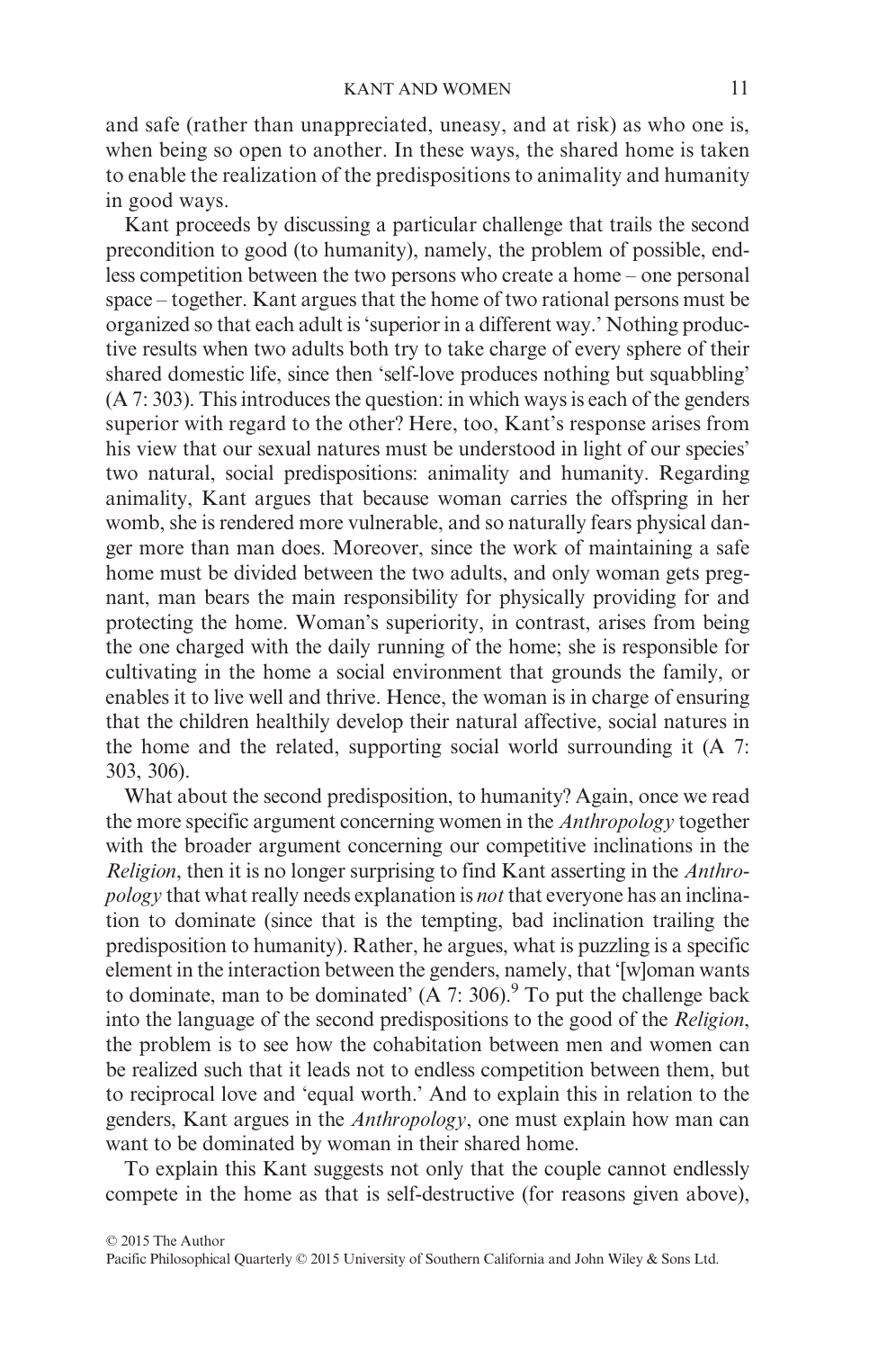but also that this possibility of peaceful cohabitation is partially enabled by the inherent connections between the female and the beautiful and the male and the sublime. More specifically, Kant argues that man gets a personal, embodied experience of the beautiful primarily through woman and, likewise, woman gets an experience of the sublime primarily through man. Woman's aesthetic power is that of easily mastering the beautiful, which includes the power to allure and attract. Hence, to experience the beautiful, man has to subject himself to the power of woman; he must be invited in to be embraced by and give himself over to it. Indeed, this is Kant's explanation for why the man 'courts' the woman, whereas the woman 'refuses' the man (A 7: 306). And, of course, to experience oneself as affirmed as beautiful (woman) or affirmed as sublime (man) in good ways is also something the other person holds the key to; it is the other that opens up this possibility since each reveals oneself to the other, and is affirmed by the other as irresistible in these ways.

Moreover, Kant continues, since the home is predominantly a sphere of intimacy and the beautiful, the woman has to be in control of it. Hence, woman's power makes man want to give himself over to (and be dominated by) the woman in their personal relations. Woman's primary means of domination is her ability to 'master his desire for her,' though she supports her efforts with her superior ability to deal with issues concerning intimacy; she is more willing and able to support her stance with her'tongue' in domestic fights (A 7: 304). Of course, it may be tempting to read these and similar statements of Kant's as simple confirmations of his sexist prejudices against women. But I don't think they are. Rather, I think that with such statements he's pointing out how social knowledge is power, and how one can use this knowledge for good or for bad. Earlier, we saw how he thinks that men and women can bring out the best in each other. Here, we see how he thinks they can use their abilities as purely self-interested tools for getting another to do what one wants her or him to do. As Louden (2011) frequently emphasizes in his commentaries on Kant's Anthropology, social knowledge is a means to power – it's something one can use to steer others toward what one wants, including, of course, use the other simply to gaining a sense of being powerful (make another orient themselves such that all they can do, at all times, is to try to please you or make you feel important). And if Kant is right that according to the 'character' or traditional ideal of woman and man, woman has superior social knowledge, then it follows that she has a kind of socialaesthetic power that man lacks – a power she can use for good or for bad. Correspondingly, of course, man can use his social-aesthetic power for good or bad too.

Both men and women, then, have a natural inclination to dominate (accompanying the predisposition to humanity), but they have different ways of dominating. So, if man and woman are to live well together, they must have different roles in relation to both the world and their shared home.

<sup>© 2015</sup> The Author

Pacific Philosophical Quarterly © 2015 University of Southern California and John Wiley & Sons Ltd.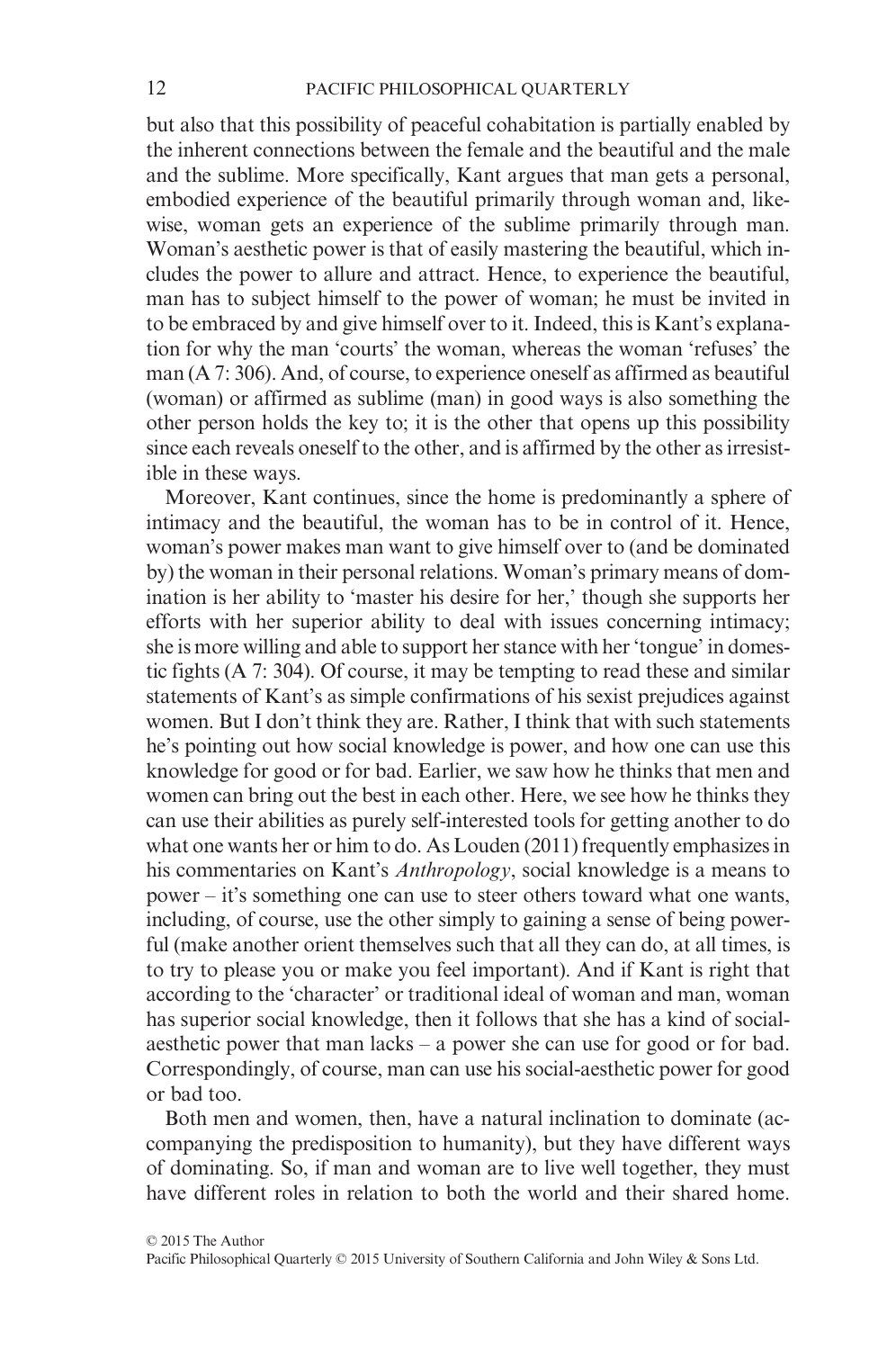Related to this is Kant's view that the characteristic male virtues – those suited to man's natural protective function – are those connected with the power of the sublime: physical power, industriousness, and reason (A 7: 306). Comparably, the characteristic female virtues are those connected with the powers of the beautiful and a well-functioning home: sensitivity, patience, and financial prudence. When this division is realized, their natural inclination to dominate does not turn them against each other and so to internal squabbling and unhealthy competition. When the two persons are able to dominate and be dominated in these complementary ways, instead, true reciprocal love is fostered – the kind constitutive of emotionally healthy, happy human beings.

Again, in these ways, reading the Anthropology together with his account of human nature from the Religion suggests that Kant envisions the home as the personal sphere in which two people of opposite sexes realize together their natural, embodied sociality (through both mechanical and reciprocal self-love) in a way that is consistent with their respect for each other as persons (as affirmable from the point of view of 'rational' self-love). It is from this personal sphere that they, as a team, engage the outside world. As we will also see in more detail below, Kant's proposal seems to be that the traditional genders complement each other both in the home and in the larger social world; the traditional gender ideals enable the two people sharing a home to be emotionally healthy, grounded beings by enabling a good realization of intimate, personal aspects of the predispositions to animality and humanity for each other. In contrast, the arena for healthy competition (of the kind that drives cultural progress) is seen as the social sphere beyond the home (and so not in the home). Before detailing this account, remember that, for Kant, a healthy human being who only realizes the first two natural predispositions to good (to animality and humanity) does not thereby realize morality. These predispositions concern only our natural, embodied sociality, and although the second predisposition (to humanity) involves comparative reason, it does not involve practical reason in the sense of moral reason. To realize these predispositions in a good way is to become an emotionally healthy and grounded embodied, social being – a way of being that affirms and supports morality.

To illustrate the complementarity between men and women Kant draws an (infamous) analogy between the man's power in the home and the minister's power in a monarchy:

... the woman should *dominate* and the man govern; for inclination dominates and understanding governs. – The husband's behavior must show that to him the welfare of his wife is closest to his heart. But since the man must know best how he stands and how far he can go, he will be like a minister to his monarch who is mindful only of enjoyment … so … the most high and mighty master can do all that he wills, but under the condition that his minister suggests to him what his will is (7:309f).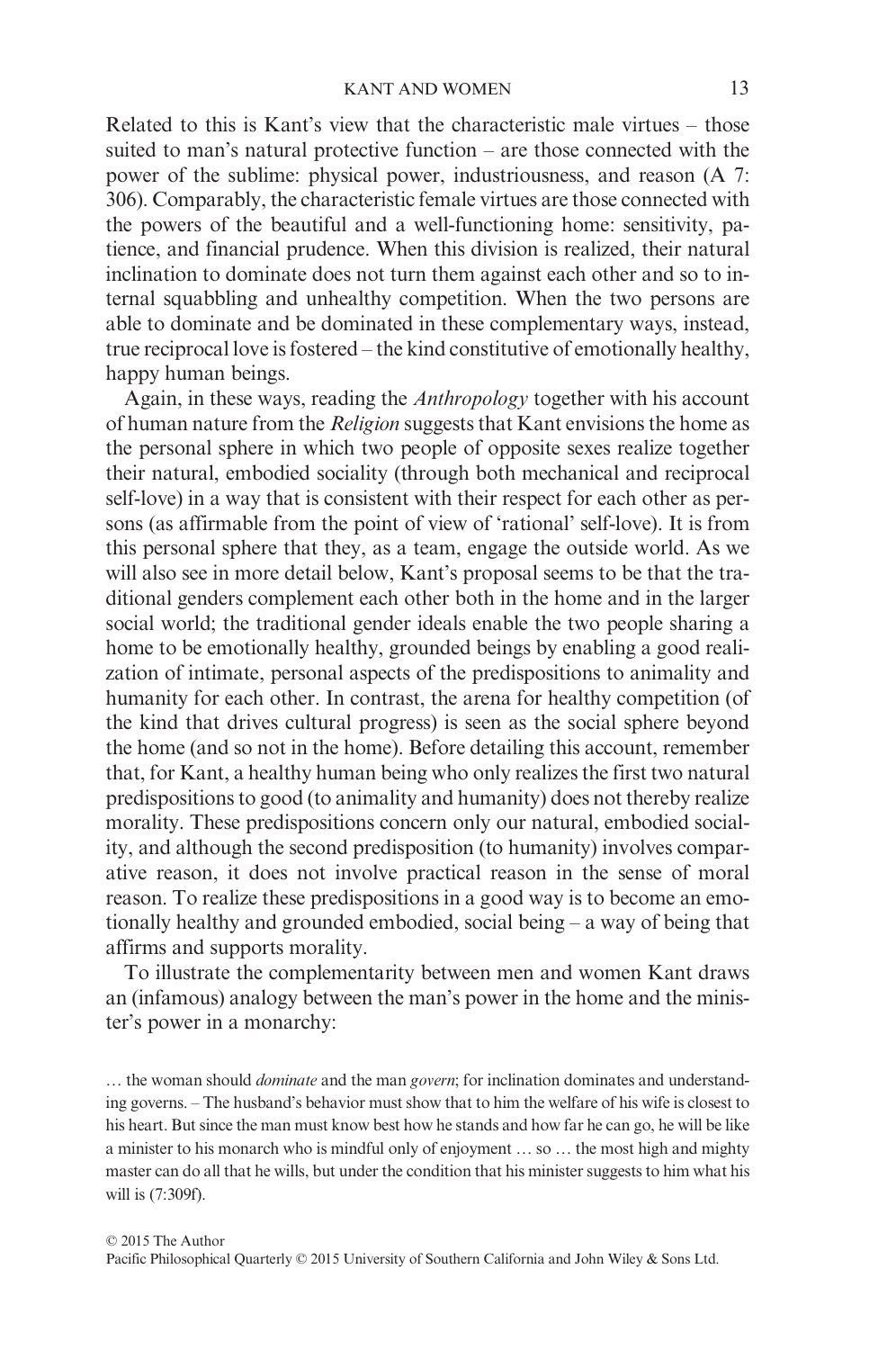Read unsympathetically, Kant can be understood to think that women, like monarchs, concern themselves only with amusement and hence are fundamentally irrational and irresponsible. But such a reading really would be unfair. To start with, it would be extraordinary if Kant thought that all monarchs necessarily think only of amusements; after all, Kant was extremely well read, so it would be hard to support such an interpretation. Also, this passage comes just after a point in which Kant emphasizes that 'woman's [economic activity] is saving' (A 7:308). And finally, before making this statement, Kant describes his analogy as a 'gallant' expression of the man-woman relation, though 'not without truth' (A 7: 309); that is, the expression is taken to be an exaggeration of something he believes is true.

A more sympathetic interpretation of the analogy is available. The minister to a monarch who thinks only of amusements has a duty to correct the monarch's views. Similarly, the husband of a financially non-prudent wife must ensure that her spending decisions are not in excess of what they can afford. Not to correct his wife's decisions in these situations would reveal that he is not firmly committed to her welfare in the way that his knowledge of their finances and the world and his special responsibilities to her and their shared home require him to be. Just as the minister is the one who must ensure that what the monarch wants is financially prudent if need be, the man is the one who must ensure that what his wife wants for their home is financially wise; after all, he is responsible for the relationship between their home and the world. Flipping the example on its head, as we can imagine a wise monarch with a minister who is incapable of doing what is right, we can imagine a wise wife with an unwise husband. In such a case, the wife's best chance (in such a traditional relationship) is to ensure that she controls her man's desires, so that his strongest desire is the desire not to disappoint her – and this is why, ultimately, he sets responsible financial ends. And, of course, insofar as a woman is like a monarch and a man like a minister, Kant maintains, only fools believe the 'feminine ways' are weaknesses: 'reasonable men know very well that they are precisely the rudders women use to steer men and use them for their own purposes' (R 7: 303f).

So man, like woman has an inclination to dominate. Although man wants to be dominated (and woman wants to dominate) in the home and the family's social spheres, man wants to dominate in the relation between the home and the world. Yet, Kant argues, because woman is naturally dependent on man to protect her physically and provide for the home, woman is fundamentally attuned to pleasing also strangers and is sensitive to how every man perceives her. Not only does having such interpersonal skills make her powerful in general, but also being perceived as pleasing is prudent, in case she becomes widowed and needs a new man.10 Hence, woman has more personal and social power than man does; woman is more capable of being around the other gender and of controlling their social interactions; woman has, so to speak, a higher'social IQ' than man. In Kant's words: 'Early in life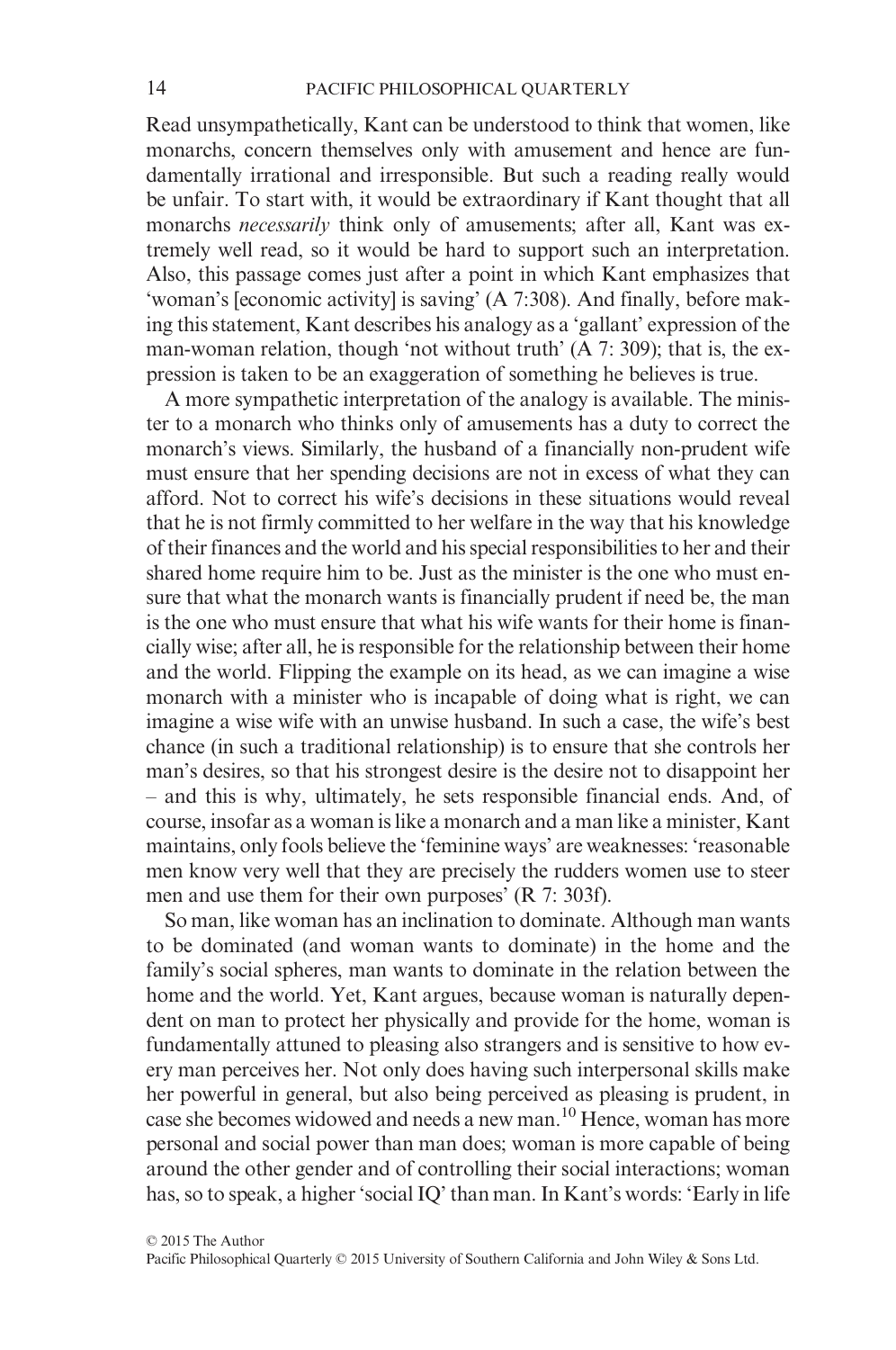## KANT AND WOMEN 15

she becomes confident of pleasing; the young man is always afraid of displeasing, so that he is self-conscious (embarrassed) in the company of ladies' (A 7: 306). In fact, Kant thinks that women is so tuned in to pleasing the public that 'the scholarly woman uses her books in the same way as her watch … which she carries so that people will see that she has one, though it is usually not running or not set by the sun' (A 7: 307). The woman is very aware of how the world perceives her, and everything she does is sensitive to its judging eye. And, of course, focusing on independent projects and being less concerned with the 'public' eye breaks with the traditional ideal, and does not generally go unpunished – a point that Simone de Beauvoir also emphasizes in The Second Sex (2011).

## 2.3. KANT VERSUS BEAUVOIR ON THE TRADITIONAL IDEALS OF THE GENDERS

In fact, reading Kant and Beauvoir on the traditional genders up against each other is particularly useful to bring out some of Kant's account. This is hardly a coincidence. Neither Kant nor Beauvoir took their accounts of the traditional genders out of thin air; they were both profoundly inspired by Rousseau's writings on the issue, especially his Émile. But there are some important differences between them, mainly resulting from how although Beauvoir also incorporated Rousseau's emphasis on the social (though she developed this point by utilizing psychoanalytic insights), she didn't work with the teleological, aesthetic elements of Rousseau's account of human nature. Kant, in contrast, kept all elements, and so ended up with a more complex threefold approach to sexuality: scientific (empirical) facts, teleological and social human nature, and human freedom, rather than Beauvoir's scientific (empirical) facts, sociality (being seen by the other), and human freedom. Let me sketch a few key differences between them regarding the points mentioned so far since this enables us to see why choosing the more complex route may be more promising as we seek to revise their theories of sexuality, including by ridding Kant's account of his mistakes.<sup>11</sup>

First, in contrast to Beauvoir, who views the traditional female ideal as submissive (as involving living as a mere means), Kant sees such any actual, historical submissive ideal of womanhood as a perverted version of the normative, traditional ideal (the traditional female ideal realizable by the first two predisposition to good in human nature, to animality and humanity). Kant contends that both the male and the female traditional gender ideals are strong figures.12 He argues that because the genders involve an interpersonal component, their natures are only discernible in civilized societies – societies where a relatively flourishing culture has developed. In 'uncivilized societies,' Kant argues, 'superiority is simply on the side of the man' (7: 303); 'in the crude state of nature … the woman is a domestic animal' (7:304), and 'a barbaric civil constitution makes polygamy legal … [where the woman lives in the man's] kennel [or prison<sup>13</sup>]<sup>'</sup> (7: 304).<sup>14</sup> In these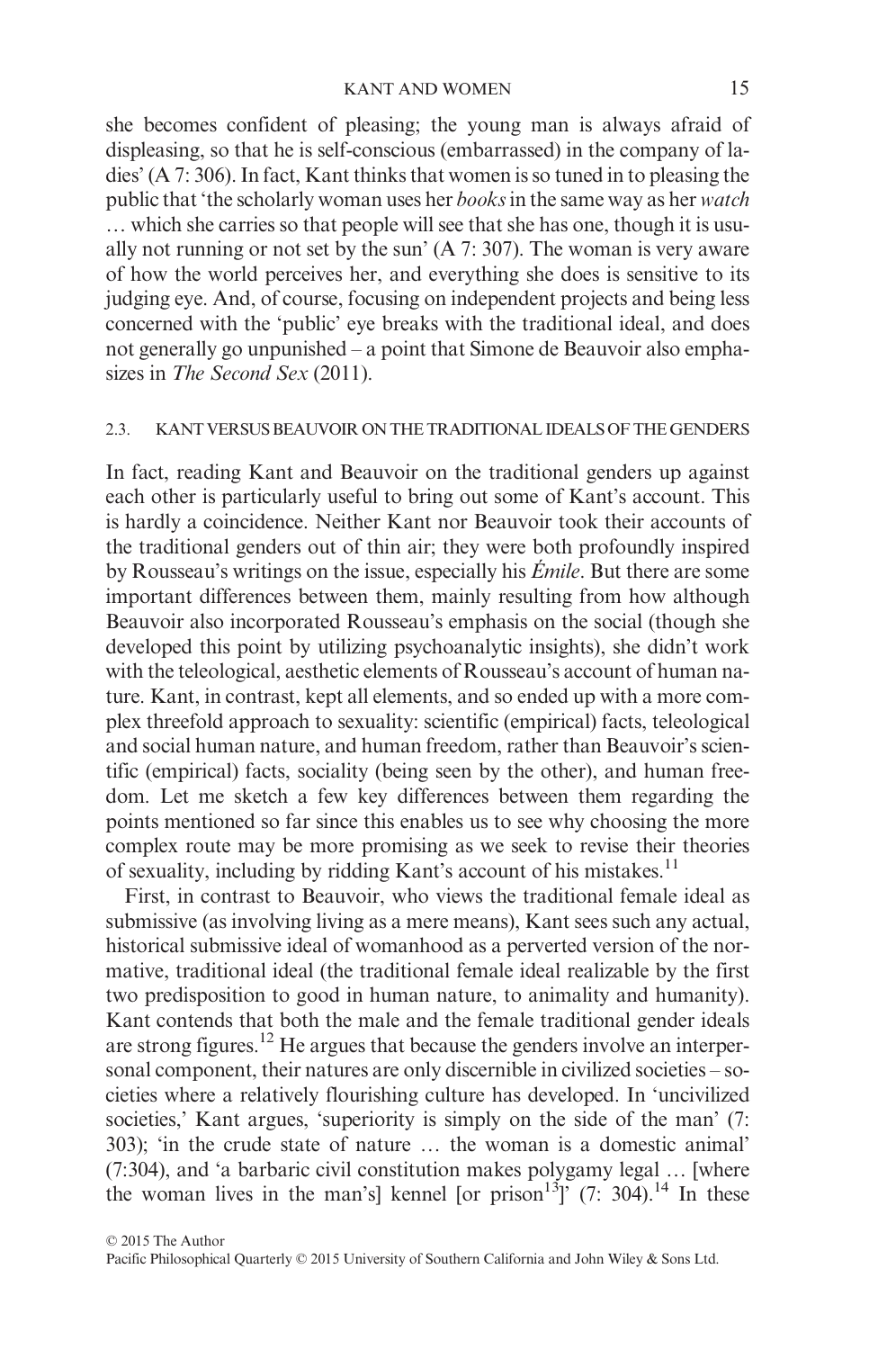barbaric societies, woman is man's tool for reproduction and/or sexual pleasure (or both) (7: 304). Unlike Beauvoir, who thinks that on the traditional ideal the woman amounts to such a tool – 'an object' and not 'a subject' – Kant believes that this historical, actual 'ideal' is, rather, a perverted or barbaric version of the traditional one. Moreover, the traditional ideal or 'character' of the sexes only becomes discernible as culture advances and the 'morally decent' society establishes itself. Only under those conditions do we realize our natures in the right, complete ways: as two genders that complement each other in a way ultimately compatible with the preservation and development of the species. In this more civilized society, the two persons form a lifelong, domestic, sexual union in which reciprocity of superiority and subjection occurs (otherwise known as monogamous marriage). Man and woman thereby ensure that the natural inclinations that accompany the predispositions to animality and humanity are realized such that reciprocal love is enabled; the two persons ground each other as the embodied, sexual, social beings they are. In other words, the kinds of desires and emotions involved in sexual love are not just like most of our desires. They can be realized in ways that enable us to exist as the embodied, affective, social beings we are, exactly by each other affirming one another at the intimate, personal level. This also means, however, that they are of the kinds that can unground or unmoor us, if misfortune hits or if we wrongly open ourselves up in these ways to particular others who rather than affirm us merely use us in bad ways, such as simply to satisfy one's own sexual itches or to have another constantly affirm one's sense of self (power).

Another, related point of difference between Kant and Beauvoir revolves around Kant's idea that both men and women (traditionally) consider creating a home together an essential part of life. For Kant, and in contrast to Beauvoir, on the traditional ideal, the home is not merely a site where reproduction occurs and services are provided to the man as he goes about his 'real' business in the outside world. In contrast, as we saw above, Kant believes the traditional ideal maintains that 'The husband's behavior must, at all times, show that the welfare of his wife is closest to his heart' (A 7: 309f). Why? Because, I take it, being so oriented (including emotionally) is necessary to be grounding for one another in the way that grounding – empowering reciprocal love – involves. Being so directed towards one another is important not only to ensure that one's home is safe and taken care of, but because it is necessary in order for being emotionally open in the ways sexual love involves to be constructive and healthy (rather than self-destructive, damaging, and draining) for us. So, Kant does not agree with Beauvoir that according to the traditional ideal, women necessarily consider themselves mere objects for men (or that traditional men consider women as mere objects for themselves). Instead, Kant's thinks that by empowering each other in the gendered ways he describes, the couple grounds and complements each other (enables each other to realize their embodied, social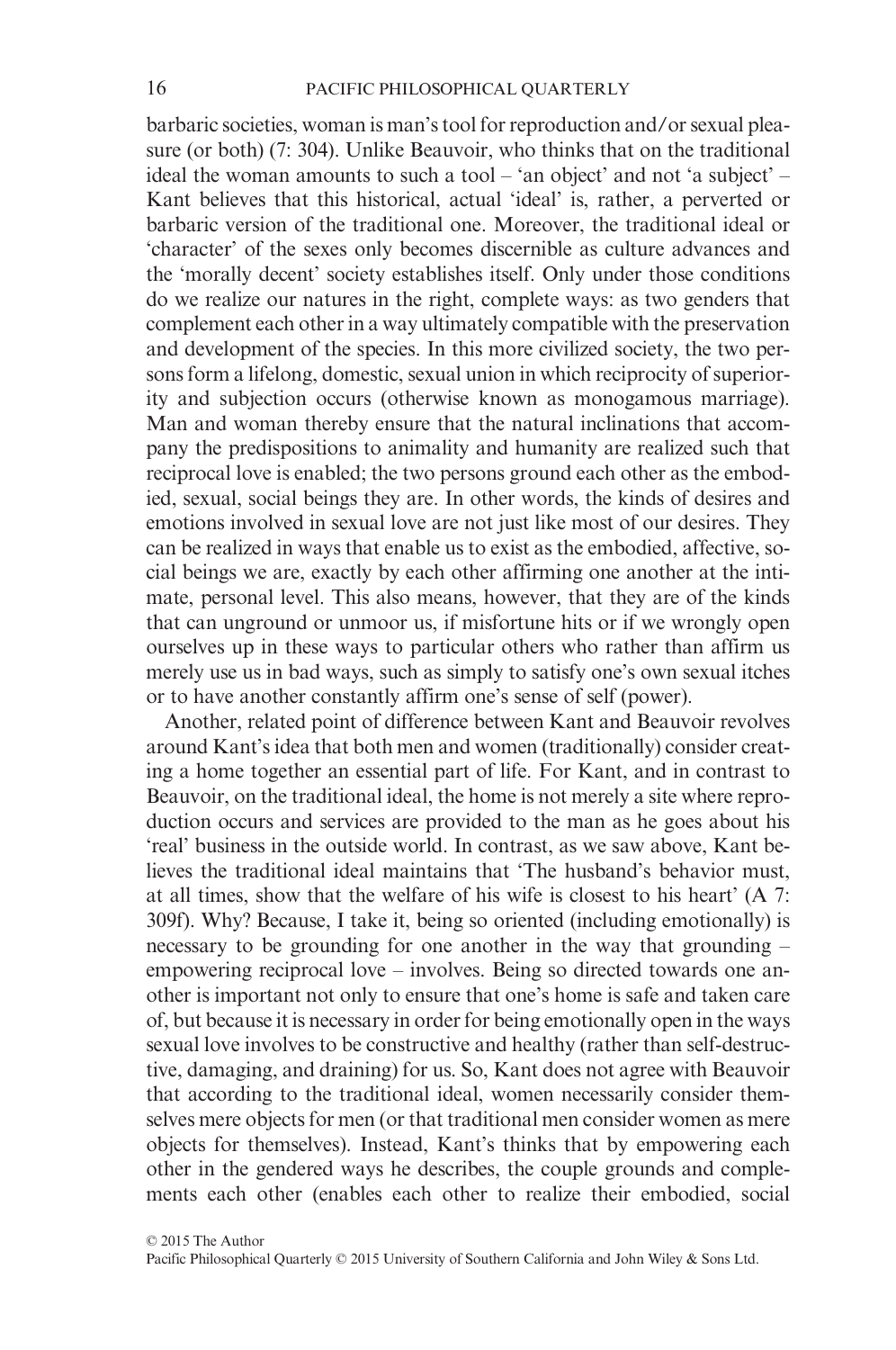natures together in good ways), and it enables them to form a good social unit from which they engage the rest of the world. Where woman is considered a mere object whose only purpose is to please others, there are no healthy interpersonal relations, whether at the personal or cultural level. Treating women as mere objects is a way of interacting at odds not only with healthy realizations of the predispositions to animality and humanity, but also, of course, with the predisposition to personality (morality) since it involves developing ways of interacting and being that respect all persons as ends in themselves. Societies in which women are mere (reproductive, sexual, domestic, etc.) tools for men who have their own projects in the outside world are therefore, for Kant, in a perverted or barbaric condition. Such a condition is inherently inconsistent with the three predispositions to good in human nature, and so, of course, deeply disrespectful of women.

It may be tempting to think that these two differences between Kant and Beauvoir are not very interesting philosophically or practically (when we read societies through the lenses of these theories), but I believe this is mistaken. First, part of the difference here is that Kant has available, through his social, teleological account of human nature, a perspective that does normative work independent from, although supportive of the perspectives of empirical science and freedom, whereas a theory like the one of Beauvoir ultimately moralizes her analysis of everything (including sociality and empirical desires) such that truly free sexuality ultimately becomes a rather disembodied sexuality of free choice. To put the point differently, on the one hand, Beauvoir reads human reality through a less complex, three-fold perspective (scientific empirical facts, sociality, and freedom), whereas Kant reads it through a more complex three-fold perspective (scientific empirical facts, human nature, and freedom). On the other hand, because of the way in which Kant includes not only an account of sociality, but a richer account of human nature, his resulting account of the traditional ideals become more complex – give more substance to the way in which sexuality (whatever the true account is) is not simply a matter of free, disembodied choices even if any justification of what we do in the name of morality has to be undertaken in terms of respect for freedom. Hence, the advantage of Kant's view is that it opens up human reality in a more complex way without compromising his commitment to the claim that the ultimate justification for moral interaction is human freedom. As I will reiterate later, a philosophical account that lets human nature do its own normative work in addition to that of freedom has an advantage over a social, freedom-account such as that of Beauvoir in that it allows us to capture more of sexuality, including how we – whether straight, gay, bi, trans, queer, asexual – find it to be given in its basic direction (rather than simply a matter of choice); find the issue of embodiment crucial; and find not being able to live it out is experienced as existentially traumatic. An account such as that of Beauvoir struggles to capture this in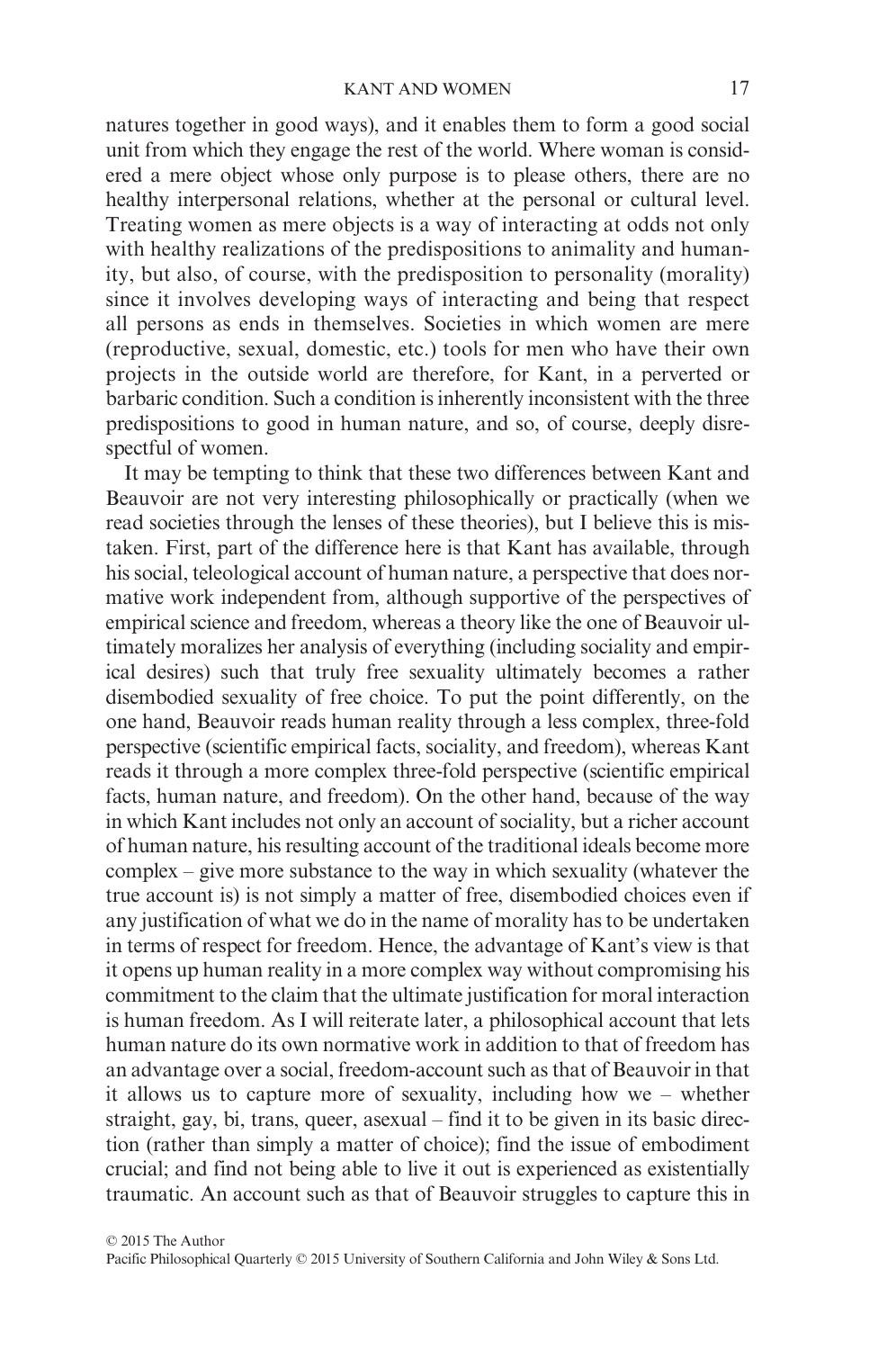any way, since on her normative analysis of sexuality, our sexuality (properly understood) ultimately is simply a matter of free choice and respectful reciprocal, affirmation.

Let me illustrate this last point regarding the advantage of the more complex analysis in a different way with regard to the issue at stake: a difference and advantage of Kant's view relative to that of Beauvoir concerns the way in which Kant identifies a normative critical standard internal to traditional societies that is different in kind, though supportive of, the critical (reflective) standard of freedom. It seems to me that Kant's conceptions of 'womanhood' and the importance of the home to both men and women are exactly the ideals affirmed by various traditional, conservative interpretations of religions – a fact that strengthens the claim that Kant's anthropological account of gender and his basic claim that human nature (and not just science and freedom) maybe part of the fuller, better account. As we shall see later, this is also why correcting Kant's account of sexuality is particularly useful: he does the same mistake that these religions traditionally have done in their lack of appropriate responses to sexuality's diversity and failure to realize women's equal abilities for scholarly work and public, legalpolitical participation. That is to say, conservative interpretations of religions such as Christianity, Islam, and Judaism consider man's and woman's characters as given, though they are not given by nature alone (understood scientifically), but rather by God's teleological-aesthetic-social structuring of nature. Conservative interpretations of these religions also typically conceive of the 'home' as the 'proper' primary focus of both the man and the woman. And they consider the 'proper' relationship between man and woman as involving a home in which the (Muslim, Jewish, or Christian) mother is ultimately the more powerful domestic figure, although the father deals with 'the world' and thus has the right and duty to 'put his foot down' in the home to prevent family members from pursuing irrational or unwise ends in the world. On these interpretations, happily married husbands adore their wives, and being a real man inherently involves adoring one's woman. Only bad men relate to their women as mere means, including as mere sexual tools or as someone who should tiptoe around men in constant efforts to please them. Correspondingly, Kant's interpretation of the traditional ideal of woman can make sense of why certain conservative religious people in more stable, flourishing cultures, in contrast to what Beauvoir seems to say, identify the proper sexual aim not merely as the man's satisfaction, but as both the husband's and the wife's sexual satisfaction.15 The important point here is that Kant's account appears to capture better these traditional religious positions, including how they criticize those who, in their opinion, show insufficient respect for and appreciation of women. In my view, the fact that Kant is able to capture these traditional, normative accounts of men and women is a strength rather than a weakness of his anthropological, and supporting human nature account.

Pacific Philosophical Quarterly © 2015 University of Southern California and John Wiley & Sons Ltd.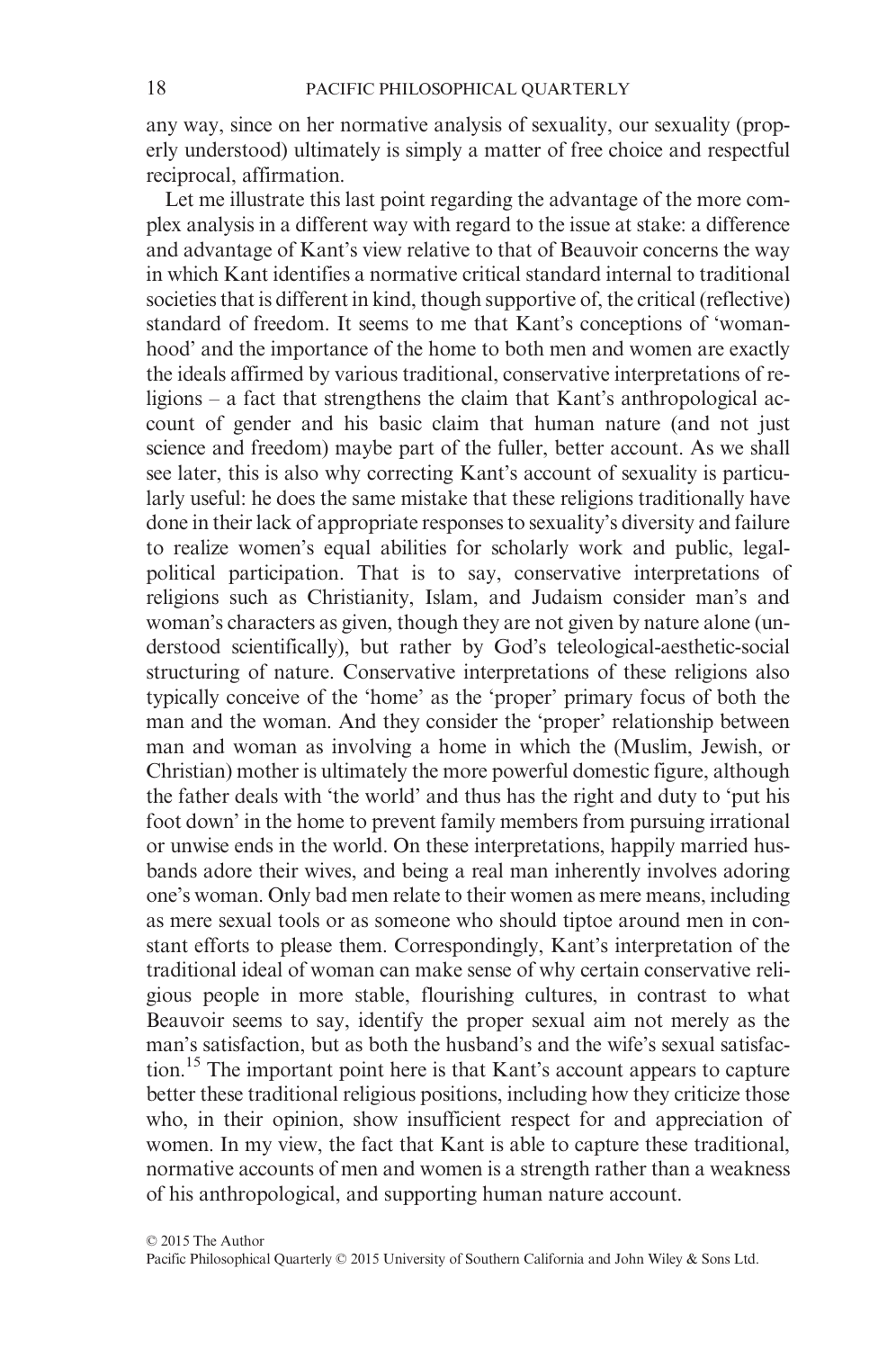Since Beauvoir lets her conception of freedom set the complete, moral framework for her anthropological and psychological investigations, she appears incapable of drawing a distinction between better and worse ('barbaric') instantiations of the traditional ideals. Moreover, as we will see below Kant's philosophy as a whole can and does protect everyone's rights to work themselves into active citizenship, and it can explain where and why not only he himself failed, but also why and where these traditional religious institutions typically have failed similarly and so why many of them have been or are currently transforming their related ideals of sexual identity, sexual orientation, and gender. Kant was fully aware that he (and the traditional institutions) was mistaking what he thought he was seeing for what is possible and good (especially under conditions of freedom), and he made sure that his philosophical system safeguarded against perpetuating such prejudicial, rationalized mistakes through his conception of morally justifiable construction of related legal-political institutions. In addition, I will suggest, his theory of human nature shows why he was responsible for his mistakes; it shows what he should have tended to better in himself in order to correct these mistakes (namely his own discomfort), and why he was obligated to do so (because he is capable of freedom).

## 2.4. KANT'S DISTINCTION BETWEEN MORAL AND NORMATIVE ANTHROPOLOGICAL IDEALS – SOME TEXTUAL PUZZLES

At this point, it's worth taking a break to emphasize that the reading present here is certainly not the only possible reading of Kant's Anthropology and the other relevant works. In fact, the following statement of Kant's seems to resist my reading: 'When refined luxury has reached a high level, the woman appears demure only by compulsion and makes no secret of wishing she might rather be a man, so that she could give her inclinations larger and freer latitude; no man, however, would want to be a woman' (A 7: 307). In this passage, Kant appears to argue that when conditions are plentiful, women will wish to be men so that they can give their inclinations 'larger and freer latitude' and their modest or reserved (demure) behavior is maintained only by some kind of compulsion. Men, in contrast, never want to be women, regardless of circumstance. Kant seems to be saying that the expectation that women behave 'demurely' is a demand of virtue<sup>16</sup> – that is, a requirement of freedom. If Kant indeed advocates here that women are ethically obliged to live in accordance with a set of specific 'natural' ends and pursue the traditional female ideals that correspond to these ends (for instance, by being demure) rather than to seek to realize their freedom, then the reading of Kant I presented above is incorrect.

And, certainly, the textual case against my proposed reading can be strengthened by pointing to the fact that the Anthropology is not the only place wherein Kant makes statements that seemingly undermine it. In 'On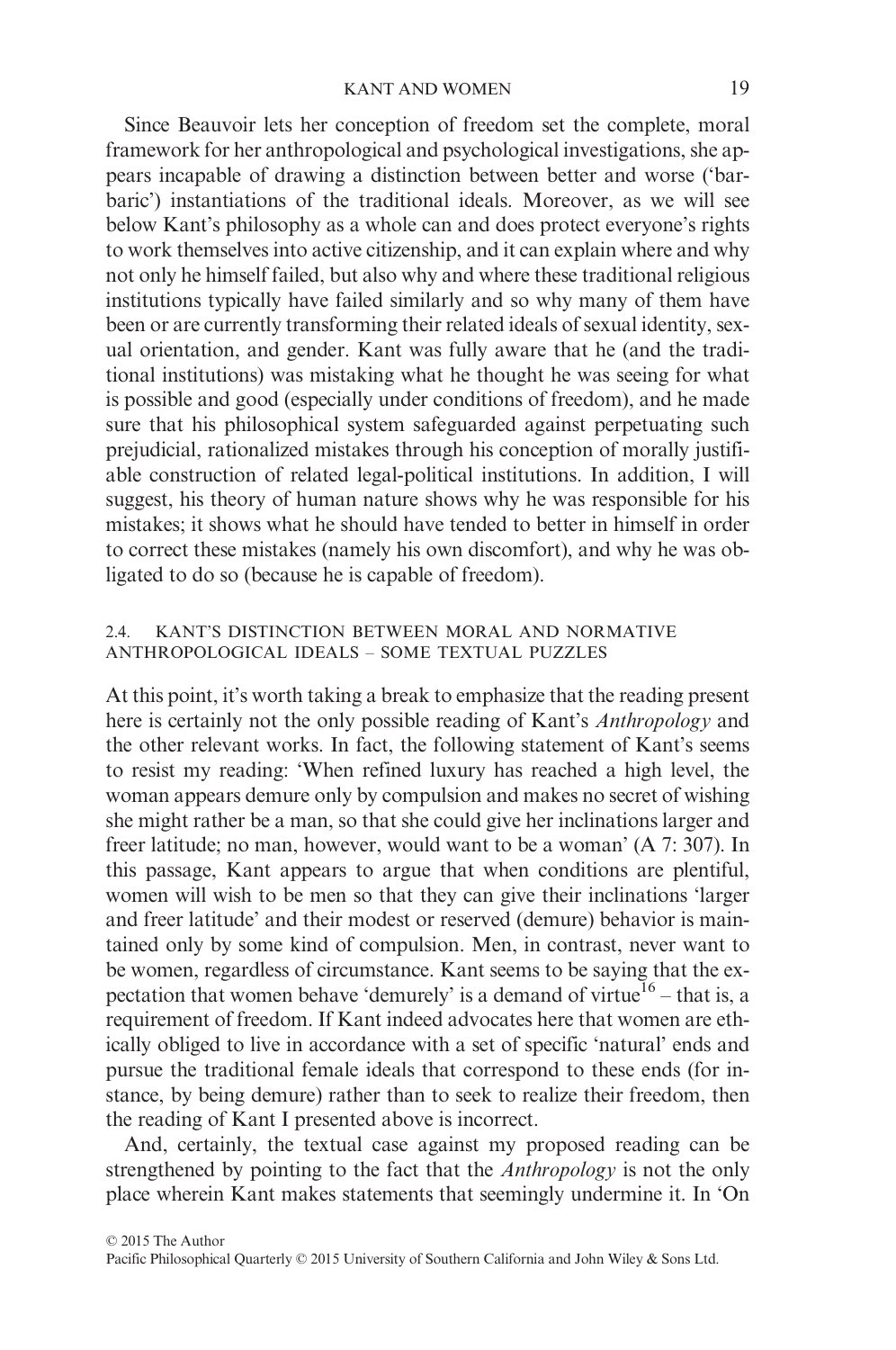the Common Saying: that may be Correct in Theory, but it is of no Use in Practice' (hereafter: 'Theory and Practice') for example, Kant explains that women cannot be voting citizens because woman, like children, lack a 'natural' prerequisite (TP 8: 295). In other words, women cannot be persons who fully participate in public reason because something crucial is missing from their nature. Moreover, one might argue that Kant held this position already in his very earliest writings, for in the 'Beautiful and Sublime' essay he remarks that 'The fair sex has just as much understanding as the male, only it is a beautiful understanding, while ours [men's] should be a deeper understanding, which is an expression that means the same thing as the sublime' (BS 2: 229). To make matters worse for my reading, perhaps, earlier in the same work Kant says that although both sexes have elements of both the beautiful and the sublime, they are unequally distributed and that 'All education and instruction must keep this before it, and likewise all effort to promote the ethical perfection of the one or the other, unless the one would make unrecognizable the charming difference that nature sought to establish between the two human genders … one must also not forget that these human beings are not all of the same sort' (BS 2: 228). And later, in the same text, he even adds, 'It is difficult for me to believe that the fair sex [woman] is capable of principles …' (BS 2: 232). One might reasonably contend that it is these kinds of sexist views lead Kant to draw the conclusion in The Metaphysics of Morals that women are incapable of full, active participation in public life (which would mean being politicians, public officials, or scholars, for instance), because they simply do not possess the practical (self-reflective) reason such participation requires. $17$ 

Of course, if Kant really means that women and men have a moral (ethical and legal) obligation to pursue the traditional gendered personal and interpersonal ideals, as well as related 'natural' ends and what practical reason (freedom) commands, then his philosophy as a whole ends up in a rather formidable contradiction, since it is a moral theory of freedom. On Kant's moral theory of freedom, persons are free in virtue of setting and pursuing their own ends in a manner respectful of others doing the same and subjected only to their own practical reason. Kant famously rejects the idea that there is a 'natural end' that is our moral end; he even rejects the idea that happiness can be understood as our moral end.<sup>18</sup> In my view, though, we ought not rush to the conclusion that Kant's philosophy collapses in contradiction. While it is true that Kant believes there is wisdom in the traditional gendered (teleological-aesthetic, social) interpretation of our human nature – after all, his aim is to identify a correct account of human nature, here investigated in relation to our gendered being more specifically – he never holds up this traditional ideal as the moral ideal. Rather, Kant's overall point, as I elaborate on below, is that if the ideal he has identified truly captures something important about our human nature, then our ideals of ethical and legal perfection should recognize and accommodate those facts. Realizing our

<sup>© 2015</sup> The Author

Pacific Philosophical Quarterly © 2015 University of Southern California and John Wiley & Sons Ltd.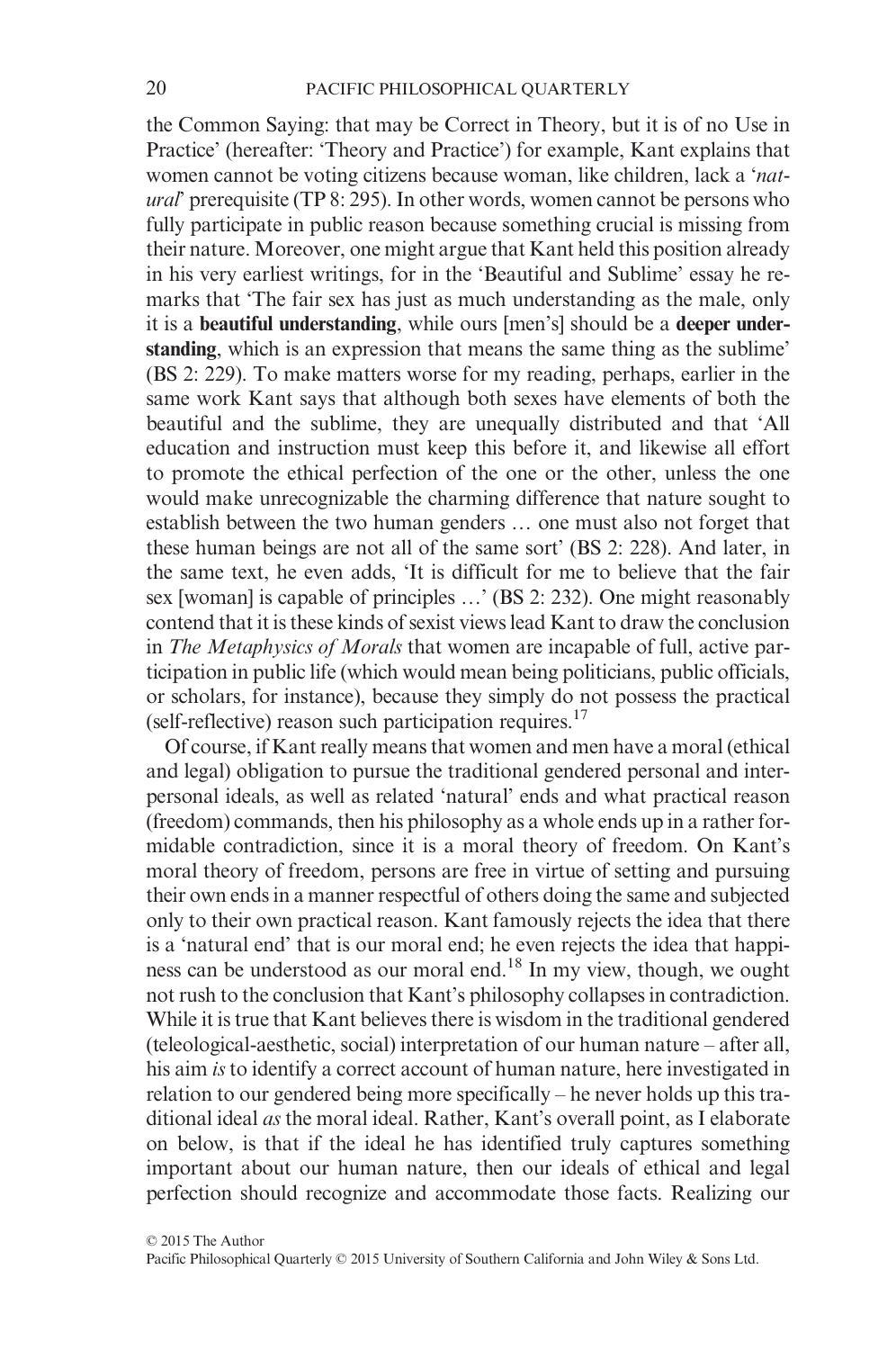## KANT AND WOMEN 21

personhood in a way that we find meaningful will involve dealing with aspects of ourselves that concern our (unreflective) embodied, social sexuality. Correspondingly, Kant thinks, our natures present us with various 'natural' or subjective (unreflective) challenges to realizing (self-reflective) reason and freedom. Yet Kant does not advocate that it would be unethical or should be illegal to act contrary to the anthropological (traditional) ideals of gender, nor does he claim that this moral (philosophical) anthropological ideal is the moral ideal.<sup>19</sup>

Instead, in my view, it is exactly the difference – and the importance thereof – between the moral anthropological ideal and the moral idea (of freedom) Kant draws our attention to in the introduction to the Metaphysics of Morals, when he explains how he perceives the relationship between his accounts of morality and moral (philosophical) anthropology. Here, he first argues that 'a metaphysics of morals cannot be based upon anthropology but can still be applied to it.' Then, he contends that the 'counterpart of a metaphysics of morals' in a complete practical philosophy:

… would be moral anthropology, which, however, would deal only with the subjective conditions in human nature that hinder people or help them in fulfilling the laws of a metaphysics of morals … It cannot be dispensed with, but it must not precede a metaphysics of morals or be mixed with it; for one would then run the risk of bringing forth false or at least indulgent moral laws, which would misrepresent as unattainable what has only not been attained just because the law has not been seen and presented in its purity … or because spurious or impure incentives were used for what is itself in conformity with duty and good (MM 6: 217).

Kant's complete practical philosophy, in other words, contains his strictly moral works (the works of freedom: of ethics and of legal-political philosophy) as well as the accounts that deal with those normative aspects of us that do not belong within moral philosophy proper (freedom as such), but with our human nature – namely our embodied, social being as explored in his normative works of history, religion, education, and anthropology.20 (Empirical anthropology, in contrast, would simply be describing various societies and their particular ideals; such accounts would not be what Kant here calls'moral' (or philosophical) anthropology.) Moreover, Kant emphasizes here that a moral anthropological account concerning various elements of our human nature must not be mixed into an account of the metaphysics of morals. And, insofar as moral anthropology is relevant to morality, it concerns various subjective conditions that may make it easier or harder for human beings to realize the moral commands of freedom.<sup>21</sup> But, these subjective challenges, which stem from our natures, do not establish the moral ideals of freedom. They identify neither a set of objective natural boundaries within which people must exercise their freedom nor any natural ends everyone must pursue. If Kant were to claim, instead, that people can be ethically required to realize or legally bound to act in conformity with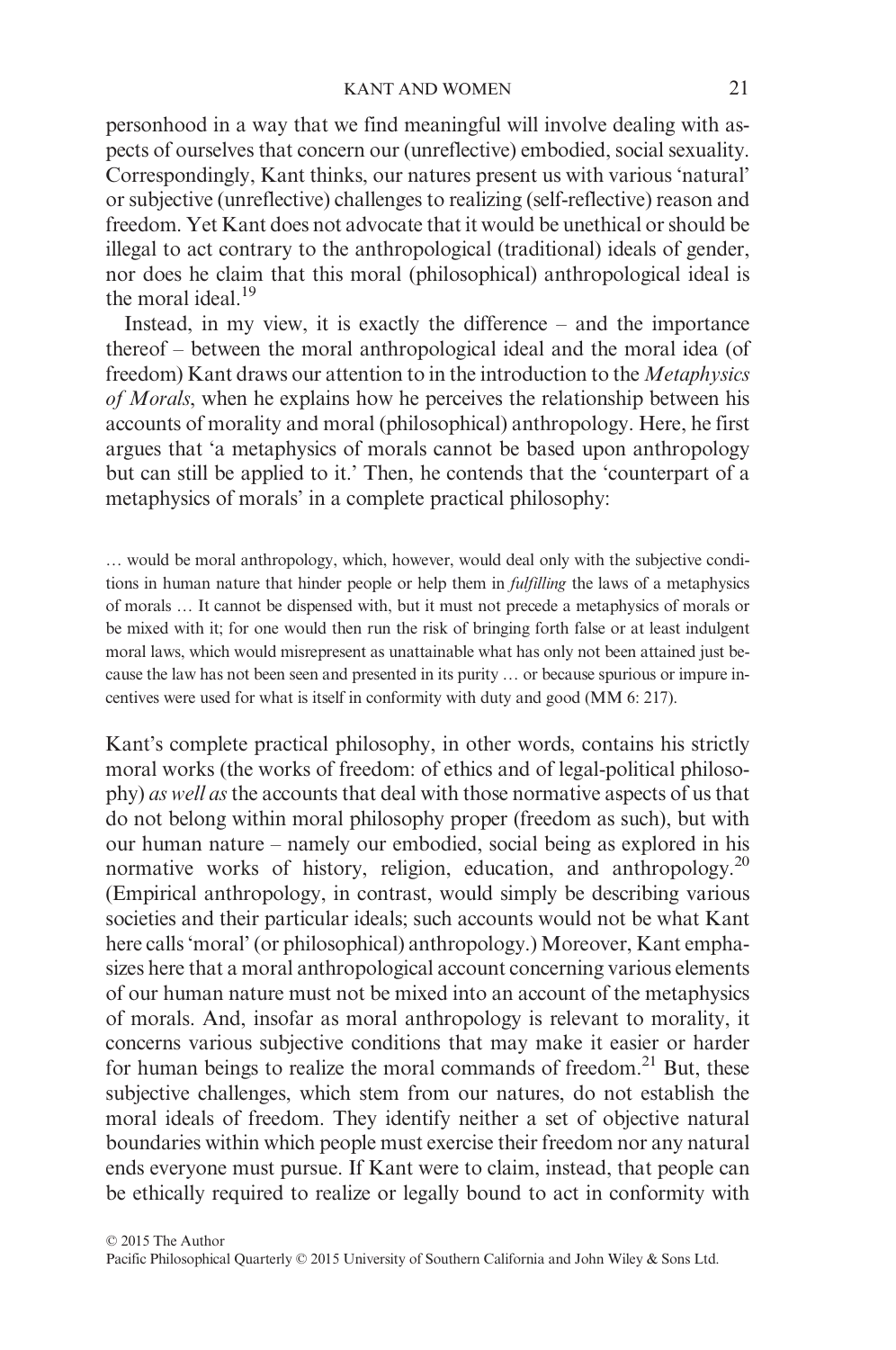certain natural ends, then he would be letting his prejudices speak rather than his reason and he would be contradicting himself; he would be doing bad philosophy. But this does not seem to be what he holds. Rather, he clearly states that an approach according to which one permits moral anthropology to set the framework for morality (freedom) is dangerous and fundamentally misguided, since it runs the danger of 'misrepresent[ing] as unattainable what has only not been attained.'

Although I recognize the possibility that Kant was an incorrigible sexist who was never even partially cured, let me give some further reasons to resist that conclusion for just a little while longer. To start with, let us look more closely at the statement Kant makes in the Anthropology, about wives who wish they were men (although husbands never wish they were women). Kant makes this statement while emphasizing that women, including married women, are sensitive to the public eye. So, the complete relevant passage reads as follows:

In marriage the man woos only his *own* wife, but the woman has an inclination for all men; out of jealousy, she *dresses up* only for the eyes of her own sex, in order to outdo other women in charm and fashionableness. The man, on the other hand, dresses up only for the feminine sex; if one can call this dressing up, when it goes only so far as not to disgrace his wife by his clothes …. When refined luxury has reached a high level, the woman appears demure only by compulsion and makes no secret of wishing that she might rather be a man, so that she could give her inclinations larger and freer latitude; no man, however, would want to be a woman (A 7: 307).

A sympathetic reading of Kant will pay attention to the context in which this statement is found. Attending to the context, we see that the badness of the wife who wants to be a man lies in her using her increased means (her power) to unleash her inclinations accompanying her social skills and thereby obtain control over many men, rather than limiting her use of her ability to please men to her husband. In other words, more powerful women (that is, women with more material resources) will be tempted to use their skills at seduction to obtain the kind of social power (that is, political power) that only men have in traditional society. Yet doing this is wrong, Kant argues, and only self-constraint keeps women from pursuing political power (or traditionally male power) in this way. Moreover, men do not wish to be 'women' as the sum of their material means increases, since (traditional) women do not have political power. Men do not have an inclination to obtain social power by controlling the desires of everyone else; they are inclined, instead, wrongly to obtain social power through strategic reason and violence. Therefore, on Kant's account, (traditional) men only dress up for the other sex and their own wives, not for the world. Kant's argument here is therefore also not meant to show that a woman can never prove herself capable of good political power; this is left an open question here.

What about the other passage, the one from 'Theory and Practice' which states that the nature of women, just like the nature of children, makes it

<sup>© 2015</sup> The Author

Pacific Philosophical Quarterly © 2015 University of Southern California and John Wiley & Sons Ltd.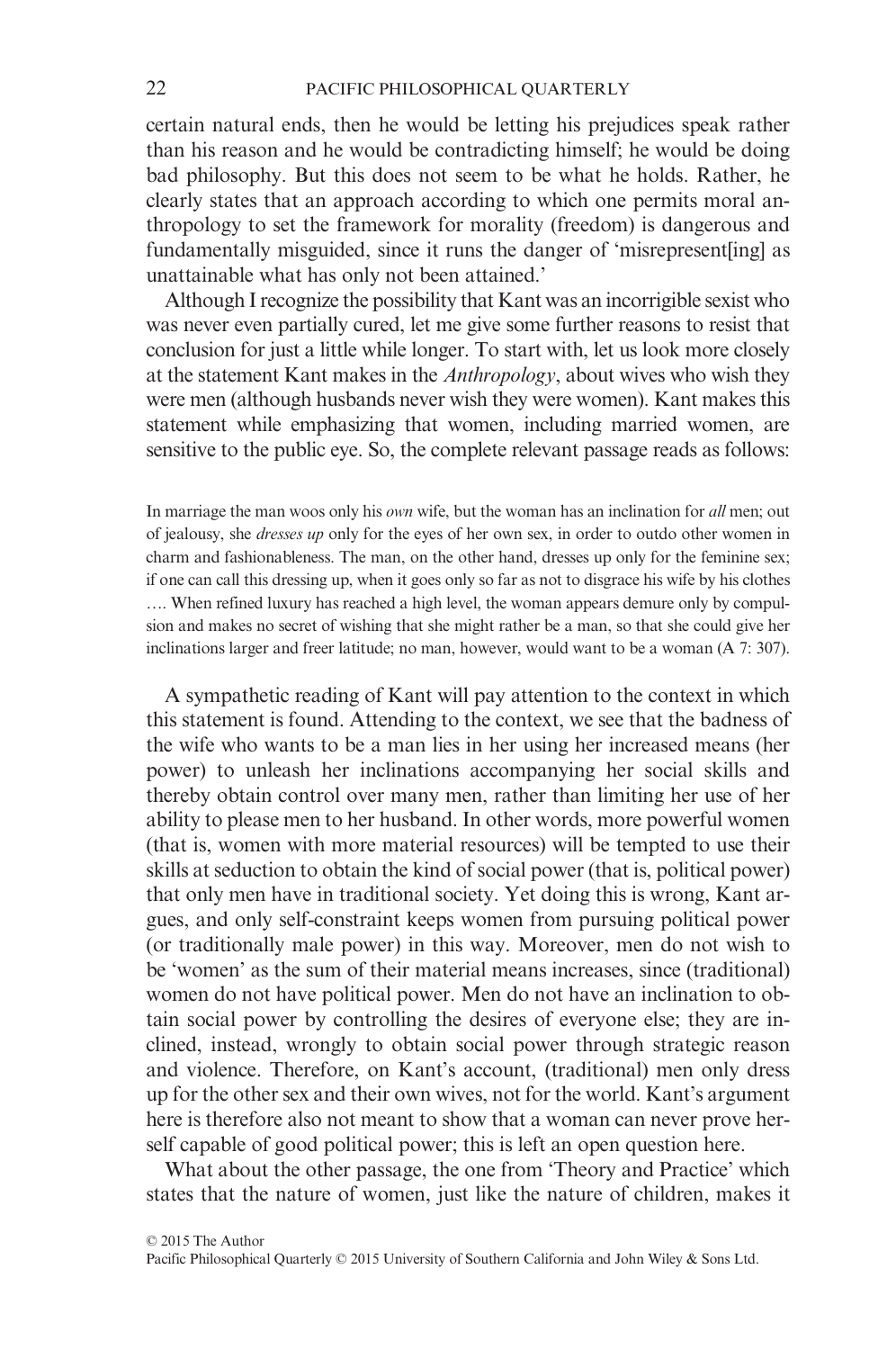impossible for them to vote? Why are women 'passive' rather than 'active' citizens, on Kant's account? I believe that a sympathetic reading of Kant on this point starts from the assumption that Kant presumably does not mean that there is something in women's genes (scientifically understood) that precludes them from active citizenship (including voting). After all, if that were the case, then we could understand gender through a scientific lens, a possibility that Kant clearly rejects by advocating that gender should be understood through the moral anthropological perspective informed by his normative account of human nature. So, by nature Kant here refers to his normative, anthropological account of women, as outlined above; this is the one he accommodates in his theory of freedom. Since his claims about women are exactly normative, anthropological claims informed by his account of human nature, however, it is only accommodated within the theory of freedom, it is not (because it must not be) setting the framework for freedom.

I also believe that we can cut Kant a little slack with regard to his apparently sexist comments in 'Beautiful and Sublime.' As we found with the statement above, including the surrounding text rendered Kant's statement more nuanced than first impressions suggested. Comparably, in 'Beautiful and Sublime,' Kant asserts that he does not want to 'give offense,' but 'It is difficult for me to believe that the fair sex is capable of principles … for these are also extremely rare among the male sex' (BS 2: 232). In other words, Kant emphasizes that his view may come across as offensive, yet he believes that 'the fair sex is [in]capable of principles,' presumably because he did not believe he had witnessed brilliant scholarly women. Indeed, he claims that the same holds for most men, as principled reasoning is 'extremely rare' among them too.<sup>22</sup> Hence, with this statement, Kant does not seem to have in mind the principled thinking characteristic of practical reasoning – he is not, as he never does, maintaining that women cannot be morally (including legally) responsible for their actions – but rather that of abstract academic reasoning or excellent scholarship.23 It is also noteworthy that two of his examples of exceptional men in this part of the text are Newton and Descartes – philosophers who revolutionized philosophy and science – so his standard is obviously very high. $^{24}$ 

'Beautiful and the Sublime' was Kant's earliest piece on the topic of gender. Clearly, he was uncomfortable with his take on women and with sharing it, as he emphasizes that he means no offense and that, like the other views he presents in this essay, it should be understood as resulting from mere 'glances' on various 'peculiarities of human nature' from 'the eye of an observer [rather than] of the philosopher' (BS 2: 207). He does not present his view – that only men engage in principled public reasoning or become scholarly geniuses – as an *a priori* truth or as a claim backed up by irrefutable proof. Rather, his claim is based on his observations and experiences. Read even more sympathetically, Kant's idea is that until we have established conditions of freedom, we cannot know whether both genders will prove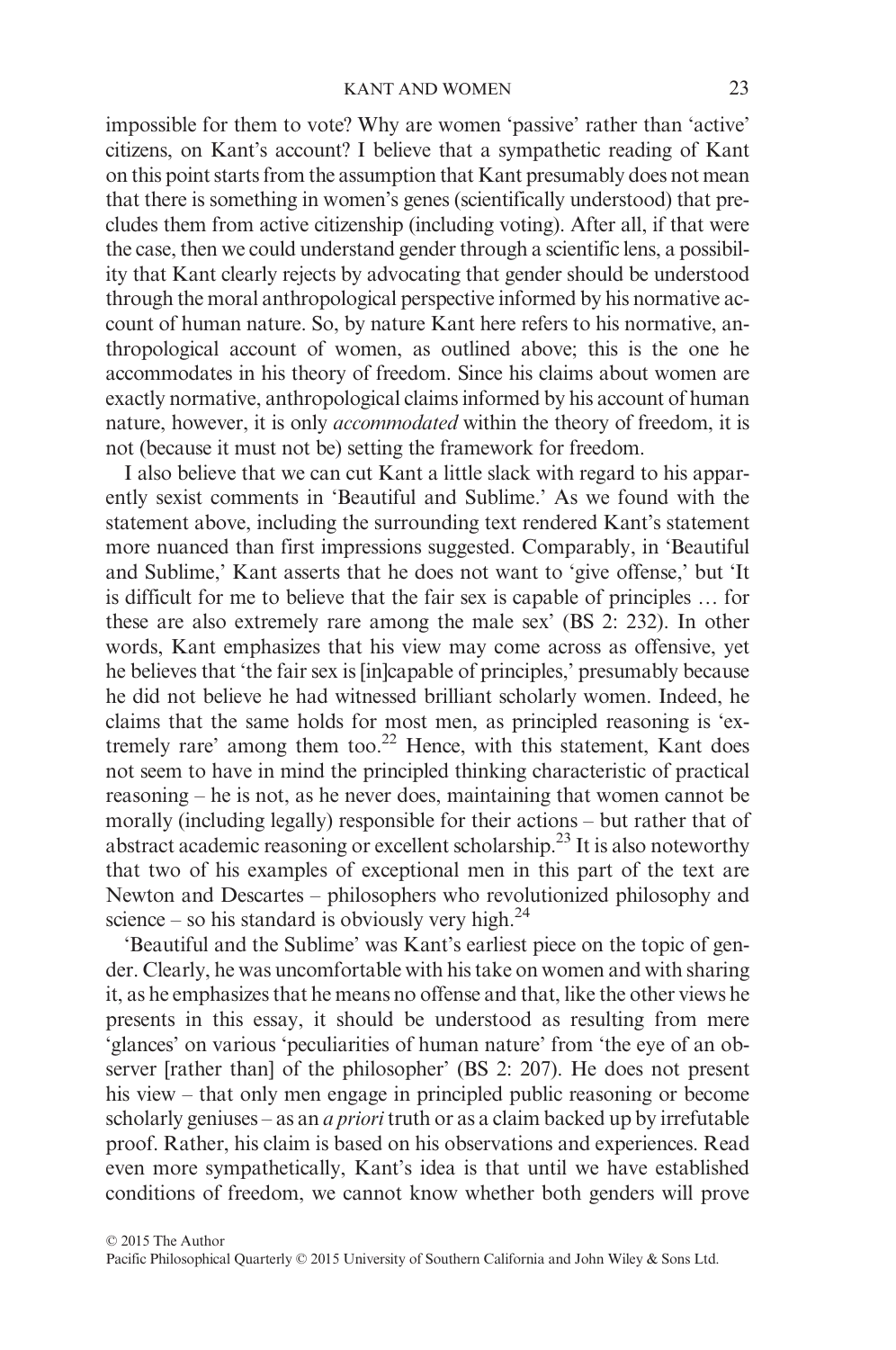themselves capable or whether only a few will be able to prove themselves capable of truly principled, or brilliant reasoning. Finally, in partial defense of Kant on this point, it is worth pointing out that Beauvoir, writing in the 20th century, also thought that the male ideal (of transcendence) was closer to the scholarly ideal commanded by freedom. And neither did she believe that history had yet witnessed scholarly female genius; she did not think that the societal conditions necessary for the development of such genius had existed yet for women. For example, Beauvoir writes, 'If truth be told, one is not born, but becomes, a genius: and the feminine condition has, until now, rendered this becoming impossible' (The Second Sex, p. 152). Therefore, in my view, the major problem with Kant's account in this early essay was his failure to uncover the source of his own discomfort with his claims about women and brilliant principled reasoning. He managed only to note that there was something distressing about his own take on this issue, something not quite right, and to emphasize that he was largely sharing his observations at the time rather than sharing what he took to be a philosophically justifiable position. Throughout his life, as indicated above in relation to his published writings on anthropology and as we will see even more clearly below, Kant remained faithful to this skepticism regarding the wisdom of his own judgment here.

# 3. Kant on the liberated woman

Turning to his moral writings, it is useful to start by noting the distinction Kant draws between justice (right) and ethics (virtue). Put briefly, ethics concerns how one ought to live one's life, whereas justice concerns what one can rightfully be coerced to do. In addition, it is important to keep in mind that Kantians generally recognize what I have stated above, namely that most of Kant's ethical and legal-political argumentation is carried out in genderneutral terms – in terms of persons and citizens (not men and women). To the best of my knowledge, Kant never has the distinction between the genders do any philosophical work in his ethical works, but only in one of his major moral works (the 'Doctrine of Right' in The Metaphysics of *Morals*) and in one short essay ('What is Enlightenment?').<sup>25</sup> In the latter piece, I'll argue below, Kant draws the distinction to criticize both women's and men's roles in keeping women 'in minority.' In the 'Doctrine of Right,' he writes of both 'men' and 'women' in his accounts of marriage and of 'active' and 'passive' citizens. In neither work does Kant defend the view that women are incapable of moral (ethical and legal) responsibility, morally inferior or unequal to men, or that reason commands us to treat women as subjected to men. In fact, as we shall see, in the 'Doctrine of Right' Kant argues that women cannot be prevented from working their way into active citizenship, and in the 'Enlightenment' essay, he contends that everyone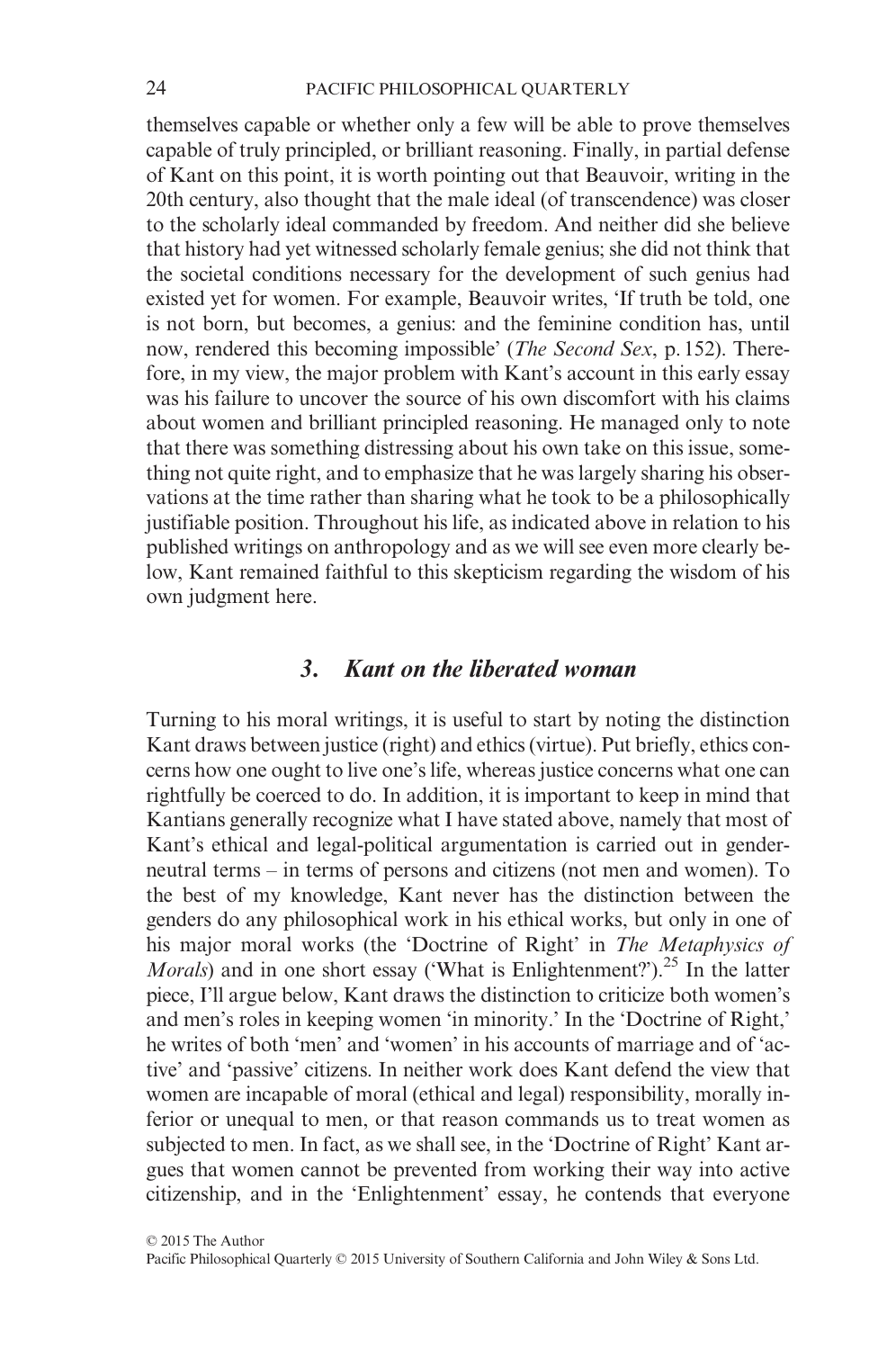(also women) ought to use their reason fully (and see where it takes them) and that anyone would be wrong to hold them back.

## 3.1. WOMAN IN THE 'DOCTRINE OF RIGHT'

As noted above, Kant draws the man/woman distinction in the 'Doctrine of Right' only in his accounts of marriage and of 'active' versus 'passive' citizens. Critics of Kant (on this point) typically read these accounts as affirming that (a) men should be in charge of the family, and (b) women should always be 'passive citizens,' whose actions should be restricted to the domestic sphere. In contrast, I argue that Kant maintains that one cannot rightfully deny women the possibility of working themselves into active citizenship and that men do not have an unconditional, perpetual right to be in charge of the home.

Let me start by briefly engaging Kant's argument about marriage. This argument is found in the private right section of the 'Doctrine of Right.' Hence, it focuses primarily on establishing the principles of marriage that are constitutive of private right, meaning the principles Kant believes any sound liberal legal system will uphold in their related private (family) law.26 More specifically, most of the argument about marriage concerns why, as a matter of private right, marriage must establish the two spouses as equals who share a home. As equals, they have a right not to be abandoned by each other, a right that the other does not engage in sexual activities with anyone else, and a right to share all their private property and honorary titles (6: 277–79). After sketching this argument, which (among other things) leads him to reject the legality of contracts involving concubines, prostitutes, and morganatic<sup>27</sup> marriages, Kant makes an infamous statement that has attracted so much scorn from many feminists:

If the question is therefore posed, whether it is also in conflict with the equality of the partners for the law to say of the husband's relation to the wife, he is to be your master (he is the party to direct, she is to obey): this cannot be regarded as conflicting with the natural equality of a couple if this dominance is based only on the natural superiority of the husband to the wife in his capacity to promote the common interest of the household, and the right to direct that is based on this can be derived from the very duty of unity and equality with respect to the *end* (MM 6: 279).

Many feminists conclude from this passage – and not without reason – that Kant argues that the natural superiority of the husband over the wife entails that the law can legitimately specify that the man is the one who commands, whereas the woman is the one who obeys.<sup>28</sup> Yet in light of the account I have presented above, it seems more reasonable to interpret Kant differently. I suggest that Kant's claim is that such laws are permissible if (a) the account of the 'subjective challenges' that inhibit women in their ability to deal with the relation between the home and the world is correct, and (b) the decision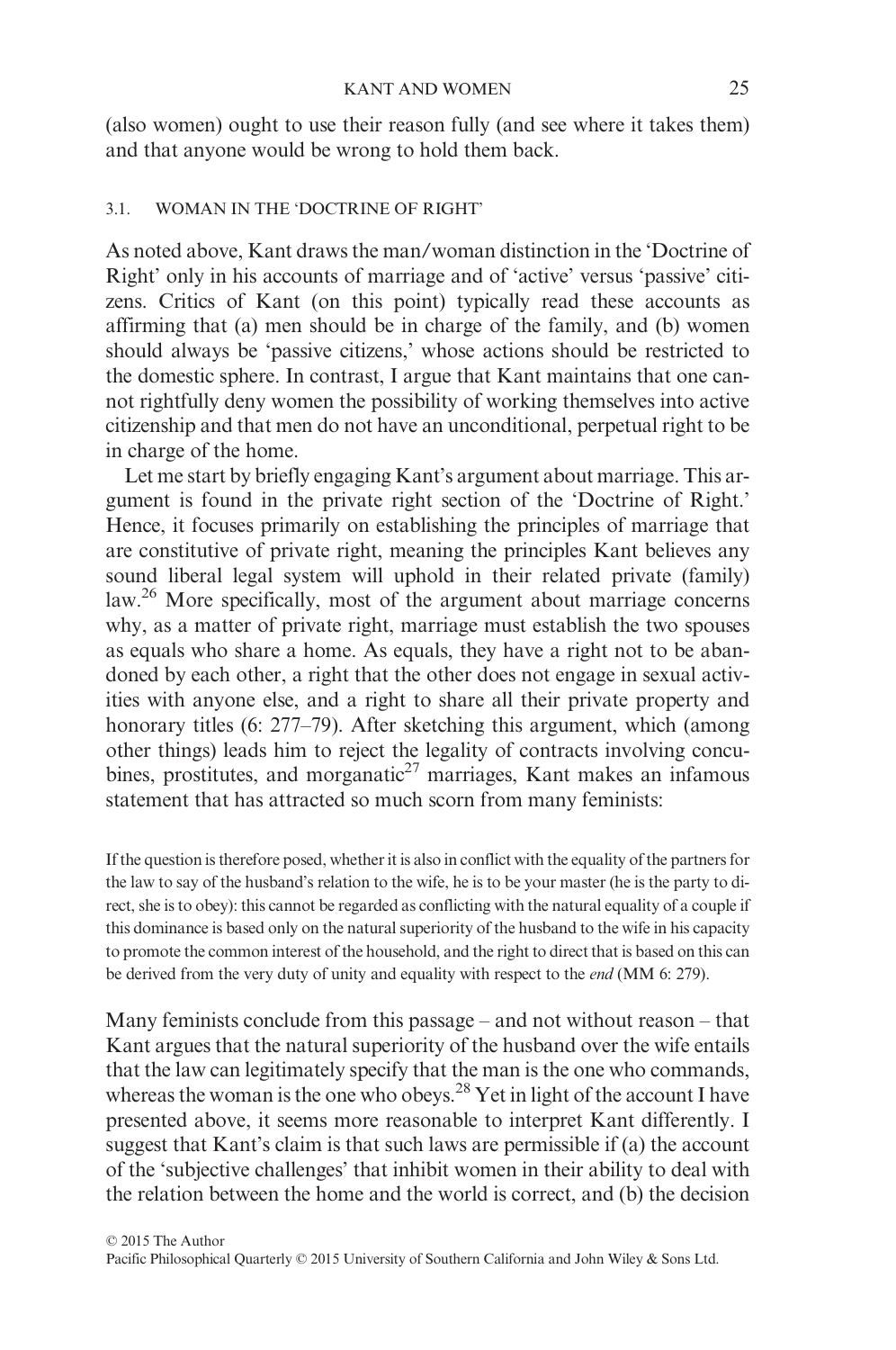in question concerns those subjective challenges. This also entails, however, that such laws are permissible only insofar as women are in fact incapable of assuming equal responsibility for relations between the home and the rest of the world, and, of course, such a law will be legitimate insofar as we are in a historical condition in which traditional ideals of women and men prevail (a condition of moral decency). That is to say, such a law will be permissible under traditional conditions and it will be permissible under conditions of freedom iff experience shows us that the traditional ideal is not backward-looking in a problematic sense. Furthermore, as we have seen, Kant considers it a real possibility (from his first publication, 'Beautiful and Sublime,' onwards) that he and the traditional ideal may be wrong in regarding only men as capable of an active public life as public leaders and scholars. Below we will see that in the 'Enlightenment' essay Kant encourages women to prove him wrong, whereas here, in the 'Doctrine of Right,' we will see that he protects everyone's right to prove not only him, but the legal-political systems they find themselves in, wrong.29

In the 'Doctrine of Right' Kant draws the distinction between men and women also in his account of passive and active citizens. At first glance, it certainly does seem as though Kant here affirms the view that women can (and should) only ever be passive citizens. Kant first explains that women, like children and servants, are 'passive citizens' (MM 6: 314) because they lack independence, in the sense that they depend 'upon the will of others' (MM 6: 314). Women, children, and servants lack sufficient ability to engage in public self-government (partaking in the public government of civil society through public reason): children lack both material and mental powers; servants lack material and possibly mental ability (as they lack education); and, women (presumably) lack either intellectual ability (the ability to participate actively in the public sphere through the use of reason) or material ability (private property or material powers), or both. So children, women, and servants are passive citizen.

Why, then, is it reasonable to argue that Kant *doesn't* believe women must necessarily remain passive citizens? First, were he to mean that women are perpetual passive citizens, then, again, he would explicitly introduce a philosophical contradiction into this philosophical system by subjecting morality (freedom) to moral anthropology. Second, Kant would then also contradict himself within the space of two paragraphs, because in the very next paragraph he argues that any laws posited in a just state must 'not be contrary to the natural laws of freedom and of the equality of everyone in the people corresponding to this freedom, namely that anyone can work ... [one's] <sup>30</sup> way up from this passive condition to an active one' (MM 6: 315). In other words, in a just state all members, including women, have a right to work themselves into active citizenship.

One might worry here that while servants and children can change their condition (they can grow up, obtain an education, or make enough money

<sup>© 2015</sup> The Author

Pacific Philosophical Quarterly © 2015 University of Southern California and John Wiley & Sons Ltd.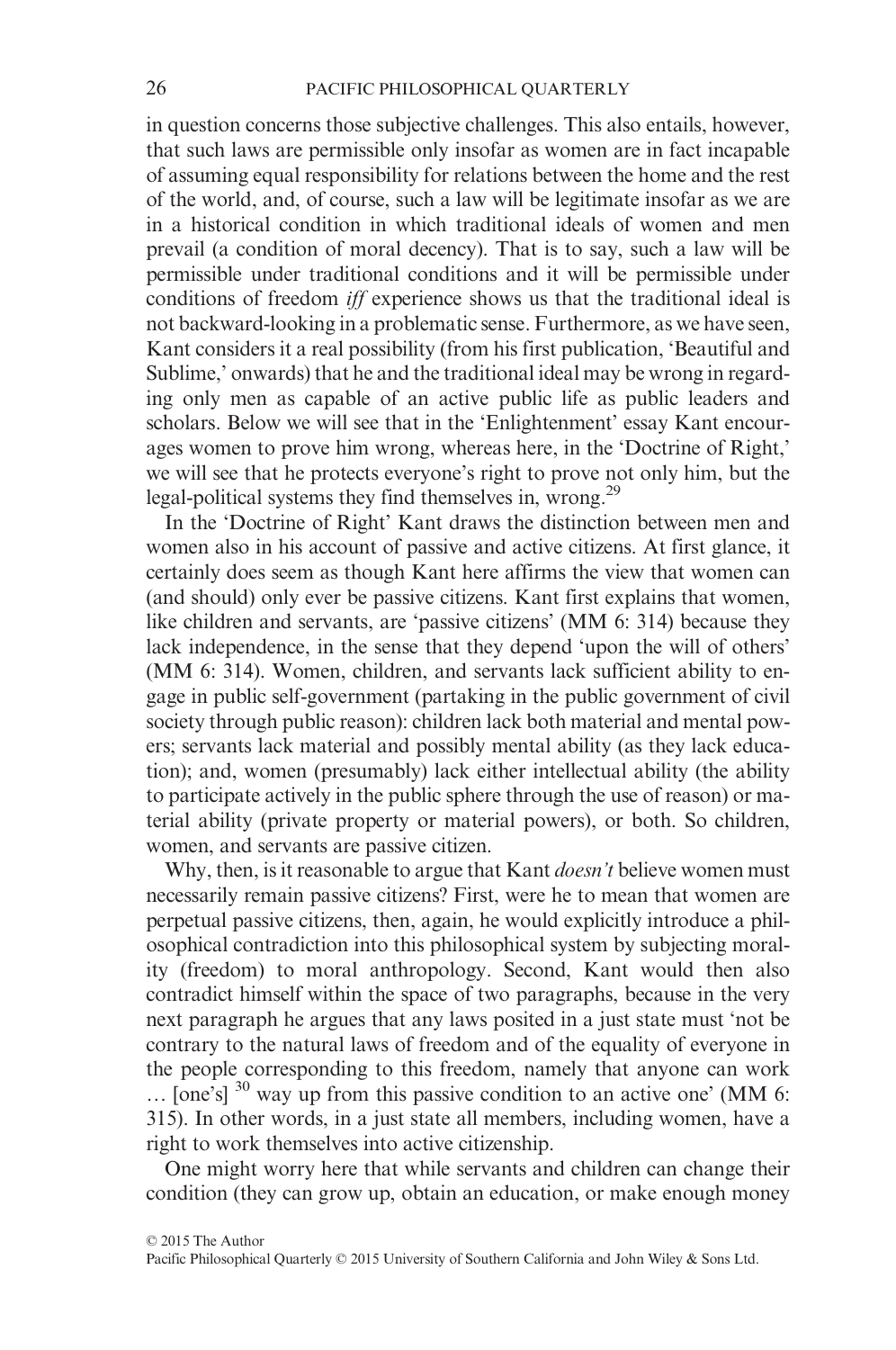to become independent), surely women cannot stop being women? Assuming, sympathetically, that Kant does not contradict himself within the scope of two paragraphs, I do not think this is the kind of change he has in mind. Instead, I believe Kant means that women have a right to work their way into active citizenship by showing themselves capable of scholarly work and legal-political (or public) participation (of the kind that the traditional ideal – and also Kant himself, was skeptical they could do). Women must dare to take on the challenges of the public sphere, and men do not have a right to prevent women from doing this; men cannot pass laws according to which women – a normative, anthropological category – cannot work themselves into an active condition. Moral anthropology concerns the subjective conditions in human nature that hinder people from or help them to fulfill the laws of a metaphysics of morals. As such, our moral theories of freedom should accommodate moral anthropology (including the traditional ideals), but moral anthropology cannot set the parameters within which freedom must operate; the conditional cannot limit the unconditional. As we saw above, the dangers of letting moral anthropology (the conditional) set those parameters are those of 'bringing forth false or at least indulgent moral laws, which would misrepresent as unattainable what has only not been attained just because the law has not been seen and presented in its purity … or because spurious or impure incentives were used for what is itself in conformity with duty and good' (MM 6: 217) and in fact, not only was this an important theme for Kant in the Metaphysics of Morals, he makes the same point in the Groundwork for the Metaphysics of Morals. There too he emphasizes that although the laws of freedom are *a priori*, correct application to actual circumstances require 'a judgment sharpened by experience' (GW 4: 389). As we have seen, already from the first publication (on 'the Beautiful and the Sublime') Kant wasn't quite sure about his own experience with freedom, in particular that his judgment of woman and freedom was good enough. To judge this issue wisely was very difficult for him, and he knew that. And in fact, he didn't manage to get it quite right; his prejudices were very strong and his experience with women and human life as it flourishes under conditions of freedom very limited. $31$ 

Although Kant accommodates, to some extent, the traditional ideals of gender in the 'Doctrine of Right,' his freedom account is not, then, antifeminist. His account explicitly blocks the possibility that just states can pass laws that make it illegal for women to work themselves into active citizenship.32 This interpretation has the benefit of being consistent with how Kant conceives of the relationship between moral theories (ethics and law) of freedom and moral (philosophical) anthropology. Additionally, it avoids having to charge Kant with contradicting himself both within the space of two paragraphs and within his philosophy generally. Finally, as I elaborate below, this interpretation is consistent with what Kant says about the distinction between men and women in 'What is Enlightenment?'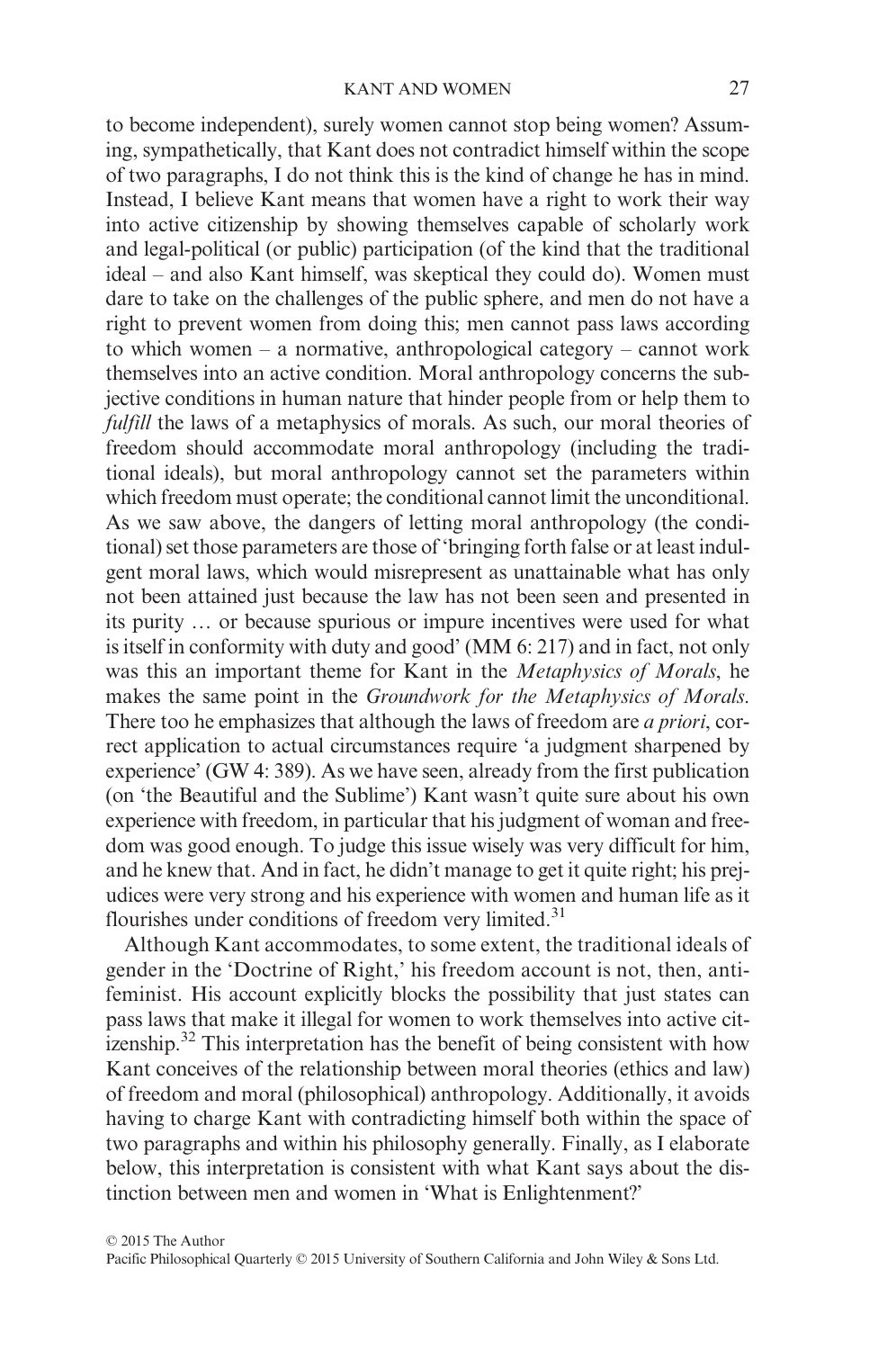## 3.2. WOMEN IN 'WHAT IS ENLIGHTENMENT?'

Let me now move on to Kant's brief note on men and women in the essay 'What is Enlightenment?' Here he says – and given how controversial this is as a matter of interpretation, this is worth quoting in full – that:

Enlightenment is the human being's emergence from his self-incurred minority. Minority is inability to make use of one's own understanding without direction from another. This minority is *self-incurred* when its cause lies not in lack of understanding but in lack of resolution and courage to use it without direction from another. Sapere aude! Have courage to make use of your own understanding! is thus the motto of enlightenment.

It is because of laziness and cowardice that so great a part of humankind, after nature has long since emancipated them from other people's direction … nevertheless gladly remains minors for life, and that it becomes so easy for others to set themselves up as their guardians. It is so comfortable to be a minor! … That by far the greatest part of humankind (including the entire fair sex) should hold the step toward majority to be not only troublesome but also highly dangerous will soon be seen to by those guardians who have kindly taken it upon themselves to supervise them; after they have made their domesticated animals dumb and carefully prevented these placid creatures from daring to take a single step without the walking cart in which they have confined them, they then show them the danger that threatens them if they try to walk alone. Now this danger is not in fact so great, for by a few falls they would eventually learn to walk; but an example of this kind makes them timid and usually frightens them away from any further attempt.

Thus it is difficult for any single individual to extricate himself from the minority that has become almost nature to him. He has even grown fond of it and is really unable for the time being to make use of his own understanding, because he was never allowed to make the attempt. Precepts and formulas, those mechanical instruments of a rational use, or rather misuse, of his natural endowments, are the ball and chain of an everlasting minority. And anyone who did throw them off would still make only an uncertain leap over even the narrowest ditch, since he would not be accustomed to free movement of this kind. Hence there are only a few who have succeeded, by their own cultivation of their spirit, in extricating themselves from minority and yet walking confidently.

But that a public should enlighten itself is more possible; indeed this is almost inevitable, if only it is left its freedom. For there will always be a few independent thinkers, even among the established guardians of the great masses, after having themselves cast off the yoke of minority (WE 8: 35f).<sup>33</sup>

What are we to make of this? To start, I believe that we must pay attention to the fact that this account is not written from the perspective of moral (philosophical) anthropology, but from that of freedom (morality).<sup>34</sup> In addition, in this essay, Kant is not restricting his analysis to the perspective of rightful freedom (right) or ethical freedom (virtue), but vacillates between these two freedom-perspectives. As such, he writes more generally in order to encourage us all to promote freedom, to dare be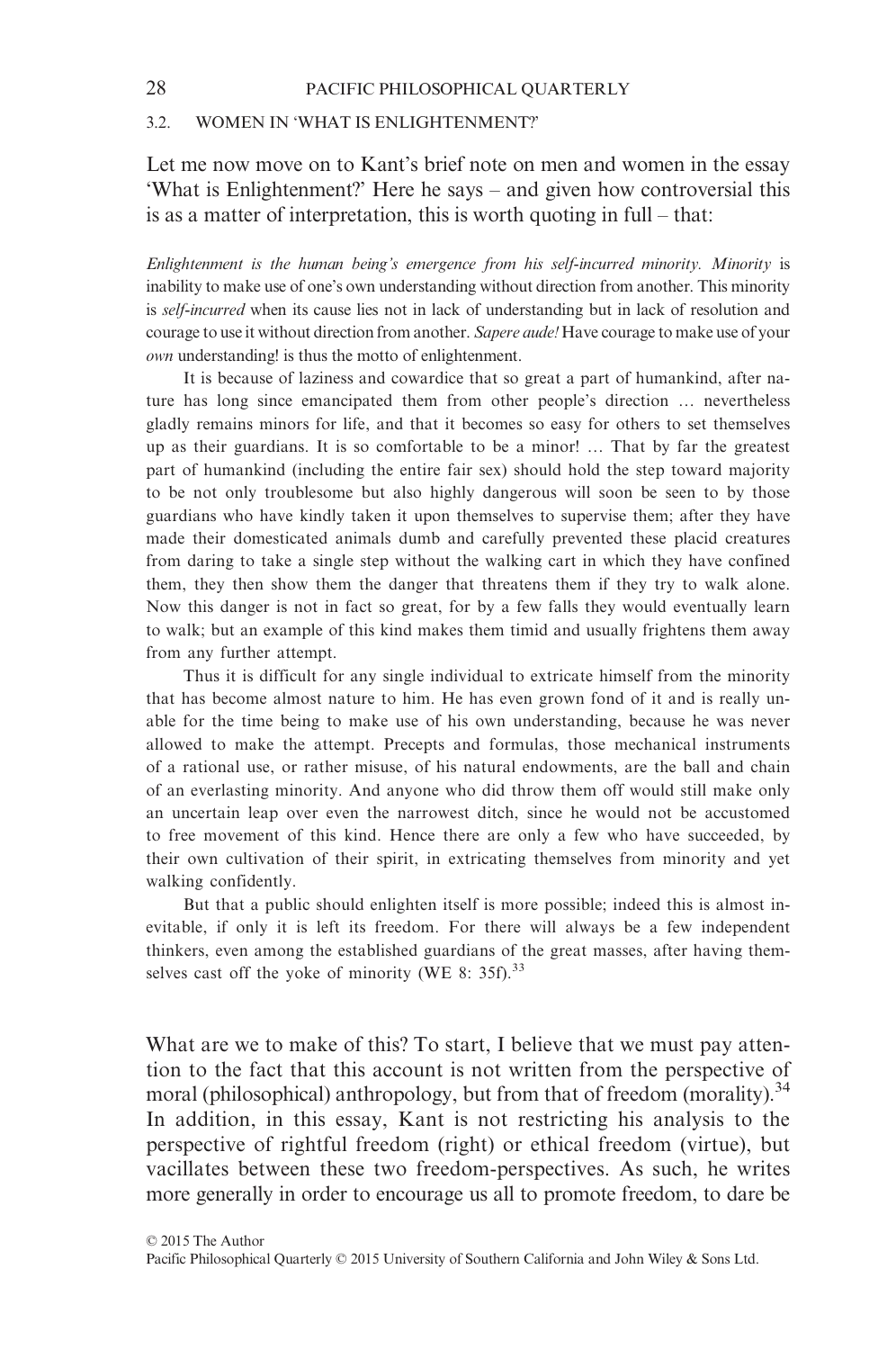free. And I suggest that once he assumes these moral freedom-perspectives, he reasons in a way that will strike feminists as quite similar to the work of Beauvoir in The Second Sex. First, like Beauvoir, insofar as their minority is self-inflicted, he criticizes women (and anyone) for not stepping up to the task of leaving it behind. He criticizes them for choosing to live as minors who need guardians (namely, men) to assume responsibility for their lives, for choosing the comfort of the life as a dependent (or, minor) rather than facing the fears that accompany freedom – the fears of failing and of having to seek answers on one's own rather than having them provided by others. To put the point in Beauvoir's language: when it is a possible choice, woman must step up to the challenges of freedom and govern her actions by her own reason (women must 'live in transcendence' or 'as subjects,' not 'as objects'). She must stop living as if the manuscript for her life is already written for her (live in 'immanence') – regardless of how comfortable this is – she must dare to write it for herself (live in 'transcendence').

Second, again like Beauvoir, Kant condemns men for being ever so willing to make women their 'dumb domesticated animals,' for 'carefully prevent [ing] … these placid creatures from daring to take a single step without the walking cart in which they have confined them,' and for presenting the world as a dangerous place that women should be deeply afraid of.35 Finally, like Beauvoir, Kant emphasizes the difficulty for any single person, including a woman, to leave minority behind on one's own under such conditions. Yet, again like Beauvoir, Kant argues that even under conditions where minority is encouraged, so long as freedom is not made impossible, there will be a few extraordinary individuals who will choose freedom and majority anyway. And despite the odds, these independent thinkers will push towards conditions of majority for all (which, of course, are also the conditions under which also scholarly genius can develop). Sometimes these independent thinkers will be members of the privileged class, like J.S. Mill in The Subjection of Women, and sometimes they will be members of the oppressed classes, though they will more often be somewhat privileged members of the oppressed classes (here, socially fairly privileged women) as they experience more freedom. Examples of the latter case range from George Elliot (Mary Anne Evans) to Madame Curie to Simone de Beauvoir to Vigdís Finnbogadóttir.<sup>36</sup> But Kant calls on everyone, generally: women must to dare to leave oppression and minority behind insofar as this is a possible choice. In the language of the Anthropology, everyone must dare to realize their full human nature to the fullest, dare to 'Sapere Aude!' or 'dare to be wise' or 'dare to know,' including dare to see what this means in terms of possibly reforming the anthropological ideals we have been handed over through traditions.

Indeed, the strong political women's rights movement – with everything it involved and led to – proved once and for all that the traditional ideal of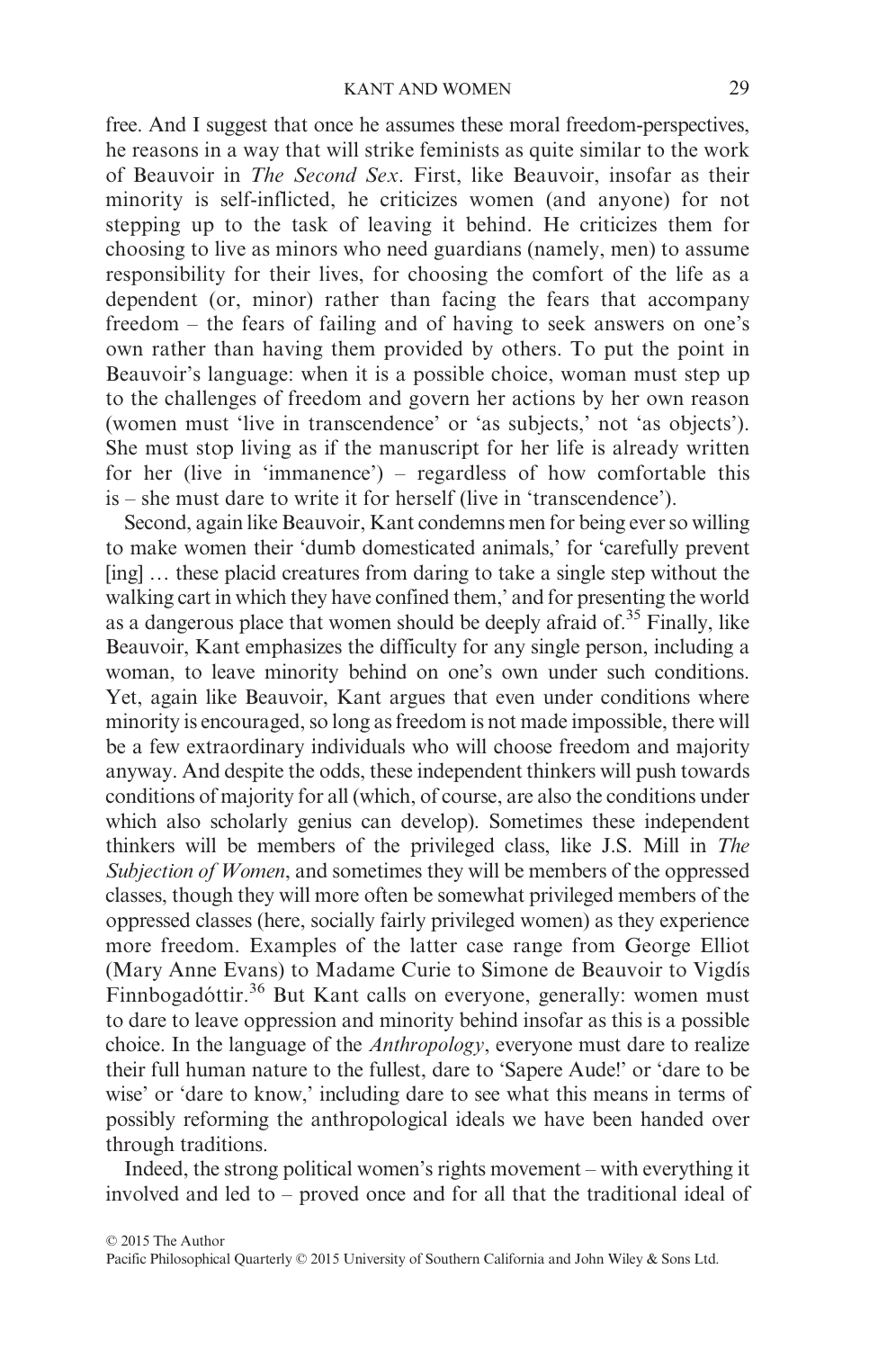woman as incapable of abstract scholarly reasoning and full public participation was wrong. Under conditions of increasing freedom, there were at first a few remarkable individual women who successfully broke loose (some of whom are mentioned above) and a few men and other women who supported them, including by recognizing, affirming, and delighting in their abilities and holding their backs. And soon more women and men joined the movement. Obviously, there's still a long way to go, but the changes we have witnessed since Kant's time have been enormous. Recently, several of the greatest legal-political leaders have been or are women, and many of the best of minds coming out of various education systems are women. In fact, many of the leading Kant scholars in all areas of his philosophy, are women. Kant himself admitted from the start that this could happen, even if he had not himself observed it and even if he was as skeptical about this as he was of his own judgment of women. When I am feeling most fond of Kant, such as after I've read him as he nails European colonizers to the wall, I tend to think that if he could come back from the dead and see what has happened, including how many female philosophers first proved him wrong precisely by further developing his own philosophy, he would smile. At all other times, I know that he would at least learn to love it, to love that so many women found exactly his critical philosophy a friend as they sought to realize themselves as free and as philosophers.

# 4. Conclusion

Kant never presents or defends his take on woman as a moral ideal. Kant never thinks that women cannot be morally (legally or ethically) responsible for their actions; and explicitly encourages everyone (including women) to dare to be free – to dare to guide their actions by their reason. What Kant was uncertain about was not whether or not women could be morally responsible for their actions, but whether they were capable of active citizenship and the special kind of abstract reasoning involved in public, or legal-political and scholarly reasoning. He held it as possible that their philosophical wisdom lays elsewhere, in the kind of caring, affectionate reasoning constitutive of well-functioning social and personal spheres for embodied, social beings like us. His account of women aims to capture this moral anthropological ideal, including by fundamentally informing it by his normative account of human nature – and it is this anthropological ideal he makes space for in his moral, and especially his legal-political writings on freedom. He thought that the male and the female ideals capture different, equally valuable, and complementary ways for human beings. Both are crucial to a society fit for healthy human beings; such a society requires both types of philosophical wisdom: the one more closely tied to human nature understood in terms of personal affection, sociality, and the beautiful as well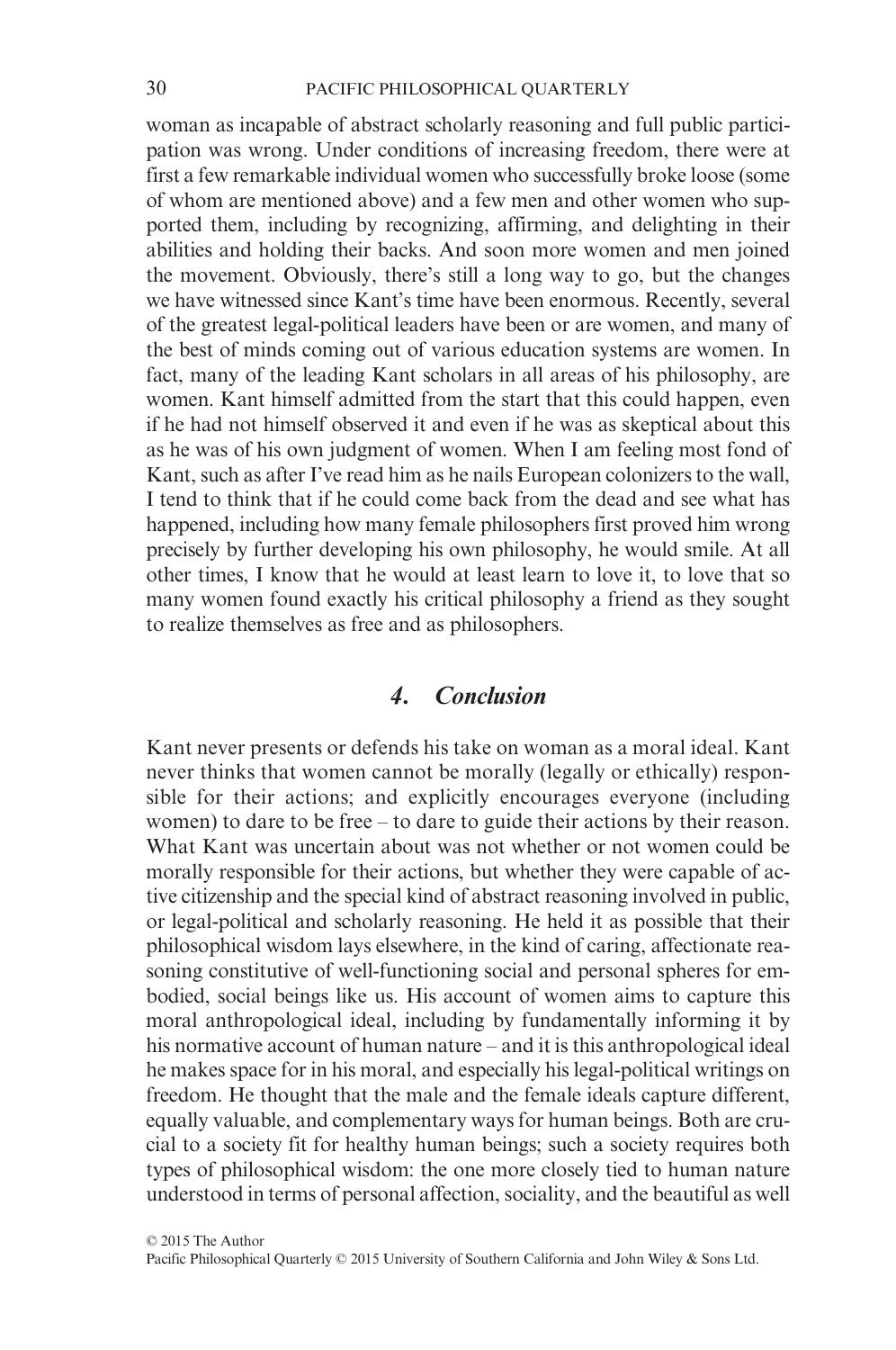as the one more closely tied to human nature understood in terms of force, competition, and the sublime. A world in which there is only the one is a bad world to live in for human beings. The kind of beings we are requires the realization of both types of being and reasoning, or philosophical wisdom. If he is right, then realizing oneself involves realizing one's nature – male or female – as this is what will make one most profoundly happy and what will be affirmed upon reflection (morally). Hence, contrary to what Mikkola argues in her excellent piece on Kant and women, Kant's views on this matter are not inconsistent: one can be morally (ethically and legally) responsible without being capable of the kind of argument constitutive of public (legal-political and scholarly) reasoning.

Still, of course, Kant didn't get all of this right. And indeed, Kant was clearly aware of the possibility that he didn't see these things quite in the right way, that he was mistaking what he believed he was seeing (the traditional ideals) for what was possible (gender ideals possible under conditions of freedom). This worry was something he was generally concerned about from the start and something he explicitly emphasized in the introduction to the Metaphysics of Morals by arguing that though moral works (of freedom) make space for normative claims based on an account of human nature, this is all it can and should do; a good practical philosophy cannot present moral anthropology as yielding principles that can take the place of moral principles of freedom. And so this is what he does, including when he analyzes women's rights: it cannot be illegal for anyone to work themselves into active citizenship. Only in this way does ideal theory (moral freedom) theory make space for non-ideal theory (human nature, including our propensity to act in bad ways) in a way that is compatible with humankind correcting its errors, exactly by showing how some of what has been deemed impossible was only impossible until conditions of freedom were established. In my view, therefore, it is not a coincidence that most of Kant's comments on women are found in his non-moral, yet normative works, such as his works on history and on anthropology. His account of morality, in turn, is found in his works on freedom, including The Groundwork for the Metaphysics of Morals, The Critique of Practical Reason and The Metaphysics of Morals. Kant intends these moral works to capture our freedom, which is why they almost never discuss the distinction between men and women, but instead refer to 'persons' and 'citizens' – gender-neutral terms. One might be tempted to think that by 'persons' and 'citizens' Kant merely means 'men' and not also 'women,' as appears to be the case in the quoted passage above. But the male pronoun appears above not because Kant writes 'men' in the German text, but because the German term for a human being is der Mensch, which is a male noun. Still, one might object that this makes no difference, because, for Kant, der Mensch really refers only to men. It seems somewhat unfair, though, to accuse Kant of being this rather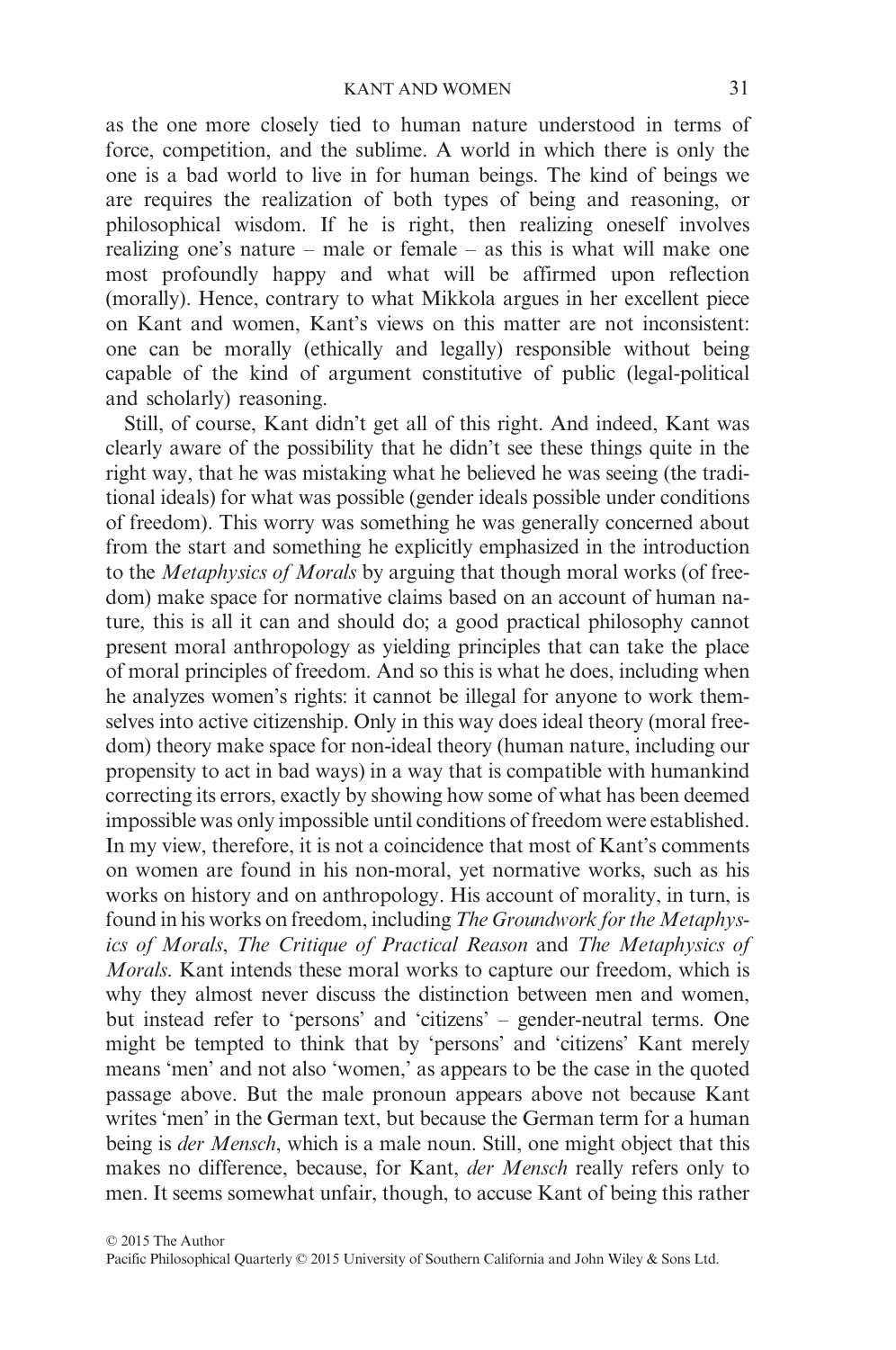nasty version of Humpty Dumpty (of saying one thing while meaning something else entirely) since he almost always draws a distinction between men and women when it strikes him as important to do so, including as we have seen, at times when he believes his views will come across as offensive. Instead, in these works, he accommodates the traditional ideals where and in the ways he thinks they should be, and then insists on how the just state must not mistake these normative ideals for moral ideas by never making it illegal for anyone to work oneself into active citizenship.

Assume for a moment that the interpretation I present in this article is fair, including that Kant's view captures well the traditional ideals of man and woman. For the sake of argument, also accept my claim that Kant made space for and even encouraged women to dare to be free. If all this is correct, then it seems fair to say that the first mistake Kant made was to pay insufficient attention or be open to both women who didn't fit the traditional mold and to the sexual diversity surrounding him. By exploring his own discomfort here further – a discomfort so clear to him that he drew attention to it already in his earliest writings on the topic; indeed, a discomfort so present and vivid to him that his own theory of moral psychology should have made him tend to it much more carefully; after all such discomfort is often, according to this theory, an indication that one is rationalizing about something one is unable to deal with well – he could have taken his project the next logical step. This step, I believe, involves realizing that although his account of moral anthropology – with its supporting account of human nature (and moral psychology) – clearly captures important normative principles central to the exploration and development of our own embodied, social, and aesthetically informed sexualities and explains how these principles can produce the two traditional gender ideals in civilized (as contrasted with barbaric) ways, it fails to account for sexuality's diversity even in fairly traditional societies like his own. Take one obvious example: as Kant's account stands, it cannot make good sense of homosexuality or any kind of gender-bending – and that's obviously a big problem for an adequate philosophical account; after all, these are not historically new phenomena and people have often been willing to risk everything to live them out, to hold on to who they are. In fact, even today, in one of the more liberal societies the planet has seen, the suicide-attempt rate among transsexual people is 41%, 10–20% among gay and lesbians, and only 4.6% among people who identify as straight.<sup>37</sup> A philosophical account that ends up being blind to people's lives in the way Kant does – who deems non-straight lives as perverted – reveals a philosopher doing bad work; the kind of unintentional cruelty that, as Oscar Wilde once put it, is so easy to commit when one is developing theories, namely to end up in a combat situation where the people one is describing are fighting for their lives while the theorist is stubbornly fighting for his theory.38 And, again, Kant's own discomfort with what he was saying here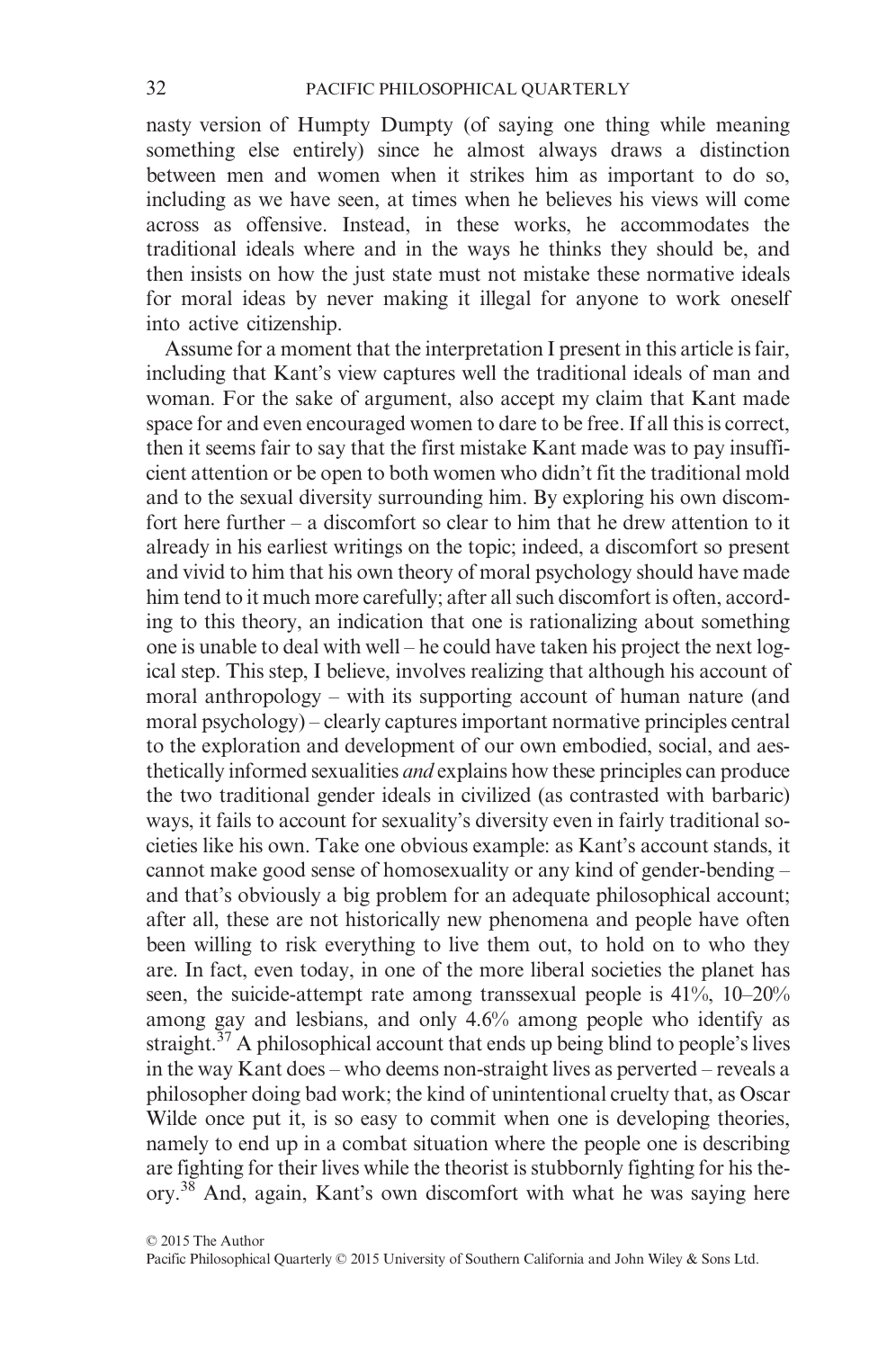should have been a red flag to him; something was wrong – and he knew it, even if only unreflectively; you can, as Kant says, mess with your own predispositions to good, but you cannot destroy ('eradicate') them – they remain a possible source of (emotional) correction to one's rationalization of bad behavior, including theorizing. In addition, of course, this brings home the importance of appreciating how good philosophy combines both kinds of philosophical wisdom; those Kant labels the female and the male ones.

Still, although something obviously went wrong in Kant's account of human nature (and related accounts of moral anthropology and moral psychology) such that it lead to these mistakes regarding sexuality, there seems to be good reason to think that the better Kantian theory does not therefore reject what I take to be a major philosophical contribution, namely that to understand sexuality, including gender we cannot have a theory consisting merely of the perspective and reflections enabled by perspectives of freedom and empirical science (or, with Beauvoir, with the addition of sociality as such). We will not find the sexual orientation genes, and without something like such empirical findings, the resulting theories seem incapable of explaining (which good philosophical theories will do) the experience of people who have always found themselves sexually attracted to and sexually most at home in the world with people of the same sex, that this makes profound, existential sense to them. Correspondingly, without finding genes explaining sexual identity, the resulting theories remain equally toothless. And in this case, it appears even more unlikely that such genes will be found: after all, part of the challenge involved in explaining transsexuality involves being able to explain how those who have transitioned feels at home in the world for the first time as the embodied, sexual beings they always have felt themselves to be. And the better accounts have to do this even though the same people have not yet had those embodied experiences (including those physical experiences that transitioning opens up) that they have been longing for for so long. Kant's theory of women is therefore not only historically interesting, but also philosophically interesting in that it recommends us to employ a trifold perspective when we try to get human sexuality into view: empirical science, human nature, and human freedom. As we try to rid his account of sexuality of its inattention to sexuality's remarkable diversity, holding on to this basic move seems like an interesting possibility to try out as we seek to overcome Kant's prejudices, failures, and limitations.

Finally, insofar as we are able to create conditions of freedom, it is becoming increasingly obvious (and, so, increasingly hard to deny by any minimally reasonable mind) that people find it profoundly meaningful to combine the ideas of the sublime and the beautiful with the predispositions to animality, humanity, and personality in many different ways. Increasingly, therefore, in liberal societies, many related, distinct normative ideals are becoming socially visible; different new ways of working out profoundly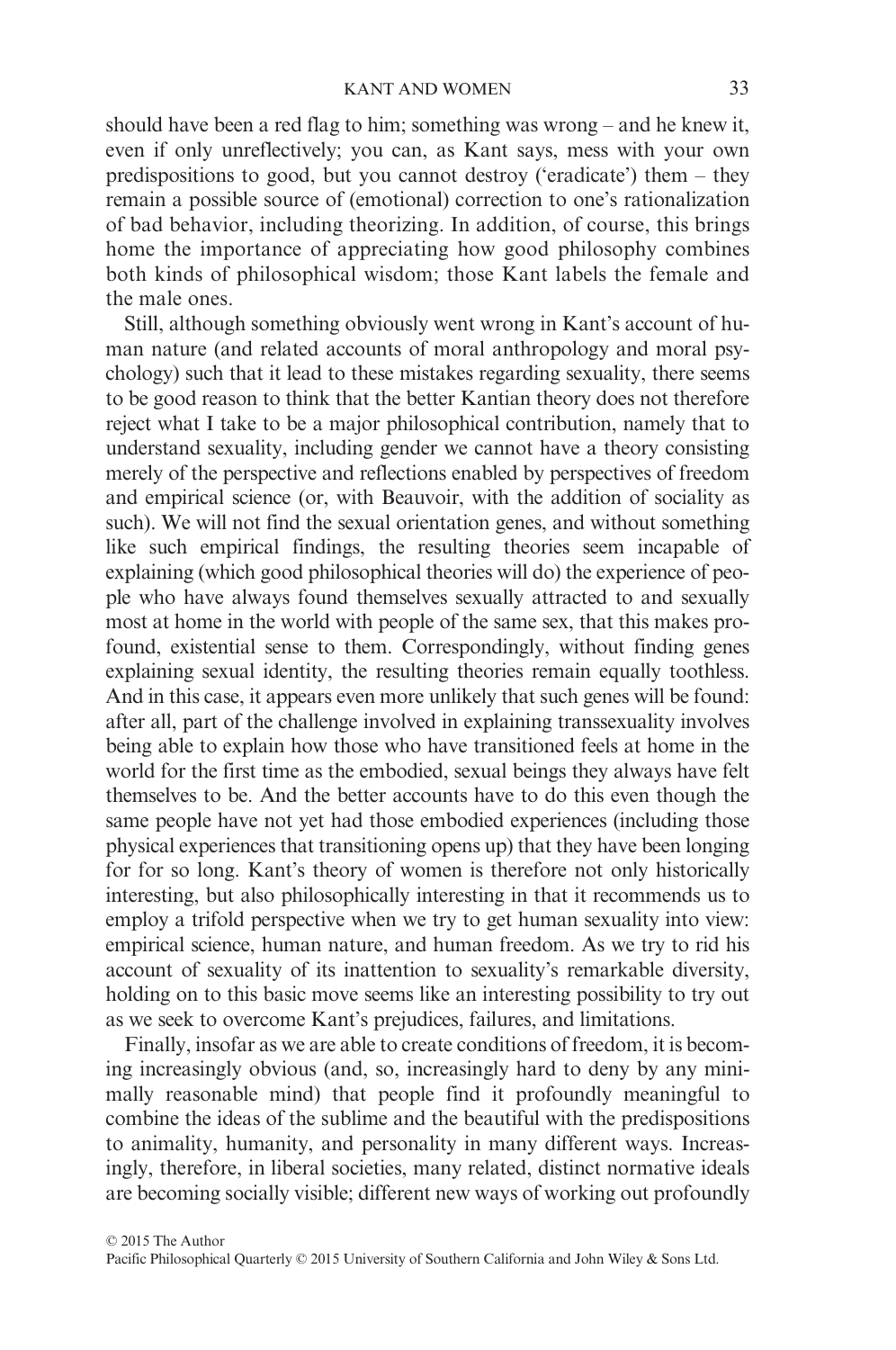meaningful lives – and not only the two captured by the two traditional dominant gender ideals. We learn not only that some of the best politicians, judges, scientists, philosophers etc. are women, but that sexual identity and orientation do not follow opposites in terms of biological opposites (in various ways); sometimes one's sexual identity does not track basic components of the biological embodiment one is born with; many people are able to and profoundly enjoy 'changing gears' – of being drawn to the sublime with regard to some areas of their life or sometimes, and the beautiful in others or at other times; some feel at most at home in the world if they can be sexual, affectionately loved, or sexually loved by more than one; others find some, much, or all of sexuality and intimacy rather boring in the first place. We are also learning, it seems, that healthy politics and a healthy public (including academic) life requires the social skills of the kind traditionally associated with women; the ability to know and further healthy (rather than unhealthy) love of country and of knowledge – without also this, states and learning institutions easily go array in their justice- or knowledge seeking efforts. All of this, however, seems consistent with Kant's basic insight: knowing one's subjective self requires one to know one's own nature – it is not something understandable simply from the reflective points of view of science or of freedom, but must also be informed by an unreflective point of view that invokes irreducible teleological, embodied, social elements. One explores this by tending to what makes one feel truly at home in the world, as a good place, as the sexually embodied, social person one is. Trustable others, including theories, only make this process of exploration easier; the work itself can only be done by each in ways that involve profoundly unreflective modes of being. These developments are also consistent with Kant's other, fundamental claim, namely that when done well, these various realizations of human nature are affirmative of human freedom, including upon reflection: they are experienced as profoundly meaningful, good ways of living one's life as who one is, including together with others.39

Departments of Philosophy and of Gender and Women Studies University of Illinois at Urbana-Champaign

#### **NOTES**

<sup>1</sup> Value-conservative thinkers like John Finnis (1994) hold that Kant's anthropological view of men and women is best understood as a moral ideal. As we shall see below, doing that is exactly what Kant warns us against.

<sup>2</sup> Baron's paper is found in the anthology *Feminist Interpretations of Kant* (Schott, 1997). As a whole, this collection of papers illustrates well the way in which most of the secondary literature concerning Kant on women breaks into two camps. All of the papers are more or less condemnatory of Kant's treatment of women, but those written by philosophers more drawn to Kant's philosophy for other reasons, like Marcia Baron and Holly L. Wilson, still try to show that Kant's philosophical position (just not Kant himself) is feminist friendly. Historically,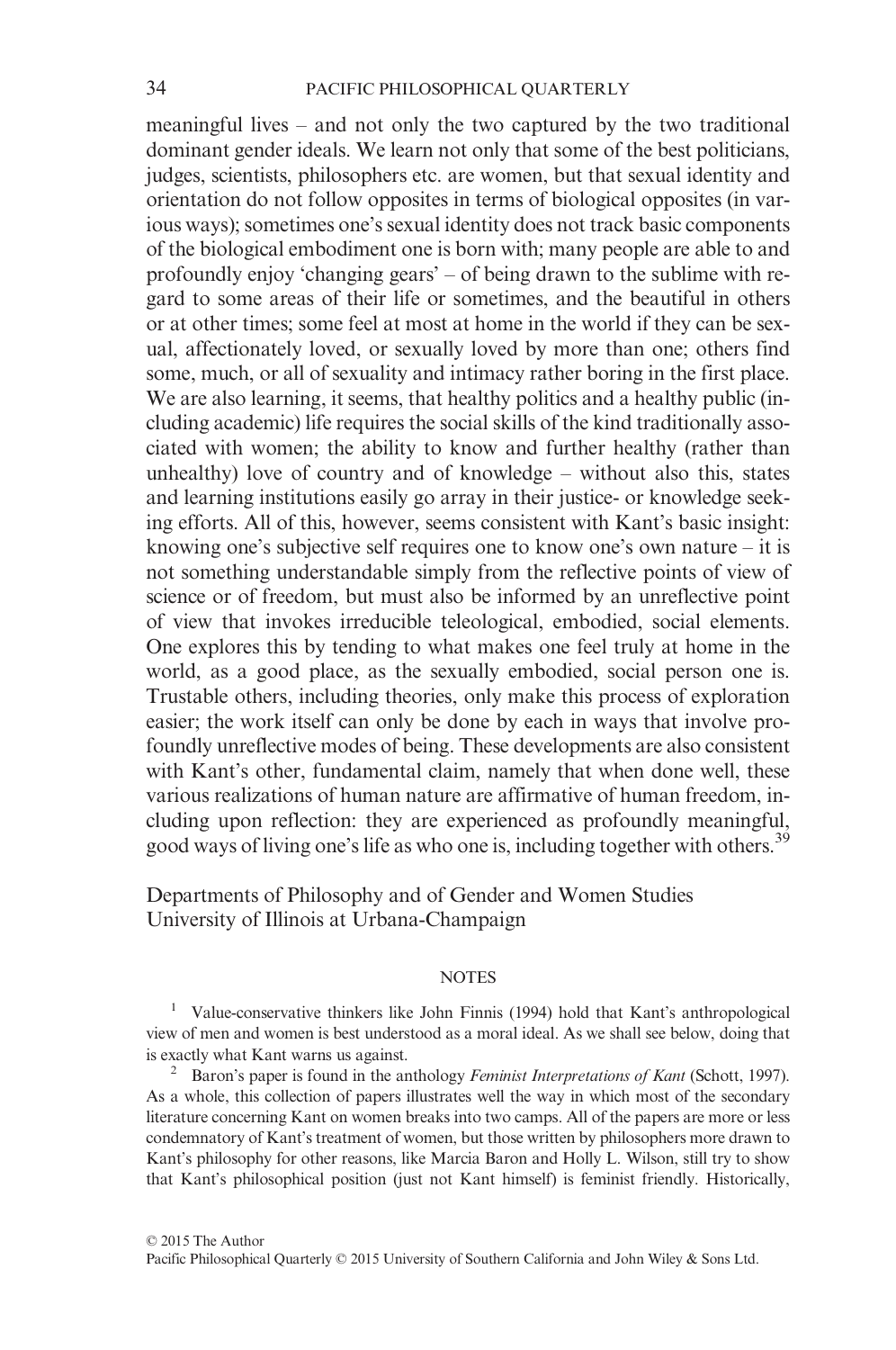#### KANT AND WOMEN 35

prominent Kant interpreters tend to condemn or set aside Kant's comments on women as irrelevant to his moral philosophy, for reasons similar to those expressed by Baron. Commentaries written on Kant by non-Kantians in this anthology, such as those by Schott, Hannelore, and Schroeder, are more similar to Genevieve Lloyd's reflections on Kant in Man of Reason: 'Male' and 'Female' in Western Philosophy (1993) or those of Irving Singer in 'The Morality of Sex: Contra Kant' (2000). This type of interpretation typically doesn't take the second, constructive step of showing how Kant's philosophy (even if not Kant himself) can empower the feminist cause. Notice, too, that Pauline Kleingeld (1993) shares my interest in not simply setting aside Kant's view of men and women. She differentiates the three common approaches to Kant on this issue, namely a conservative one (like Finnis) and the two feminist approaches mentioned above. A main difference between Kleingeld's and my interpretation is my proposal that Kant's conception captures quite well the traditional ideal of women when understood as a powerful gender. Hence, Kant's conception of woman is also not what Thomas Hill (1991) in his paper on the deferential wife calls 'a submissive person.' Another difference is that I argue, in contrast to Kleingeld, that Kant doesn't only mean 'men' when he discusses 'humans' or 'persons' in his moral writings (despite his ascribing of women to passive citizenship).

<sup>3</sup> See, for example, Carol Hay (2013), Barbara Herman (2002), Mari Mikkola (2011), Linda Papadaki (2010), and Helga Varden (2007, 2012). The main difference between this article and all of these accounts concerns the way in which I interpret Kant's theory of human nature as normative and hence as doing independent work with regard to capturing sexuality, including gender in his overall normative philosophy, that is, in addition to concerns that can be captured if one reads all Kant's work through bifocal lenses of the rational (moral) versus empirical (scientific). Another, related difference concerns the way in which I suggest that Kant's moral works accommodates these normative concerns; how, as we see below, he envisions his moral writings to accommodate his'moral' (philosophical) anthropology. For a recent paper that also pays special attention to the teleological nature of Kant's account of gender, but comes to almost exactly opposite interpretive and philosophical conclusions, see Inder S. Marwah (2013). <sup>4</sup> The aim here is to outline Kant's own account of women, but towards the end of the ar-

ticle I will also show why, despite its strengths with regard to capturing the two prominent traditional genders, Kant's account is ultimately unsatisfactory as an account of sexuality, including gender. I develop a revised Kantian theory of sexuality in 'A Kantian Theory of Sexual Love' (work-in-progress). In my view, such a revised conception is necessary to meet objections of the critical kind raised by Sally Sedgwick's 'Can Kant's Ethics Survive the Feminist Critique?' (1997). Segdwick argues that Kant's position cannot be defended against many feminist, including care criticisms, because of the formal, reason-based way in which it analyzes moral autonomy and the supreme moral law. This article here, as will become clearer below, aims to take a first step towards defending Kant against this charge by showing that his account of human nature enables a more complex moral psychology and moral anthropology than Segdwick assumes. However, the more complete response to Segdwick from a Kantian position require us, in my view, to take up the challenge mentioned at the end of this article, namely develop a sufficiently complex account of sexuality, including of its diversity. Still, also such a better account of sexuality has to capture all the philosophical considerations Kant includes in his account of human nature, that is, by his account of the predispositions to animality, humanity, and personality (virtue and right) as applied to the issue of sexuality. Again, this will involve bringing these considerations to bear on relevant issues of both moral psychology and moral (philosophical) anthropology, such as sexual activity, sexual identity, sexual orientation, and gender. It is beyond the scope of this article to deal with all these issues, given its primary focus on women, but the article is written consistent with such a broader understanding of sexuality (rather than a narrower one that focuses on only, say, sexual identity and orientation).

<sup>5</sup> Throughout this article, I refer to all Kant's works by means of the standard Prussian Academy Pagination as well as one or two letters to make it easier for the reader to remember which work this pagination refers to, such as 'MM' for *The Metaphysics of Morals*. Also, when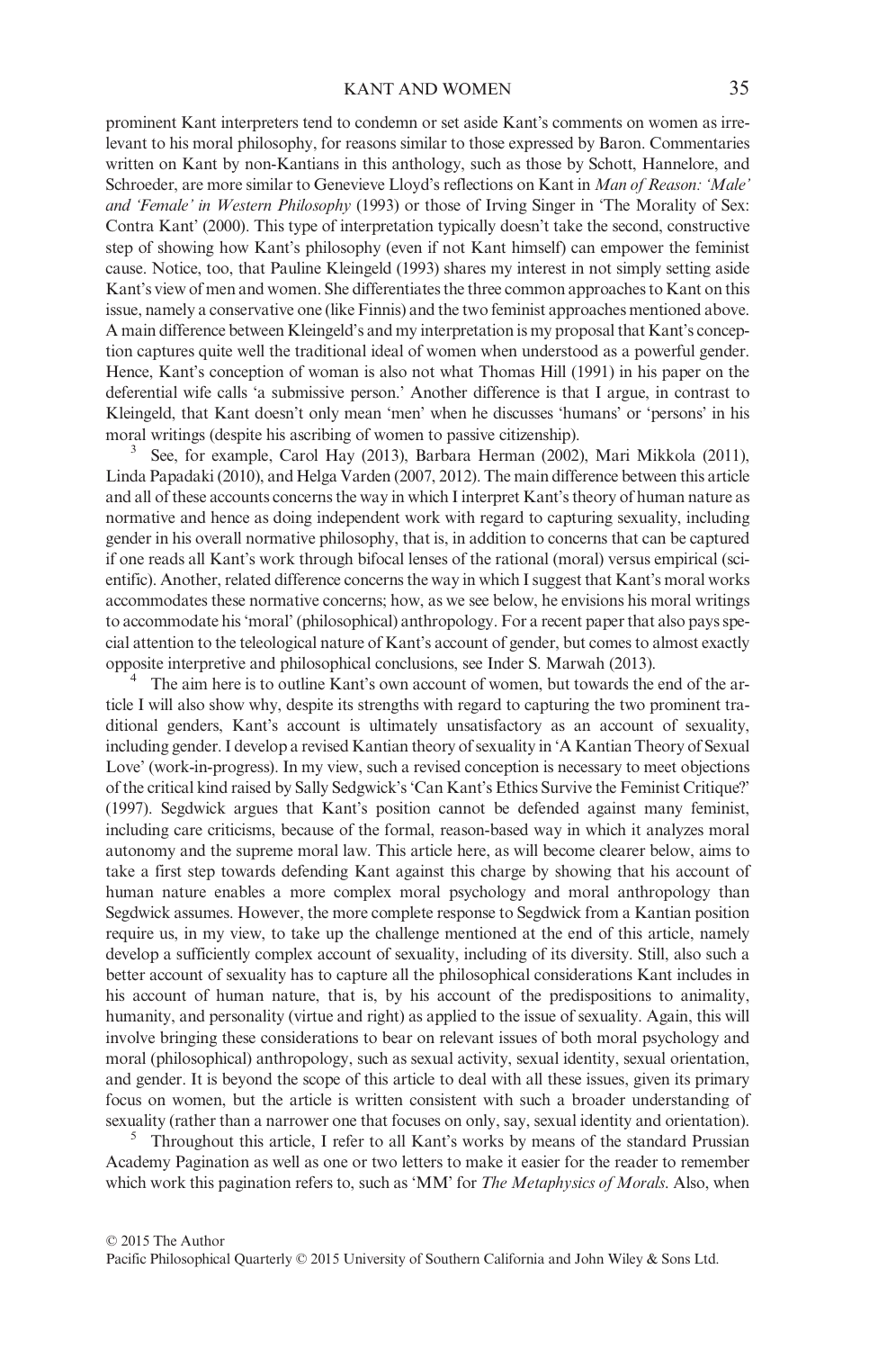the differences in translation particularly matter, I reference both Louden's and Gregor's translations of Kant's Anthropology (2007 and 1974 respectively). All the works referenced in this article can be found in the collections of Kant's work listed in the references.

<sup>6</sup> The phrase 'Kant's other normative works' refers to those works that are relevant to understanding his full conception of a good human life, but which are not focused on discussing the moral aspects our capacity for freedom enables.<br><sup>7</sup> I'm very grateful to Lucy Allais, Alexandra Newton, and David Sussman for many discus-

sions on these points, and I'm obviously responsible for the remaining mistakes (despite their best efforts to the contrary). I expand upon these elements of Kant's account of human nature in my 'Kant and Moral Responsibility for Animals' (Varden, forthcoming)

<sup>8</sup> Observe also how Kant explains that developing the pragmatic disposition involves learning how to use other persons skillfully; it involves social skills (including understanding how one is seen by others). Moreover, notice that Kant emphasizes that progress with regard to the pragmatic disposition occurs in the species as a whole over the course of generations – it is not something that one individual can realize alone (ibid.). Understanding our pragmatic disposition requires us to investigate our species from the point of view of nature, considered teleologically. From this point of view, it is reasonable to think that we develop and progress in culture and civilization *as a species*, not as particular individuals. This means that appreciation of and respect for women cannot be realized by one individual acting alone; this is something that people must develop together. And to do so, they must first develop culture and civilized interaction, as those are precursors to establishing conditions of freedom. Moreover, if people use their pragmatic skills only to control and destroy each other, then there obviously isn't any progress of culture or civilization occurring in that society as it thereby stays in a barbaric condition where people have yielded to inclinations accompanying the predisposition to humanity – specifically, to take pleasure in dominating others.

<sup>9</sup> It is important to note Kant's careful rejection of a certain view, which he attributes to Pope, namely that 'the female sex (the cultivated part of it, of course) … [can be characterized] by two points: the inclination to *dominate* and the inclination to *enjoyment* [please]' (A 7: 305). Because Gregor's translation here (of Vergnügen as 'please') is both possible and has advantages that Louden's (of Vergnügen as 'enjoyment') does not, it's better to include both.) On Kant's view, this description fails to capture the character of women. For one thing, this characterization fails to '*characterize*' women as a group distinct from men. After all, *everyone* – man or woman – has a natural inclination to dominate ('to acquire superiority for oneself over others'). As we saw also in Kant's account of human nature in the Religion, this dangerous inclination accompanies the comparative social predisposition to humanity (to be valued as an equal with others). This point can also be stated in the related language of the *Religion*: everyone has a natural inclination to dominate because the inclination of gaining worth in the eyes of others is the natural inclination that accompanies the natural predisposition to humanity. From this natural inclination 'arises gradually an unjust desire to acquire superiority for oneself over others' (R 6: 27). Furthermore, viewing women as characterized by both the inclinations to domination and enjoyment misses, Kant thinks, the way in which woman's superior social skills – her artful abilities to please and charm others – are simply means to dominate. Kant writes in the Anthropology, 'inclination to dominate is woman's real aim, while *enjoyment* [or *pleasing]* in *public*, by which the scope of her charm is widened, is only the means for providing the effect of that inclination' (A 7: 305). According to Kant, Pope is wrong to think that women have two fundamental social inclinations: just like men, they have only one drive, namely to dominate.  $10$  This is why, Kant argues, 'The man is jealous *when he loves*; the woman is jealous even

when she does not love, because every lover gained by other women is one lost to her circle of admirers. – The man has his *own* taste: the woman makes herself the object of *everyone's* taste' (A 7: 308, cf. 304f). Since woman by nature is much more vulnerable than man, she is much more dependent upon public opinion than man is.

© 2015 The Author

Pacific Philosophical Quarterly © 2015 University of Southern California and John Wiley & Sons Ltd.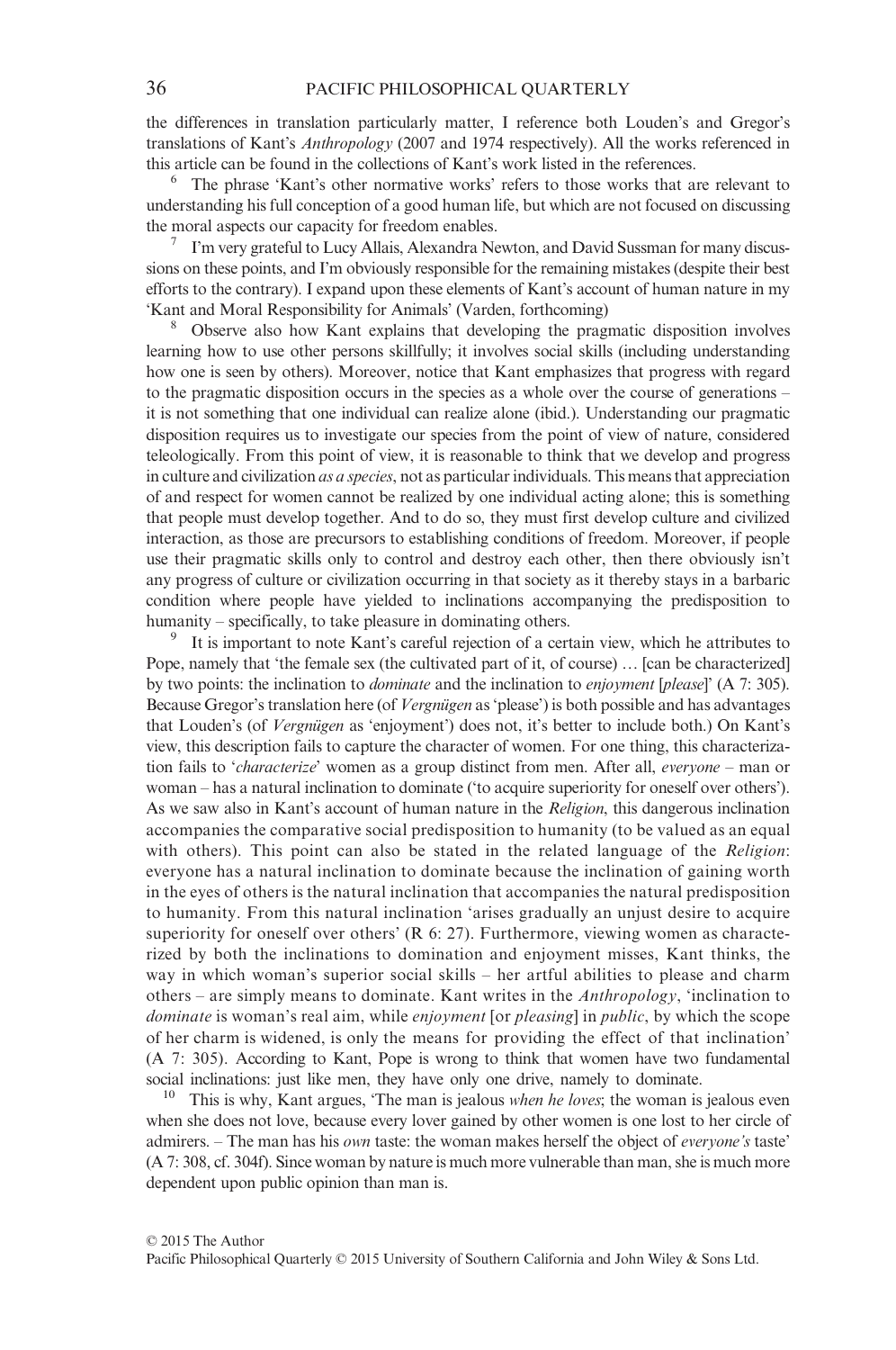<sup>11</sup> Kant explicitly discusses Rousseau in the *Anthropology* at 7:326 f. See Robert B. Louden (2011) and Susan Meld Shell (2009) for further discussions of Rousseau's influence on Kant. For a discussion of Rousseau's deep influence on Beauvoir, see Sally Scholz (2010).

<sup>12</sup> This kind of approach is perhaps most well known in contemporary writings from those in care theory that follows Carol Gillian's lead in her influential piece In a Different Voice: Psychological Theory and Women's Development (1993). Gillian also argues that not only are women's reasoning powers different from those of men, but that rather than viewing them as weaknesses, they should be seen as strengths in their own rights. It follows from my criticism of Kant below that also this kind of care approach is insufficiently complex in its critique of sexuality (including gender). 13 Mary Gregor here translates the original German Zwinger as 'prison.' Presumably,

Louden chose 'kennel' – another possible translation of Zwinger – due to Kant's reference to domestic animals earlier in this paragraph. Gregor's translation has the strength of capturing how in this sentence (where Zwinger is mentioned) Kant refers to the concept of a 'barbaric civil constitution,' which makes a term like 'prison' a good choice. Hence I've kept both translations in my text here.

<sup>14</sup> According to Kant, barbaric societies are characterized by 'force without freedom and law' (A 7: 331). By 'polygamy,' Kant here means asymmetrical marriages where one man is married to several women. This is not consistent with equal freedom since the man gets more than what each of the women gets: the women each get a legal right to  $1/nh$  of the man (where  $n =$  the number of women the man is married to), whereas the man gets a legal right to 100% of each woman. As a result, polygamies of this kind are 'barbaric' or inconsistent with each person's right to freedom). The question of whether there could be symmetrical polygamies consistent with respecting each as equals is beyond the purposes of this article.) In addition to the readings listed in note 3, for Kant on marriage, see also Matthew C. Altman (2010), Elizabeth Brake (2012); and Lara Denis (2001). In my view, Kant's legal analysis of marriage is an ideal account that proceeds by means of freedom-based arguments only even though he accommodates non-ideal arguments concerning human nature in his legal account, which is why he restricts marriage to heterosexual couples there. It follows from the argument in this article that as we revise Kant's account of human nature, we can still accommodate it in his legal theory and insofar as our account of human nature is good, it will be one that we can affirm also upon ethical reflection – just as we can ethically affirm the legal institution of marriage once it serves the purposes of enabling rightful relations in the home. If this is correct, then I believe the account here directly improves on all existing writings by both being compatible with a commitment to Kant's analysis in the Doctrine of Right having a certain kind of independence from his other moral and normative writings *and* by giving more satisfying answers to the question of exactly what Kant is doing with his sudden and surprising appeal to human nature (non-freedom) based arguments in the midst of his ideal (freedom-based) legal account of marriage.<br><sup>15</sup> According to Beauvoir, sex among couples who live in accordance with traditional gender

ideals within the context of marriage is a rather sad affair (since women view themselves and are viewed by men as mere objects for men), whereas sex under conditions of freedom (without the historical institution of marriage) can be quite satisfying. For Kant, I have argued here, the opposite seems to be the case, since only under barbaric conditions do women view themselves, and are they viewed by men, as mere objects for men, whereas sex consistent with personality (morality) poses a problem only marriage can overcome. To me Kant's account of traditional sex is superior to that of Beauvoir, but Kant's accounts of sexuality, including good sex still contains serious philosophical mistakes. I address these issues in 'A Kantian Theory of Sexual Love' (work-in-progress).<br><sup>16</sup> This is how Mary J. Gregor understand this statement, since she translates the relevant

part of it as '… a woman shows herself virtuous only under constraint ….'

Susan Meld Shell's *Kant and the Limits of Autonomy* is particularly useful for further textual evidence as to how common such statements from Kant were in his unpublished lecture notes on anthropology, as well as in some other earlier texts.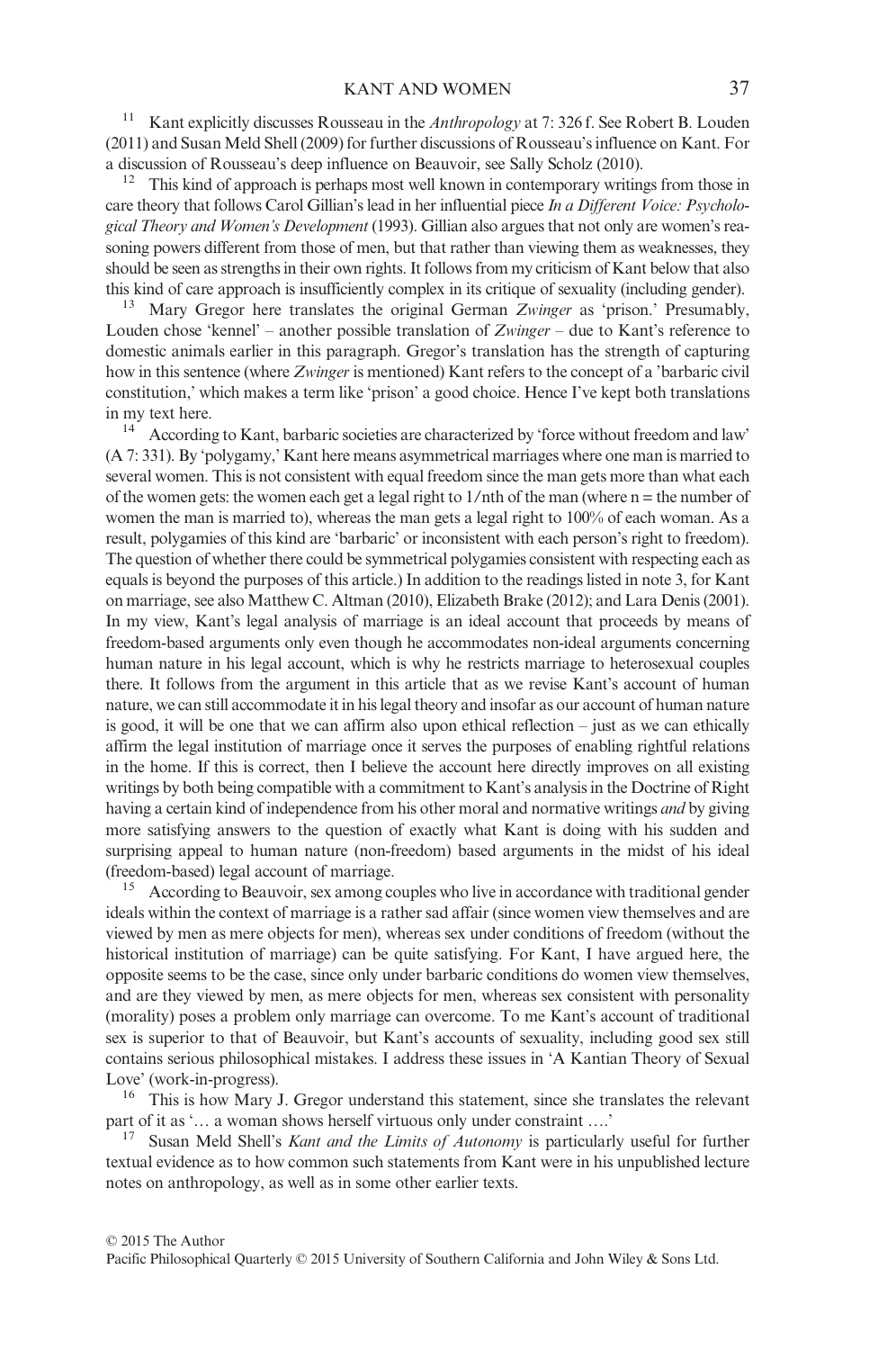<sup>18</sup> For example, in the *Groundwork*, Kant says: 'In the natural constitution of an organized being, that is, one constituted purposively for life, we assume as a principle that there will be found in it no instrument for some end other than what is also most appropriate to that end and best adapted to it. Now in a being that has reason and a will, if the proper end of nature were its *preservation*, its *welfare*, in a word its *happiness*, then nature would have hit upon a very bad arrangement in selecting the reason of the creature to carry out this purpose … the whole rule of its conduct, would be marked out for it far more accurately by instinct … nature would have taken care that reason should not break forth into practical use … (GW 4: 395).

Kant's moral philosophy (his ethics and his legal-political philosophy) resists the notion that people ought (or can be forced) to live their lives in this traditional way. Not only that, but Kant himself – in his own life – certainly did not realize important aspects of the traditional ideal of manhood, as he neither married nor had children. We might even say that Kant seeks an explanation for why people, insofar as they uphold the traditional ideals of manhood and womanhood, would consider Kant less of a 'man' than any man who is sexually virile, married, and has a family. Kant never (to use his own wording) let himself experience the great pleasure of being dominated by a woman. The traditionalists who confuse morality and anthropology are even likely to say that Kant might have been one of the greatest philosophers of all time, but since he was not sexually active, married, or a father, he was a somewhat pitiful man – not a 'Real Man.'

<sup>20</sup> In addition, of course, there are practically relevant facts that are in themselves not normative, namely empirical (including scientific) facts.

<sup>21</sup> See Louden, 2011, especially ch. 6, 'Applying Kant's Ethics: The Role of Anthropology,' and ch. 7, 'Anthropology from a Kantian Point of View: Toward a Cosmopolitan Conception of Human Nature,' for a good exposition of how the *Anthropology* is 'pragmatic' (how it merely aims at capturing human nature) and not 'moral' (it does not aim to show how morality should be applied to anthropology).

Now, immediately before saying this Kant emphasizes that he thinks women are motivated by love and the beautiful when they act. They do what is right not because it is right (or, dutiful) but because 'they love to' and because they consider evil 'ugly' and 'insufferable … virtuous actions … are [strike women as] ethically beautiful. Nothing of ought, nothing of must, nothing of obligation' (BS 2: 232). Obviously, Kant could be saying here that human beings who are women are not persons, that their practical reason is not constituted by the categorical principle, and so they do not recognize the ought and cannot be morally obligated in general. But this doesn't strike me as a particularly plausible reading, since, among other things, it makes it unclear why Kant here says 'principles' – and not principle (the categorical imperative). In my view, these comments of Kant's concern why he thinks that the 'natural' motivation of women (i.e. if we consider women merely in terms of their social natures and not their personhood) draws them towards love and the beautiful, whereas men's natural motivation draws them towards the sublime, making them 'naturally' closer to reason and duty. Kant does not therefore deny that women recognize what is morally correct to do – the moral ought, as such. Rather, what he writes here is in line with his overall point in these sections, namely, that he deeply suspects that women are not capable of abstract academic work (such as philosophy), or (presumably) any profession that requires understanding abstract science or the moral principles constitutive of legal-political institutions, and that a healthy realization of the female ideal within the context of traditional society will be conducive to and supportive of morality, though predominantly be expressed in social-aesthetic, affectionate concepts and emotions. In other words, to interpret this passage, it seems more relevant to examine how Kant had been, in the previous pages, talking about how woman's 'philosophical wisdom is not reasoning but sentiment' (BS 2: 230).

<sup>23</sup> For more on why it simply seems unreasonable to claim that Kant ever thought that women are incapable of moral responsibility for their actions, see Mikkola, 2011. The passage that is so commonly cited to give evidence for the textual claim that Kant thought women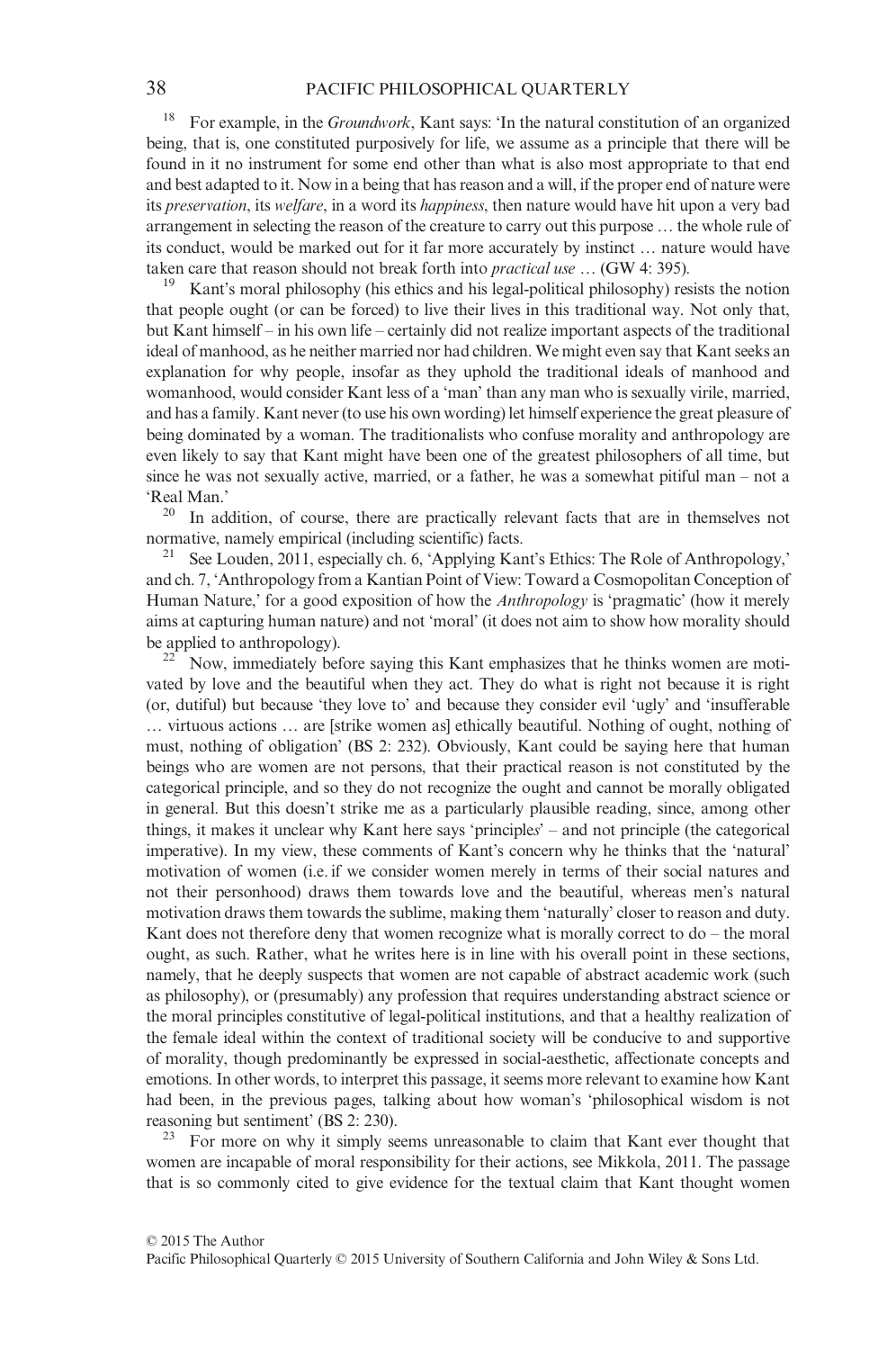#### KANT AND WOMEN 39

incapable of moral reasoning, is where he says in the *Anthropology* that women 'cannot personally defend their rights and pursue civil affairs for themselves, but only by means of a representative' (A 7: 209). Notice, first, though, that Kant is not talking about being incapable of moral (ethical or legal) responsibility, but of the inability to represent oneself in court. The negative, feminist interpretations of Kant struggle to make sense of this claim, as Mikkola shows so well. I do believe, however, that Mikkola is mistaken when she then moves on to claim that although Kant deems women capable of representing themselves, they 'should not do so' (Mikkola, 2011, p. 101). In my view, Kant's view in the Anthropology and in his 'Doctrine of Right' is that women at the time were incapable of the abstract, principled reasoning constitutive of legal reasoning. This is why, for example, Kant continues, in the very next sentence in the Anthropology, to describe this (current, in his time) inability of women as an 'immaturity,' not as a moral wrong (which it would be on Mikkola's interpretation) or as an a priori impossibility (on the very negative, feminist interpretations of Kant).

Here one might point out that Kant was clearly aware of scholarly women like Mme Dacier and the Marquise du Châtelet, and also point out that what he said about scholarly women appears very sexist indeed. For example, he wrote that in addition to having a 'head full of Greek' (Dacier) or 'conduct … through disputations about mechanics' (Châtelet) these women 'might as well also wear a beard; for that might perhaps better express the mien of depth for which they strive' (BS 2:230). He also says, as mentioned above, that the philosophical wisdom of woman is not 'reasoning but sentiment. In the opportunity that one would give them to educate their beautiful nature, one must always keep this relation before one's eyes' (BS 2: 231). In other words, doing abstract academic work struck Kant as unwomanly, he didn't find these women's work truly impressive, and he found scholarly work to be inherently antithetical to developing the sentiment of the beautiful. On the latter point, it seems to me that Kant's reasoning here is sensitive to the fact that appreciating the beautiful involves a type of playfulness that appears somewhat antithetical to the kind of reason involved in abstract scholarly work (the sublime). And this last point seems to be a fact that most academics would agree with: our scholarly nerdiness and 'hotness' – in the sense of playful, aesthetic beauty – are not very easily combinable for many; they involve very different 'gears' or ways of being. Nevertheless, it is also clear that Kant did not manage to identify and appreciate the astounding fact that these women – despite all the odds – managed to achieve such impressive scholarly levels. Even if he could still maintain that these women did not reach the level of genius, he could and should have recognized how impressive they were, given their rather impossible circumstances. Moreover, being able to use one's mind in such 'sublime' ways is, as academics know so very well, particularly hard if someone is able to make you self-conscious, and especially if this someone is able to give you the feeling that you're not able to do it (which is particularly easy if you are among the first in a family or historically oppressed group to do academic, scholarly work). For example, as female philosophers know all too well, being able to do philosophy despite many, especially men, trying to push one's 'self-consciousness' button is a main reason many struggle not only to do it well, especially in public, but also to have fun doing it. Obviously, since Kant was not comfortable around women ((also) in this regard), and, relatedly, unable to recognize women's abstract reasoning abilities in the right kind of affirmative way, he thereby increased the likelihood that he'd never experience it either: after all, those who could do it, would both find it harder to do it with him (and much harder since he was a famous, brilliant scholar) and would be less likely to want to do it with him (after all, revealing ourselves to others in this way, especially as we develop our abilities, is typically experienced as a rather vulnerable, personal activity – one only really wants to do so, if one can choose, around good people who help one become better at it, including at finding one's own way of doing it).

 $25$  I believe that regarding an issue as controversial as sexuality and gender, it is only fair to stick to Kant's published works when interpreting his views, rather than unpublished lecture notes taken by his male students. After all, the risk of inaccurate note-taking is particularly high here.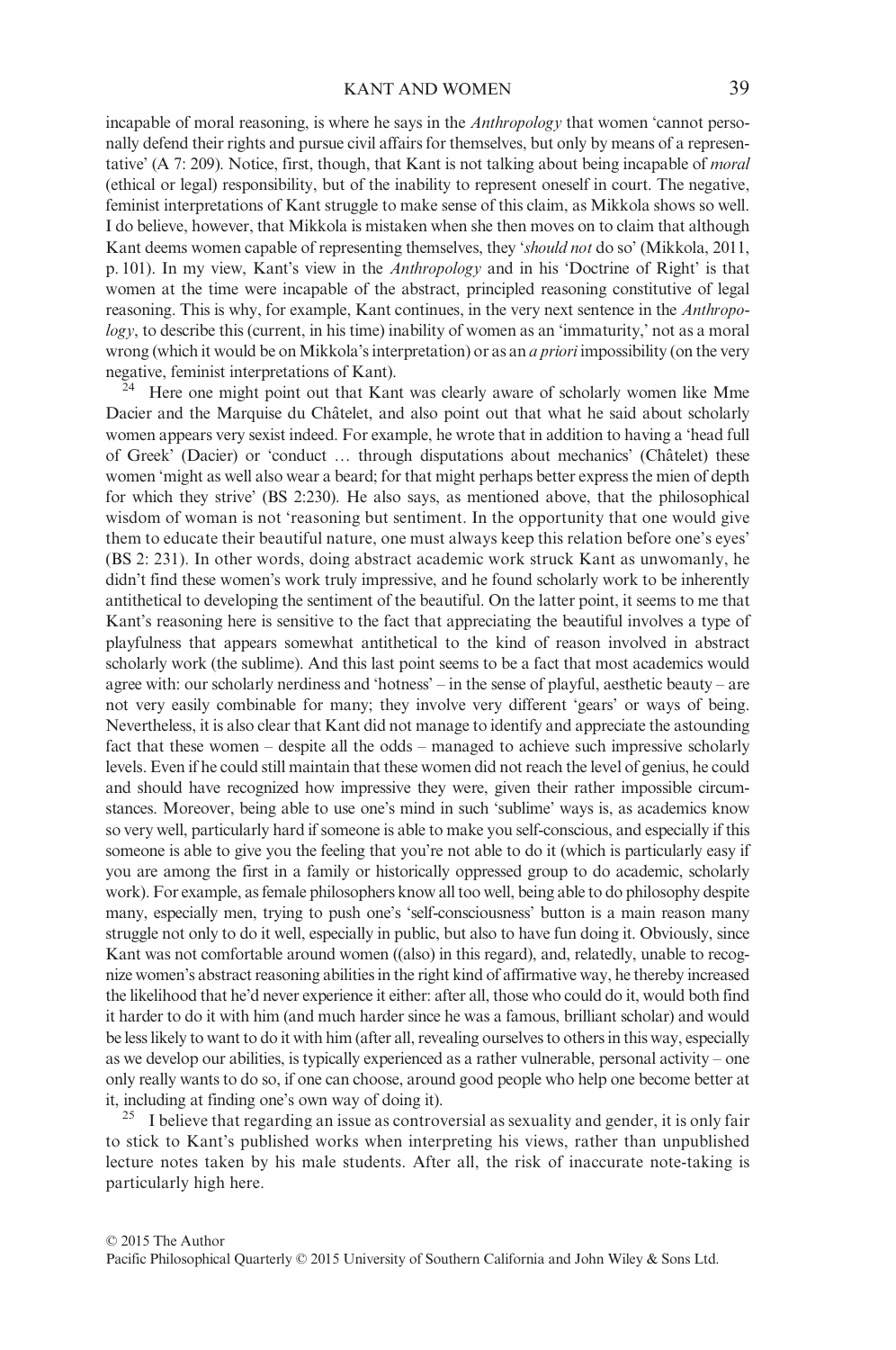<sup>26</sup> Kant's argument contributes to the larger argument of this part of the 'Doctrine of Right,' which concerns the question of why justice is impossible in the state of nature. I deal with this issue in 'Kant's Non-Voluntarist Conception of Political Obligations: Why Justice is Impossible in the State of Nature' (Varden, 2008).<br> $^{27}$  Morganatic marriages are ones

<sup>27</sup> Morganatic marriages are ones in which the two spouses are not recognized by law as equals in all regards. For example, in a morganatic marriage, a woman of a lower social class does not receive the titles of the man of a higher class. Therefore, morganatic marriages appear incompatible with viewing the spouses as equals. Recently, this became an issue when Prince Charles was to remarry; there was a quibble over whether Camilla was to receive all the titles of her husband. In the end, in order to avoid the problems inherent in morganatic marriages, they married as equals. 28 It may be worth pointing out that Kant isn't saying here that regardless of how bad a man

is, he is still necessarily better than any woman. Presumably, this passage concerns only the moral permissibility of the way the law of Kant's time gave the man the ultimate say on certain family matters (where there were no complicating factors like alcohol abuse). And Kant argues that such laws are legally permissible.<br><sup>29</sup> This reading, which emphasizes that Kant keeps his language in the moral writings gender-

neutral for deep-seated reasons, is consistent with how Mika LaVaque-Manty (2006, 2012) in his writings on Kant on education regards Kant's use of gender-neutral language. Again, in my view, this aspect of Kant was truly important to him, as it reflects his concern that he (like traditional ideals) might have been wrong about aspects of the gender ideals. As Kleingeld (2007) has shown, Kant did realize how terribly mistaken he had been about another inherited 'social ideal,' namely, European racism.

<sup>30</sup> I have changed the gendered 'his way' in Gregor's translation to 'one's' here since in the original German text, Kant makes this point using the gender-neutral Volk, i.e. he argues that respecting the equality of every member of the people entails that each and every one of them should be able to work themselves into an active condition. For more on this interpretive point, see Varden, 2006, p. 280 n. 23.

<sup>31</sup> I am grateful to Jeffrey Wilson for advising me to draw this analogy to the *Groundwork*. <sup>32</sup> In 'Self-Governance in Kant's Republicanism: How Kant's Ideal Theory of Right Accommodates Non-Ideal, Historical Realities by His Idea of Reform in the Doctrine of Right,' (work-in-progress) I argue that this is also Kant's general approach with regard to how the transition from minimally just societies, which he views as including monarchies, aristocracies, and democracies – and so states in which there is only one, a few, or many (respectively) active citizens – to truly just republics (where all legally responsible persons are active citizens). If this is correct, then it strengthens my claim in this article regarding Kant's analysis of women and

active citizenship.<br> $33$  The original German uses the male noun *der Mensch* or 'human being' (this translation: 'the individual'), which is why the remainder of the paragraph uses the pronouns 'he' and 'himself.' Also note that Kant here clearly uses the concept of humankind (die Menschen in the original German, or 'human beings') to cover both sexes, since he explicitly points out that the case, in his view, is special for female human beings.<br><sup>34</sup> Much of 'What is Enlightenment?' deals with political philosophy, but the opening pages

focus on individuals and what they ought to leave behind – namely, 'minority.'

Kant argues similarly in the Anthropology. After having argued that women's inability to represent themselves in court should be understood as an immaturity, he states: 'But to make oneself immature, degrading as it may be, is nevertheless very comfortable, and naturally it has not escaped leaders who know how to use this docility of the masses (because they hardly unite on their own); and to represent the danger of making use of one's *own* understanding without the guidance of another as very great, even lethal' (A 7: 209).<br><sup>36</sup> Vigdís Finnbogadóttir was the first female President in Europe and first – in 1980 –

democratically elected female head of state.

<sup>© 2015</sup> The Author

Pacific Philosophical Quarterly © 2015 University of Southern California and John Wiley & Sons Ltd.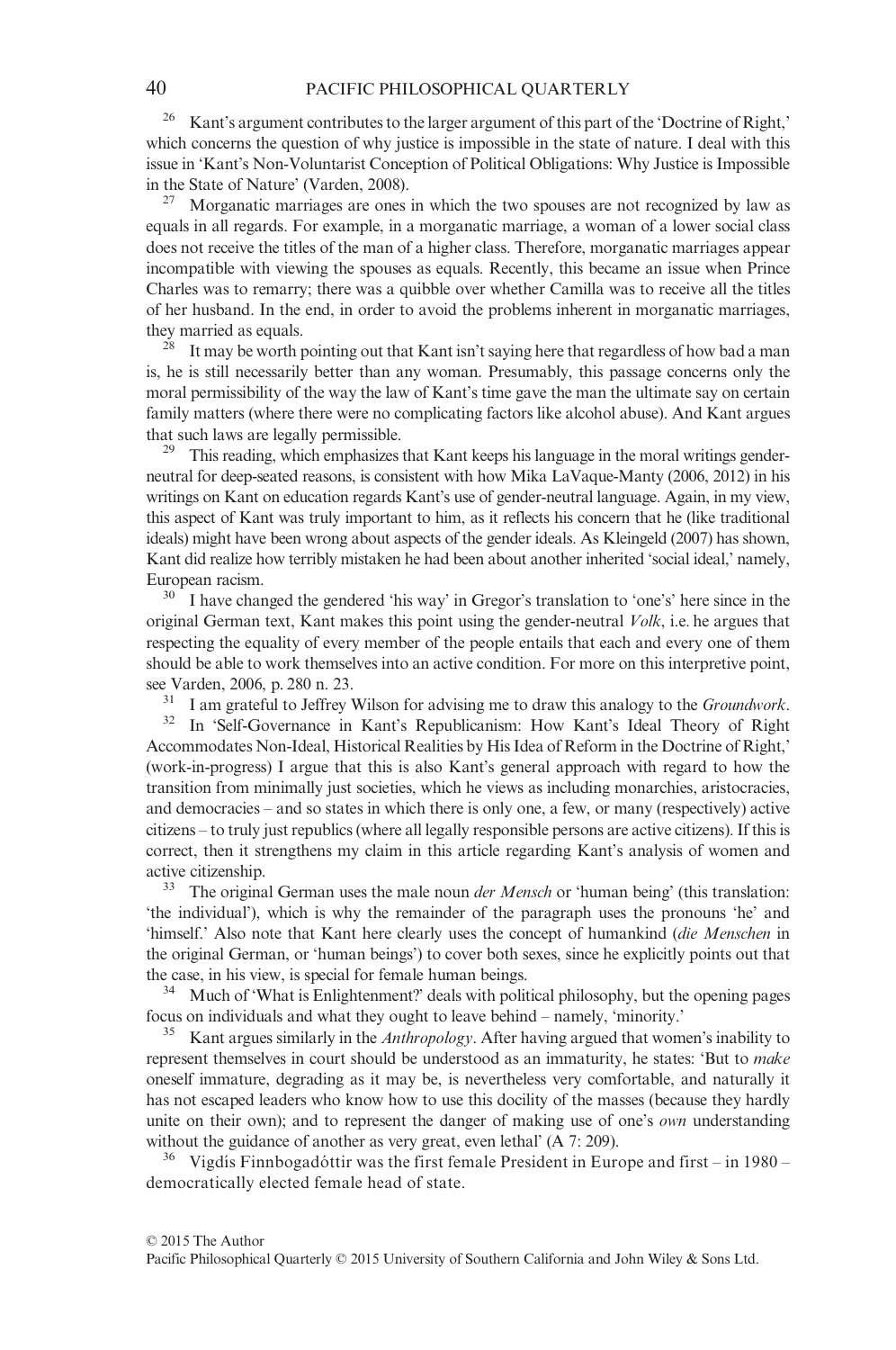<sup>37</sup> See the recent National Transgender Discrimination Survey for more information: [http://williamsinstitute.law.ucla.edu/wp-content/uploads/AFSP-Williams-Suicide-Re](http://williamsinstitute.law.ucla.edu/wp-content/uploads/AFSP-Williams-Suicide-Report-Final.pdf)[port-Final.pdf](http://williamsinstitute.law.ucla.edu/wp-content/uploads/AFSP-Williams-Suicide-Report-Final.pdf)

<sup>38</sup> In his essay 'Some Cruelties of Prison Life,' Oscar Wilde is describing a person who is going mad, but the doctor is not recognizing this because it does not fit his theory; according to his theory, the prisoner is simply being difficult. Wilde describes the events he is witnessing in the following way: 'At present it is a horrible duel between himself [the prisoner] and the doctor. The doctor is fighting for a theory. The man is fighting for his life. I am anxious that the man should win' (Wilde, 1897, p. 20).<br><sup>39</sup> It takes a village to write some articles: a special thanks to Lucy Allais and Barbara Herman

for their help in making this article possible. And many thanks to: Ingrid Albrecht, Andy Arana, Sarah Broadie, Ann Cudd, Katrin Flikshuh, Ryan Hanley, Robert B. Louden, Ruth Massey, Arnt Myrstad, Alexandra Newton, Barbara Sattler, Martin Sticker, David Sussman, Jennifer K. Uleman, Martin Varden, Shelley Weinberg, Jeffrey L. Wilson, Ekow N. Yankah, and an anonymous reviewer for Pacific Philosophical Quarterly. Also, much gratitude is owed the audiences at the New Voices in Legal Theory Roundtable, University of Miami Law School (April 2012); The Society for Analytical Feminism's conference 'Take it to the Bridge: Crossing between Analytic and Continental Feminist Philosophies' at Vanderbilt University (October 2012); the North American Kant Society session at the Pacific APA in San Diego (April 2014); the philosophy students at University of Minnesota (November 2014); the Departments of Political Science (Political Theory Colloquium) and of Philosophy (Practical Philosophy Workshop) at Northwestern University (March 2015); and at the Department of Philosophy at Knox College (May 2015). Finally, thanks to the Department of Philosophy and the Center for Advanced Studies at the University of Illinois at Urbana-Champaign; the University of St Andrew's Centre for Ethics, Philosophy and Public Affairs; and the Brady Scholars Program in Ethics and Civic Life at Northwestern University for having funded this research project.

#### REFERENCES

- Altman, M. C. (2010). "Kant on Sex and Marriage: The Implications for the Same-Sex Marriage Debate," Kant-Studien 101(3), pp. 309–330.
- Baron, M. (1997). 'Kantian Ethics and Claims of Detachment,' in R. M. Schott (ed.) Feminist Interpretations of Kant. Philadelphia, PA: Pennsylvania University Press, pp. 145–170.
- Beauvoir, S. de (2011). *The Second Sex*, C. Borde and S. Malovany-Chevallier, trans. New York: Vintage Books.
- Brake, E. (2012). Minimizing Marriage: Marriage, Morality, and the Law. New York: Oxford University Press.
- Denis, L. (2001). "From Friendship to Marriage: Revising Kant," Philosophy and Phenomenological Research 63, pp. 1–28.
- Finnis, J. (1994). "Law, Morality, and "Sexual Orientation"," Notre Dame Law Review 69, pp. 1049–76.
- Gillian, C. (1993). In a Different Voice: Psychological Theory and Women's Development. Cambridge, MA: Harvard University Press.
- Hay, C. (2013). Kantianism, Liberalism, and Feminism: Resisting Oppression. New York: Palgrave Macmillan.
- Herman, B. (2002). "Could It Be Worth Thinking about Kant on Marriage?," in L. M. Antony and C. E. Witt (eds) A Mind of One's Own: Feminist Essays on Reason and Objectivity. Boulder, CO: Westview Press, pp. 53–72.
- Hill Jr., T. E. (1991). 'Servility and Self-Respect,' in his Autonomy and Self-Respect. New York: Cambridge University Press, pp. 4–19.

© 2015 The Author

Pacific Philosophical Quarterly © 2015 University of Southern California and John Wiley & Sons Ltd.